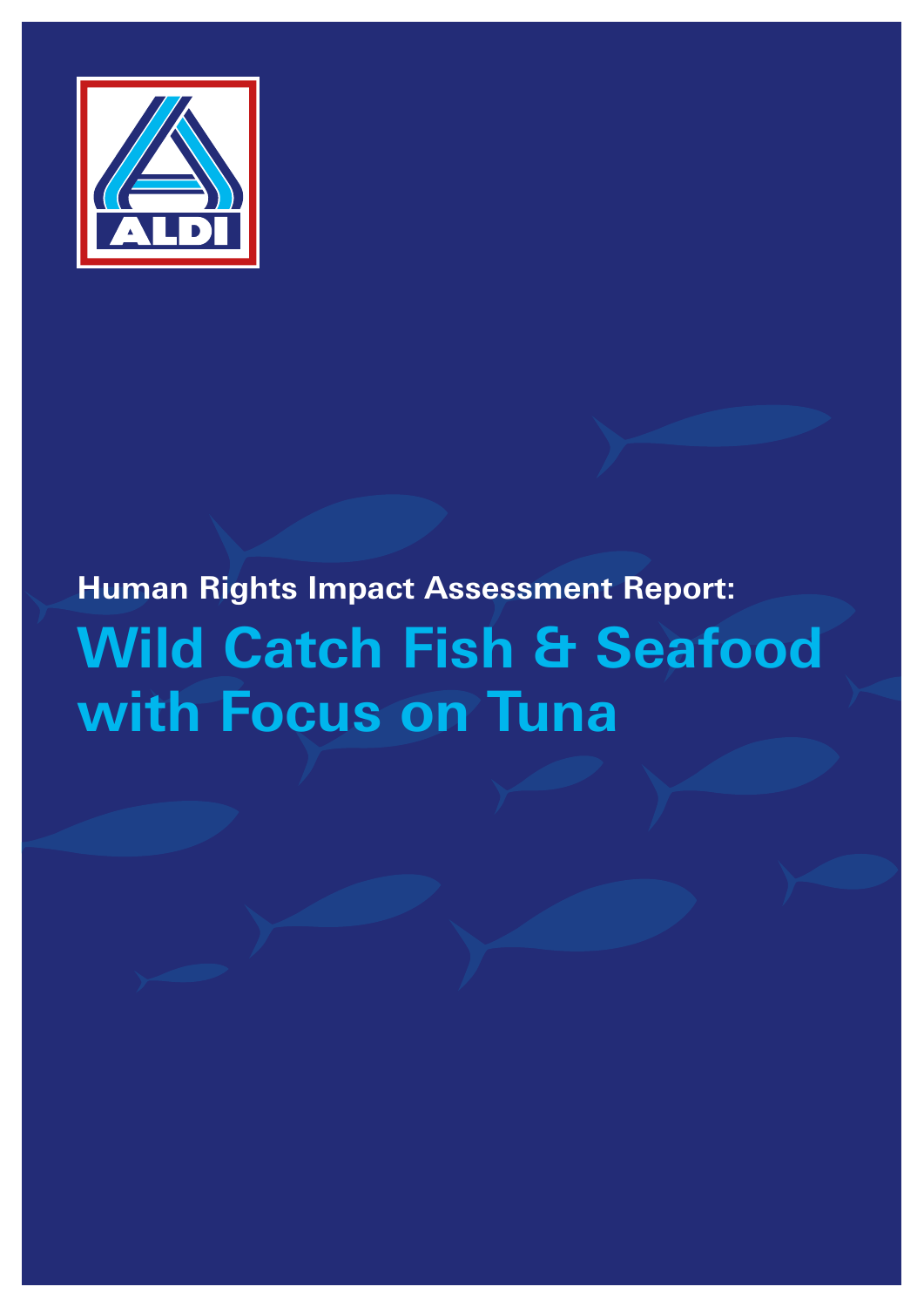# **EXECUTIVE SUMMARY**

This report presents the findings of the Human Rights Impact Assessment (HRIA) for the ALDI Nord Group of Companies (hereafter ALDI) on the wild catch fish and seafood supply chains, with a specific focus on tuna, conducted by Ergon Associates. The report supports the implementation of ALDIs Human Rights Policy and all related goals.

This HRIA was conducted using Ergon's HRIA methodology, which is based on the UN Guiding Principles on Business and Human Rights (UNGPs) and the OECD Guidelines on Multinational Enterprises. The methodology is designed to systematically identify potential positive and negative human rights impacts arising from specific business activities and relationships and qualify them according to salience to develop an action plan to address the most salient impacts. The assessment included an extensive desk-based analysis of existing human rights issues, value chain context and international regulatory framework of the fish and seafood supply chains, internal and external stakeholder engagement, an impact assessment and the development of recommendations to mitigate, prevent and/or remedy identified impacts.

The HRIA considered the different perspectives of all rightsholders identified as potentially or actually impacted by ALDI's fish and seafood supply chain activities. Commercial supply chain stakeholders engaged included: ALDI's international corporate responsibility and buying teams and a selection of its current fish and seafood suppliers. External stakeholders were consulted to ensure better understanding and integration of rightsholders' perspectives into the HRIA findings. These stakeholders included: international trade unions, standards / certifications organisations, seafood sustainability initiatives and multistakeholder organisations, United Nations specialised institutions, national and international civil society organisations and experts working closely with fishers.

# **Focus on canned tuna**

The research began with a broad risk review across the entire wild catch fish and seafood sector before narrowing its scope to focus on ALDI's own-branded canned tuna products, which represent the most materially significant wild caught fish and seafood product for ALDI by value and volume. It was further found during the initial scoping stages that canned tuna:

- Contains the most variation in terms of suppliers and supply chain structures as a product, and
- is where the many of most salient known sectoral human rights risks are found.

As such, canned tuna not only presented a material and salient supply chain in its own right, but it also represented an indicative supply chain for the wider wild catch fish category, meaning that mitigation actions developed in relation to tuna can have wider application within the broader category.

#### **Key points on ALDI's wild catch fish and seafood supply chains**

- ALDI has well-established, often long-term, relationships with its suppliers for fish and seafood products, including for canned tuna.
- Owing to the nature of seafood production, ALDI's sourcing footprint of tuna (and other fish and seafood products) is global, with key fishing areas including the West Pacific and Indian Ocean, and key primary processing locations including the Philippines, Papua New Guinea and Ecuador. Secondary processing most often takes place within the EU (Germany, Poland, Netherlands, Portugal).
- Wild catch fishing (particularly in the high seas) is unique as a workplace in that it is isolated by nature, requires all crew members to both work and live onboard the vessel for weeks or months at a time, exists outside national jurisdictions and is therefore extremely challenging both to regulate as well as to inspect or assess. It is therefore an environment which is highly susceptible to labour exploitation and abuse, as well as unsafe working conditions.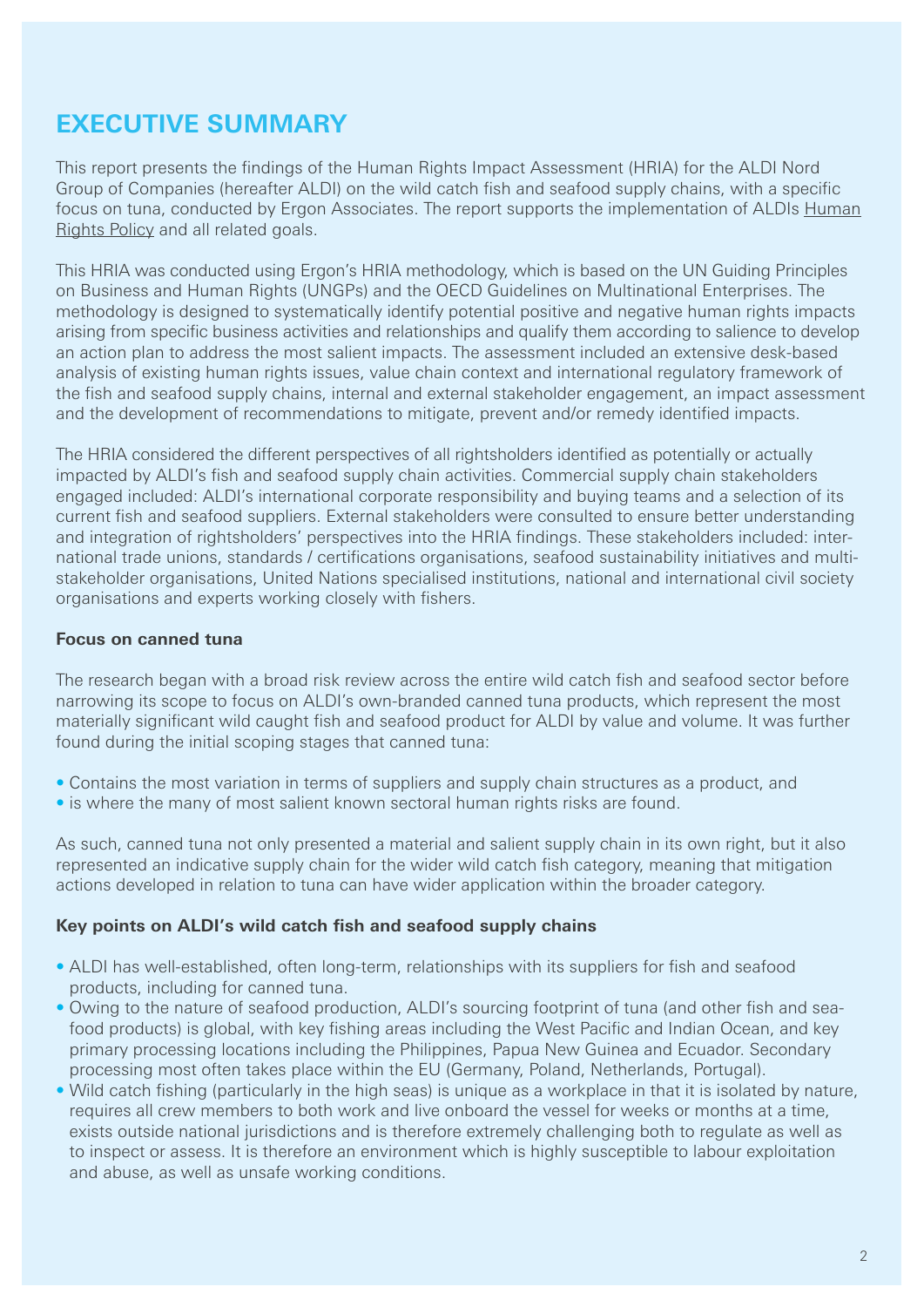#### **Key human rights issues and root causes in the supply chain**

- Although there have been significant efforts in recent years to improve regulation and enforcement in the wild catch fishing sector, particularly with regards to illegal, unreported and unregulated (IUU) fishing, salient social and environmental issues reportedly remain widespread, including forced labour and severe labour exploitation on fishing vessels in certain fisheries, as well as overfishing.
- ALDI is working with a number of seafood sustainability initiatives to better understand the human rights risks in its own seafood supply chains, to increase the visibility of its sourcing practices down to raw material sourcing (wild catch fishing) and to improve its leverage. However, certification does not address the top labour and social risks or root causes sufficiently. Existing sustainability standards for wild catch seafood either only minimally cover human rights issues or, where they do address human rights more fully, are at an early stage of development and not yet widely used across the sector.
- Finding and keeping reliably responsible suppliers and fishing companies is challenging. The market can limit choices available for suppliers in terms of fisheries to source from. There are significant pressures exerted on the fishing industry. These pressures are linked to the inherent unpredictability of wild catch fishing, exacerbated by environmental challenges such as stock depletion. As a result, price volatility for wild catch fish and seafood raw material is the norm – ALDI's suppliers may, in times of higher port prices, find they cannot afford to source from the same companies.

#### **Women in wild catch fish and seafood**

The assessment identified a significant gendered division of labour in the global fish and seafood supply chain. In particular, the following characteristics were identified:

- Women are generally concentrated in lower-status and lower-paid roles, primarily in seafood processing – both in primary and secondary processing.
- Women are minimally represented among workers on fishing vessels, or in shipping and road transportation and, as a result, face heightened risks of discrimination, harassment or abuse when part of the workforce.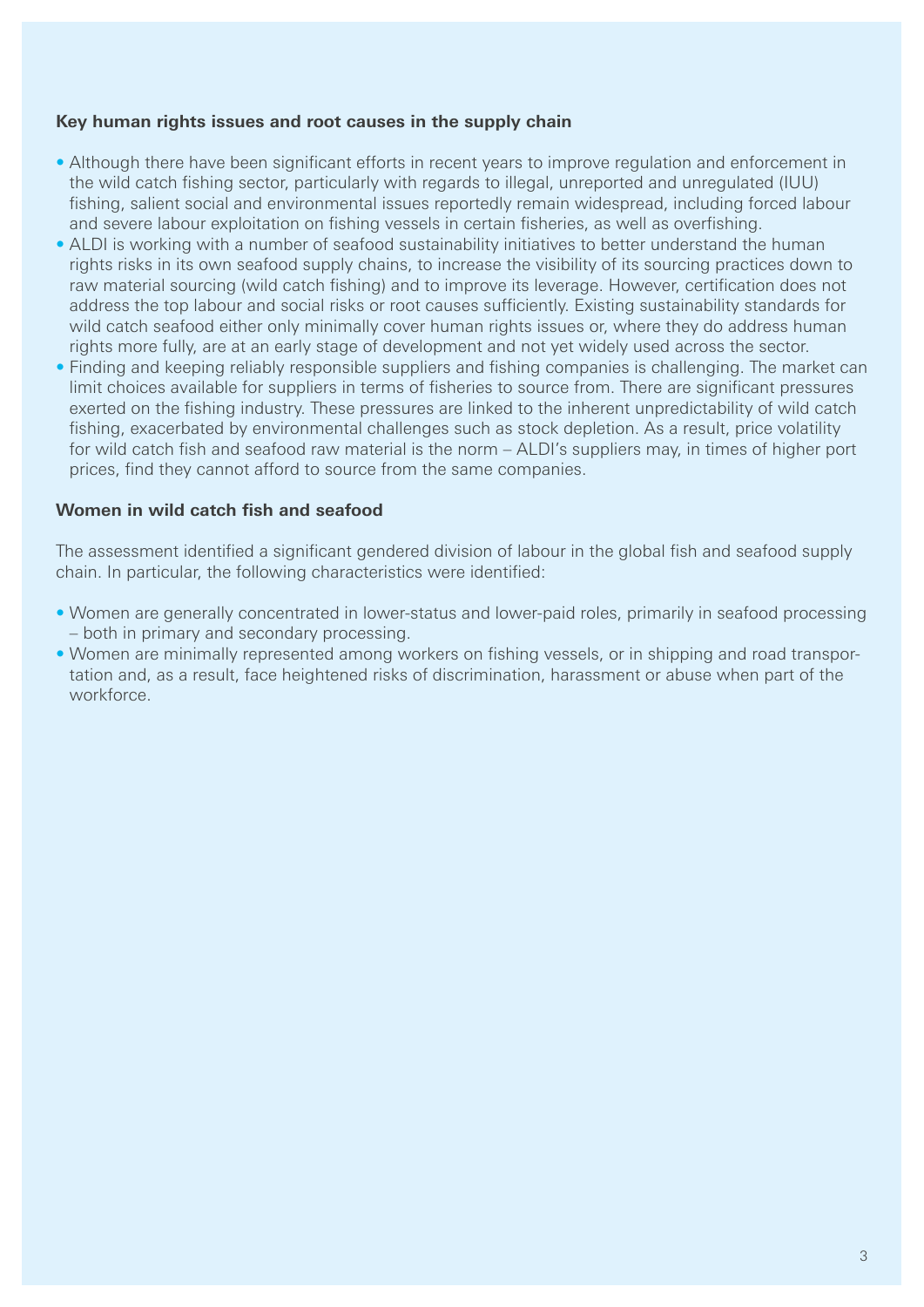### **Summary of impacts**

The table below summarises the most salient human rights issues identified. These are presented according to the associated supply chain activities where the impact has been identified. Each box represents an impact finding in relation to the supply chain activity (columns) and the rights category (rows). Positive impacts appear green, negative impacts appear orange or red. The most negative scores (red) reflect the most salient impacts identified by this study.

| <b>Negative impacts</b>  |                                                                    | <b>Positive impacts</b>      |                      |                         |                         |                                     |
|--------------------------|--------------------------------------------------------------------|------------------------------|----------------------|-------------------------|-------------------------|-------------------------------------|
| <b>Rights category:</b>  | <b>Rights issue:</b>                                               | <b>Vild catch</b><br>fishing | processin<br>Primary | Sea fright<br>transport | processing<br>Secondary | <b>Warehousing</b><br>Road transpor |
|                          | Working conditions                                                 |                              |                      |                         |                         |                                     |
|                          | Freedom of association and collective bargaining                   |                              |                      |                         |                         |                                     |
| Labour rights            | Forced labour                                                      |                              |                      |                         |                         |                                     |
|                          | Child labour                                                       |                              |                      |                         |                         |                                     |
|                          | Non-discrimination and equal opportunities                         |                              |                      |                         |                         |                                     |
| Economic, social and     | Adequate standard of living (livelihoods, housing, food,<br>water) |                              |                      |                         |                         |                                     |
| cultural rights          | Right to property                                                  |                              |                      |                         |                         |                                     |
|                          | Right to health                                                    |                              |                      |                         |                         |                                     |
|                          | Right to life, liberty & security                                  |                              |                      |                         |                         |                                     |
| Civil & political rights | Right to privacy                                                   |                              |                      |                         |                         |                                     |
|                          | Right to citizenship                                               |                              |                      |                         |                         |                                     |
| Cross-categorical rights | Right to an effective remedy                                       |                              |                      |                         |                         |                                     |
|                          | Rights of indigenous people                                        |                              |                      |                         |                         |                                     |

These impacts are due to a variety of causes. Some are due to contextual factors, such as the isolated location of fishing vessels, or to legal factors, such as the lack of regulatory oversight for vessels operating at sea or a lack of enforcement of legal frameworks, but also to economic factors and the structure of the industry. ALDI is one of many retailers here and has no direct contractual or investment relationships in the deeper supply chain where the most significant human rights impacts occur.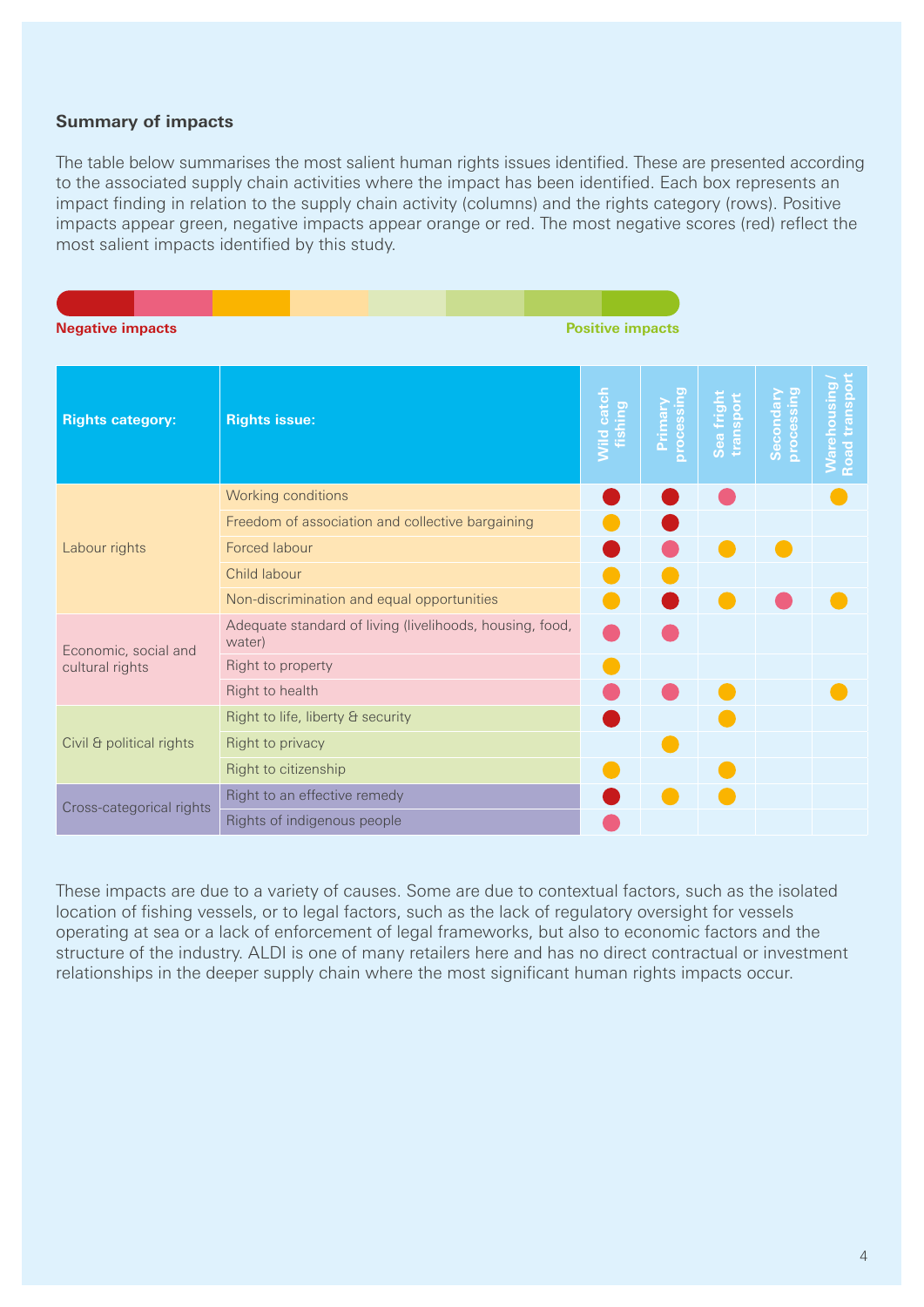In this regard, the study identified three ways in which ALDI can influence key human rights impacts and their causes insofar as they are related to business drivers. These are:

- Supplier selection: The criteria by which ALDI selects its suppliers, as well as the decision factors related to how it awards contracts – and the requirements contained therein – can play an important role in shaping the conditions that exist within ALDI's supply chains.
- Purchasing practices: The frequency, volume specification and timings of orders may influence working conditions at processing facilities and packing plants, including in relation to hours, overtime and safety, as well as wages paid to workers. More indirectly, they can also affect the choices available to suppliers in terms of where they source raw material. Where ALDI is linked to impacts through its purchasing practices, there will often be an opportunity to create more predictability and stability in o relationship with suppliers.
- Prices paid to suppliers: Prices paid by ALDI are both based on, but also in turn influence, market pricing of canned tuna.

The proposed action plan focuses on these business activities within ALDI, as well as other actions ALDI can take on a collaborative basis with other actors.

### **Mitigation action plan**

Based on the recommendations of this HRIA study, ALDI has developed a Human Rights Action Plan. ALDI focuses on those areas, where it has potential linkage and leverage to address negative human rights impacts. Its commitment to take action is reflected in the following main objectives:

- Consolidate supply chain around fewer key, capable suppliers
- Improve the quality of supply chain data, increase transparency and strengthen risk assessment framework
- Strengthen ALDIs purchasing practices to better support human rights objectives
- Collaborate with peers and external organisations towards shared solutions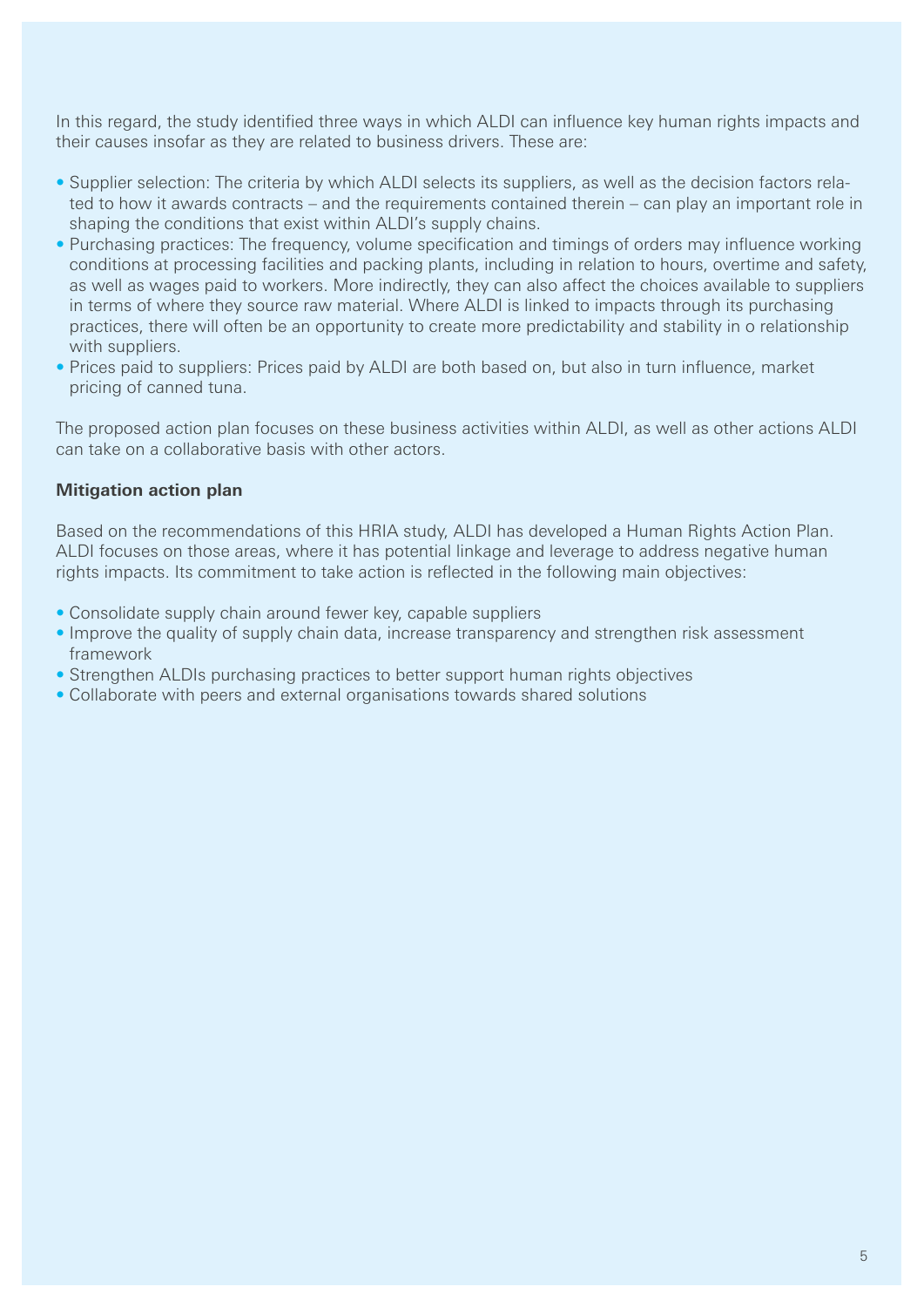# **CONTENTS**

| Key issues facing the tuna and broader wild catch seafood industry: the supplier view |  |
|---------------------------------------------------------------------------------------|--|
|                                                                                       |  |
|                                                                                       |  |
|                                                                                       |  |
|                                                                                       |  |
|                                                                                       |  |
|                                                                                       |  |
|                                                                                       |  |
|                                                                                       |  |
|                                                                                       |  |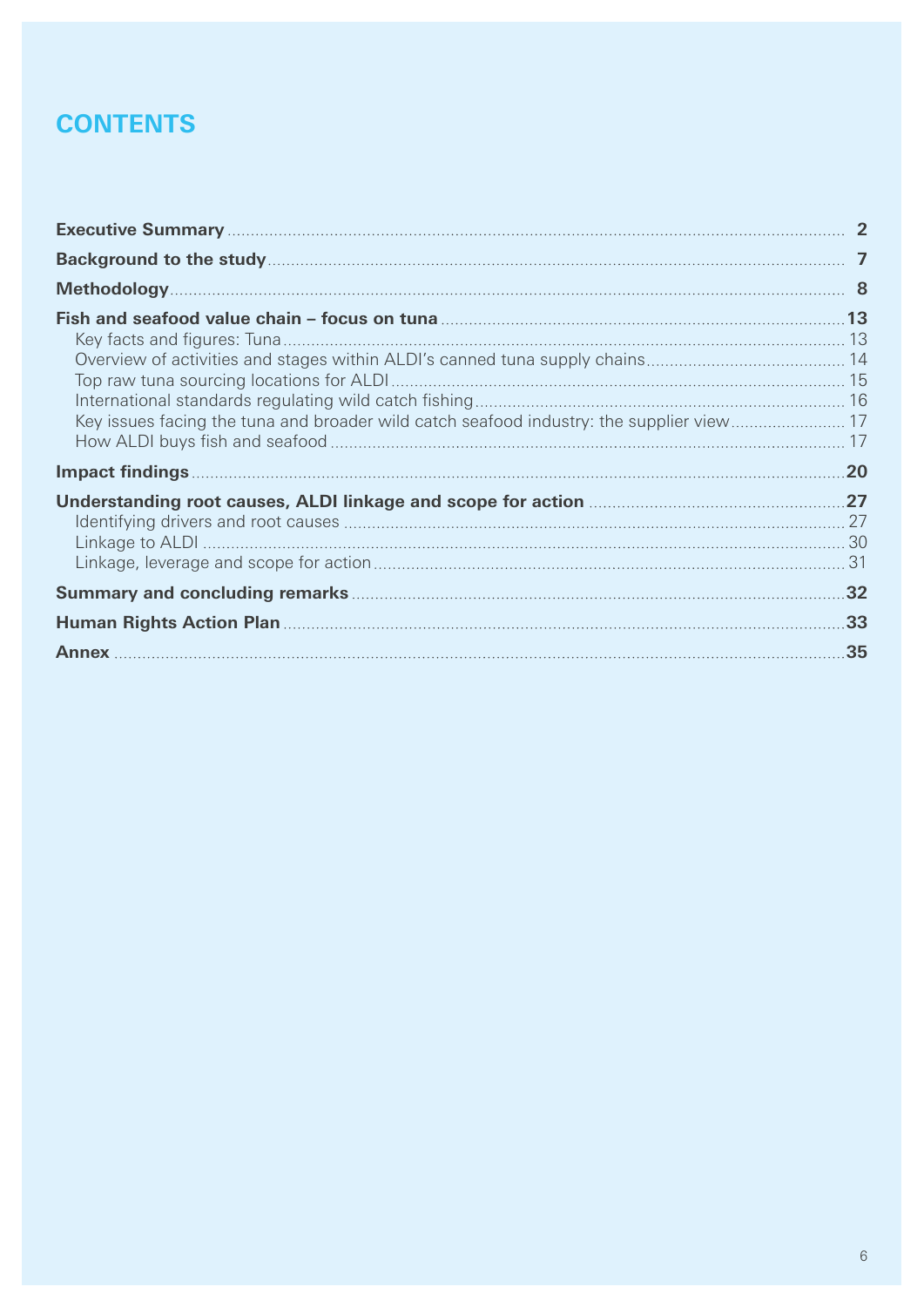# **BACKGROUND TO THE STUDY**

Following a Human Rights Risk Assessment (HRRA) conducted on ALDI food supply chains in 2018, fish and seafood products were identified as one of ALDI's high priority raw materials on which to conduct an in-depth human rights study, both in terms of materiality to ALDI, and the sector's significant risks of severe human rights impacts.

Due to the differing nature of production between wild catch and aquaculture and the resulting significant differences in human rights risks, this Human Rights Impact Assessment (HRIA) focused only on wild catch fish and seafood. Further, fishing practices differ significantly between wild catch fishing in marine waters – i.e., fishing in coastal waters, Exclusive Economic Zones (EEZ) and the high seas – as opposed to freshwater fishing. The HRIA focused on wild catch in marine waters (referred to as 'wild catch' from now on throughout the report) as this is the most significant source of wild catch products for ALDI and includes the most salient human rights risks and impacts.

This HRIA differs from other single product and single country-of-origin HRIAs in that it initially adopted a broad focus across all wild catch seafood products in ALDI's supply chain, with the purpose of developing recommendations applicable to ALDI's full range of wild catch fish and seafood products. This is owing to wild catch seafood being an inherently transnational and disparate supply chain thus creating a need for a broader geographic scope. Following a value chain analysis of these products, complemented by an initial assessment of key risks and impacts across the sector, the saliency assessment – leading to the impact findings and recommendations – focused predominantly on globally sourced tuna.

The impact findings in this report therefore focus on tuna, while integrating broader sector findings into recommendations for mitigation actions.

#### **The aim of the HRIA was to:**

- Provide an understanding of where and how specific supply chain relationships and activities have the potential to impact internationally recognised human rights
- Expand understanding of key risks in the wild catch fish and seafood sector, focused on species with most salient risks such as tuna, including root causes
- Engage with relevant rightsholders and representatives to understand and incorporate their views related to actual or potential impacts as well as mitigation actions
- Identify actions to mitigate, prevent and / or remedy identified adverse impacts, as well as to potentially generate positive impacts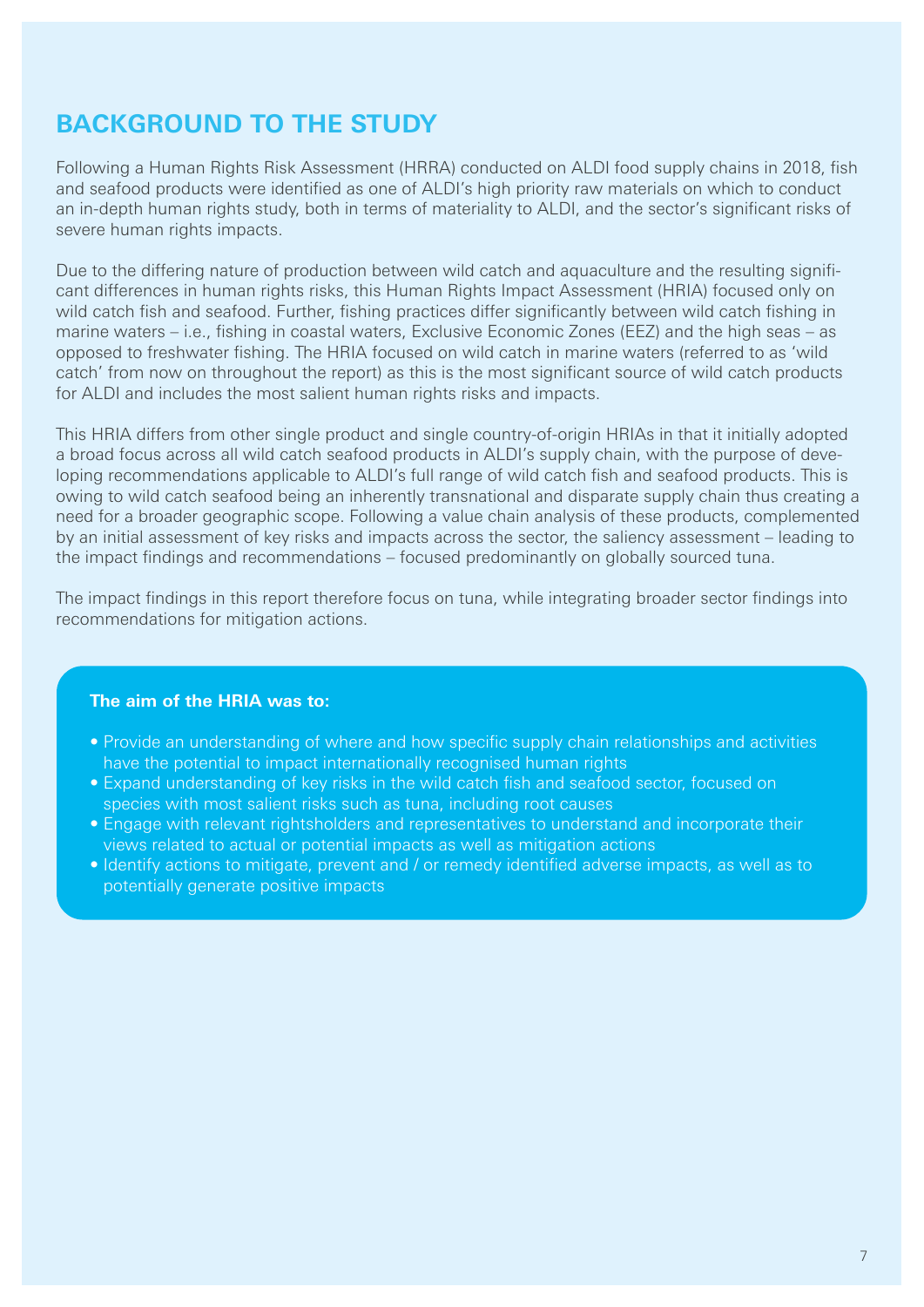# **METHODOLOGY**

ALDI engaged Ergon Associates, a specialist consultancy in labour and human rights to conduct this HRIA on fish and seafood. Ergon has extensive experience in carrying out human rights impact assessments on complex international supply chains. In many cases, this has involved extensive engagement with workers and communities around the world.

Human Rights Impact Assessments (HRIA) are specialist studies designed to support an organisation's due diligence efforts in relation to international standards and frameworks, including the UN Guiding Principles on Business and Human Rights and the OECD Guidelines on Multinational Enterprises. The methodology used is designed to systematically identify actual and potential human rights impacts arising from specific business activities and relationships and rank them according to salience. Based on rightsholder feedback and a review of ALDI's functions and capacities, appropriate mitigation or remediation actions have been developed.

The HRIA was based on the following steps:

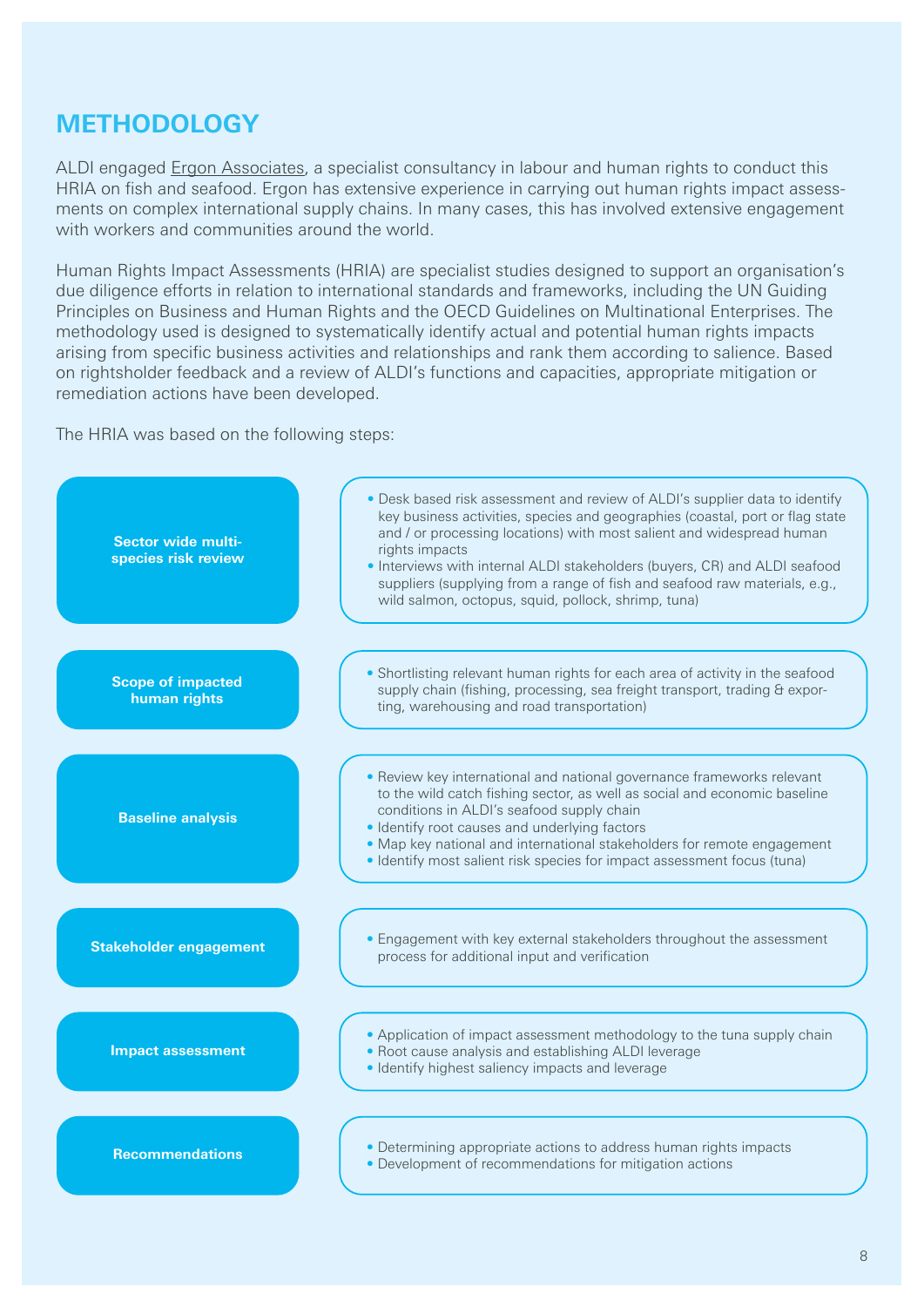#### **Sector wide multi-species risk review**

A desk review of ALDI's global sourcing data was conducted as a first step to both identify the relative materiality of specific species within ALDI's fish and seafood products as well as to build an initial picture of existing human rights risk across the different fisheries known to make up ALDI's supply chains. This step was further important to define key sourcing locations where human rights risks and impacts were reported. Following this review, an initial selection was made related to 10 fish species.

This review was followed by significant engagement with several key ALDI seafood suppliers to verify the findings from this initial review, to better understand similarities and variations in sourcing practices across ALDI's fish and seafood as well as to understand where these products originate from. These interviews covered suppliers across the range of wild catch fish and seafood products identified in the table above.

### **Focus on ALDI's private label canned tuna products**

Following the initial global multi-species risk assessment, it was decided to focus the detailed impact assessment and mitigation strategy on ALDI's own-branded canned tuna products, as these were identified as:

- Representing the most materially significant wild caught fish and seafood product for ALDI by value and volume,
- containing the most variation in terms of suppliers and supply chain structures compared to other ALDI wild catch fish and seafood products, and
- exhibiting many of the most significant known human rights risks and impacts.

Canned tuna therefore not only presented a material and salient supply chain in its own right, but it also represented an indicative supply chain for the wider wild catch fish category, meaning that mitigation actions developed in relation to tuna could have wider application within the category.

# **Review of business activities**

The exercise involved a close review and appraisal of ALDI's policies, CR requirements/governance documents and procedures related to procurement and supply chain management. This included human rights standards and due diligence processes along with information and plans related specifically to fish and seafood. During this phase, Ergon also engaged with internal ALDI stakeholders including fish and seafood buyers and the ALDI CR team to further understand ALDI's purchasing practices for fish and seafood.

#### **Scoping potentially impacted rights and rightsholders**

Rights likely to be affected by each supply chain activity were identified to produce a practical shortlist of rights to focus on both for the baseline and impact analysis. As a starting point Ergon used all the rights contained in the International Conventions on Civil and Political Rights and on Economic, Social and Cultural Rights as well as the ILO Core Conventions. The final shortlist included all human rights with a potential to be affected by business activities within the wild-catch fish and seafood industry.

Rights were identified to be in scope when:

- Sufficient evidence was found during initial desk-based research that the rights were impacted in the global seafood supply chain
- Knowledge of production conditions, of sector activities or specific geographic contexts indicated potentially impacted rights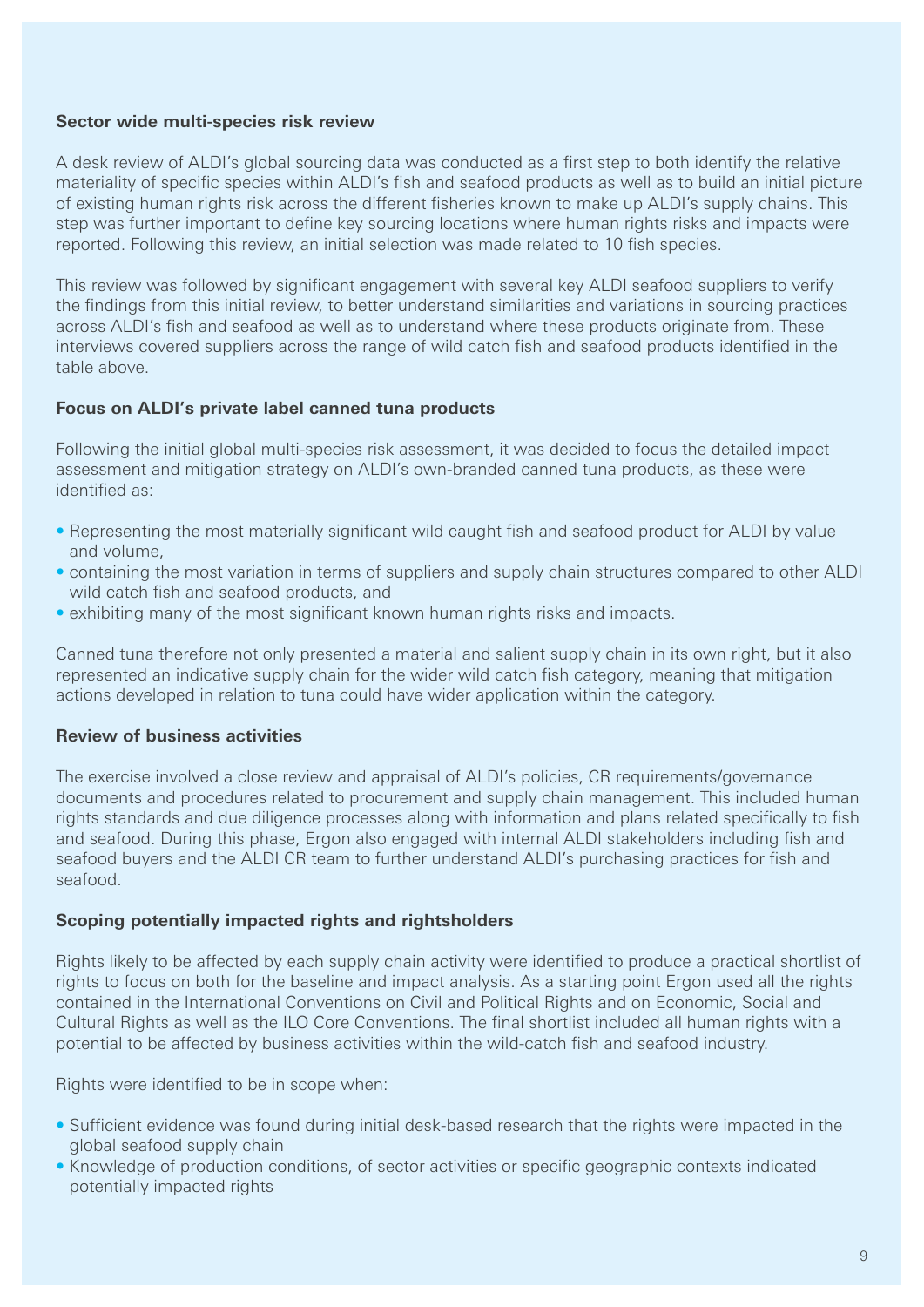Key rightsholders were also identified to be present in or affected by the economic activities in scope in ALDI's fish and seafood supply chain. These were:



It is important to note that few categories of rightsholders are fully distinct; a person may be represented under more than one category of rightsholders simultaneously. In addition, impacts can be intersectional, meaning that they affect different rightsholders (as well as different individuals and groups within the categories of rightsholders) in different ways, depending for example on their gender identity, sexual orientation, ethnicity, age and/or class.

# **Integration of gender considerations in HRIA methodology**

Women have been included as distinct rightsholders throughout the HRIA process. Early research identified sufficient evidence of differentiated rights impacts on women in the sector. The most salient impacts are predominantly in seafood processing, where women are generally overrepresented within the workforce compared to wild catch fishing or transport, where women are underrepresented. Where possible and relevant, engagement with stakeholders sought to clearly identify differentiated impacts for women compared to men.

# **Integration of migrant workers in the HRIA methodology**

Migrant workers were included as specific rightsholders throughout the HRIA process, given the distinct impacts they experience in the fish and seafood sector. The most salient impacts are predominantly in wild catch fishing and in primary processing, two supply chain activities which rely significantly on lowcost labour for low-skilled labour-intensive positions, where migrants are typically overrepresented. Where possible and relevant, engagement with stakeholders sought to clearly identify how migrant workers were distinctly impacted in the sector.

# **Stakeholder engagement**

External stakeholder outreach is a key element of the HRIA methodology and is designed to:

- Collect the views of potentially impacted workers and communities on the likelihood or potential severity of impacts, as well as their views on potential mitigation actions.
- Identify any stakeholders to follow up with for collaboration to address impacts or to monitor the implementation of certain mitigation measures.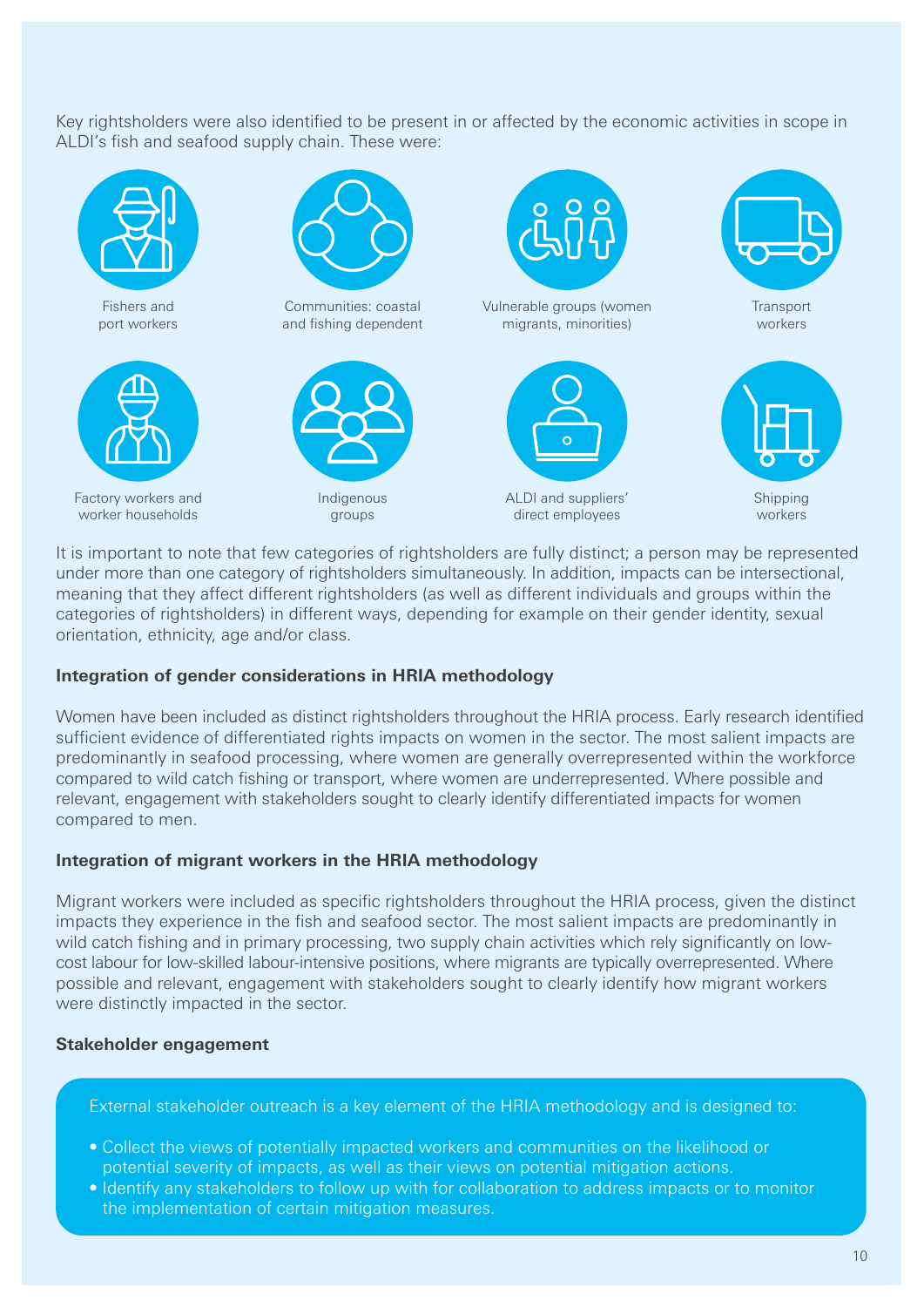Key external stakeholders were identified and prioritised through desk research, as well as through inputs from other stakeholders throughout the engagement process. The methodology prioritised engagement with representative stakeholder organisations of the identified rightsholders, such as civil society or research organisations, trade unions, multi-stakeholder platforms or other relevant organisations with extensive experience and knowledge of human rights issues at various stages of wild catch fish and seafood production.

The engagement focused on both organisations which were active and understood the seafood sector from a global perspective, as well as organisations' who understood the production and human rights context from a national or regional perspective for the key geographies identified to be relevant to ALDI's supply chain. This stakeholder engagement took place throughout the assessment to validate findings and receive additional input.

#### External stakeholders engaged:

- ALDI suppliers (5 suppliers, covering the majority of ALDI's wild catch fish and seafood products)
- 3 national and international trade unions
- 1 standards / certifications organisation
- 4 seafood sustainability initiatives and multi-stakeholder organisations
- 1 UN institution
- 5 national & international civil society organisations
- 3 national & international experts working closely with fishers

More than 15 additional stakeholders were contacted to take part in the assessment, such as national trade unions and international civil society groups for key ALDI sourcing locations identified. These did not respond to or declined the interview requests.

Due to ongoing COVID-19 restrictions during this assessment, as well as inherent challenges in wild catch fishing, in person field engagement could not be conducted. This limited the extent to which rightsholders' direct views could be incorporated into the study. Direct engagement with rightsholder groups in ALDI's key supply locations will be conducted by ALDI as soon as the travel situation related to COVID-19 allows for it. Engagement was instead focused on international and national organisations that represent and work closely with the rightsholder groups identified for this assessment.

#### **Ensuring meaningful engagement**

Topics for consultation and the resulting interview questions were customised for each stakeholder. Some questions were posed to all to gain a variety of perspectives, including broader questions relating to the positive and negative impacts of the sector, and recommendations for positive change.

Measures were taken to ensure stakeholders could comfortably express their views. This included:

• The confidentiality of the engagement process was communicated to all participating stakeholders. Participants were told that the HRIA was commissioned by ALDI and that their views would not be communicated either to ALDI or publicly on a named or identifiable basis.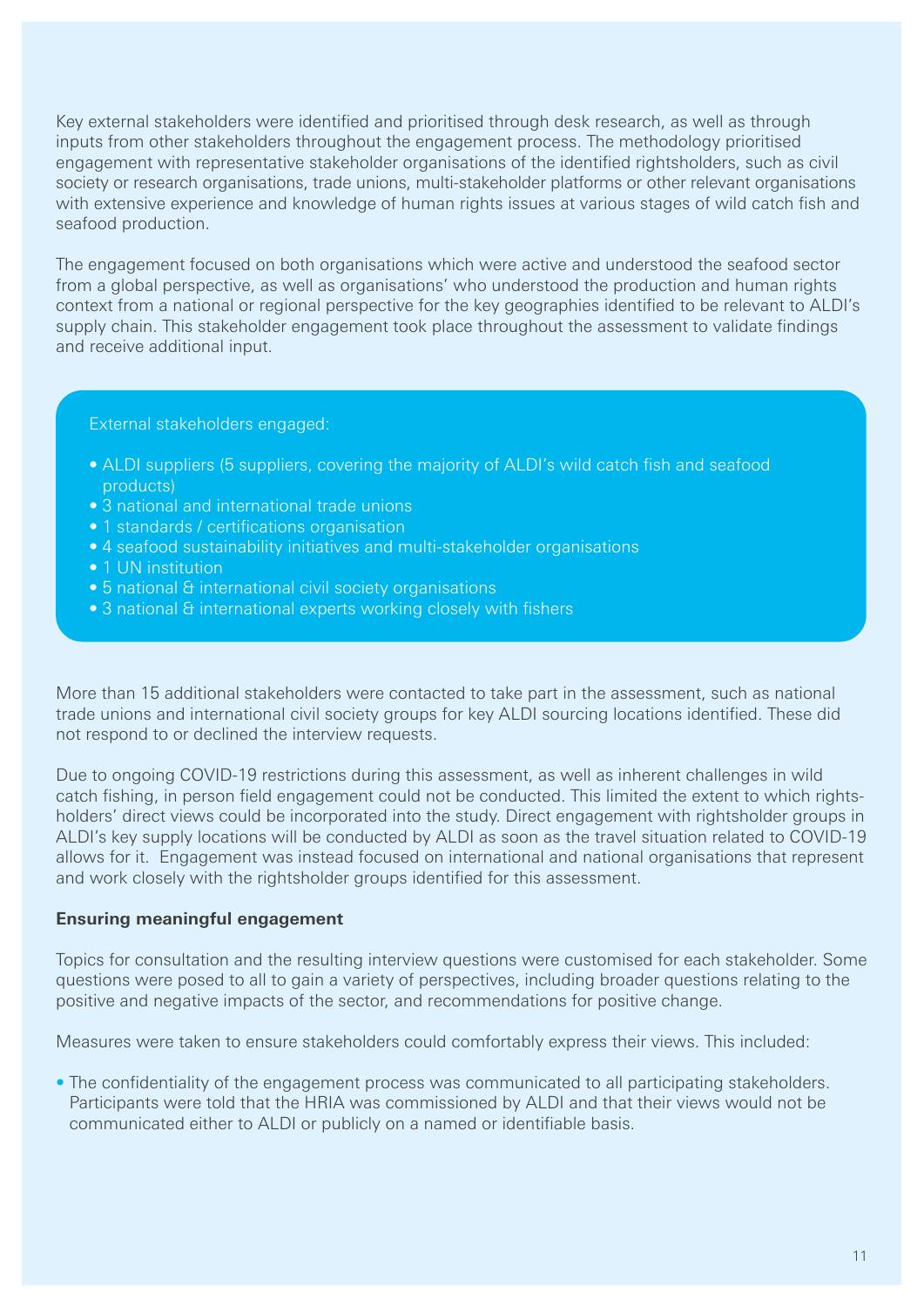- All interviews consisted of a basic explanation of ALDI's sourcing practices, current approaches and understanding of current risks – stakeholders were asked to input on which risks were greatest and where they are most likely to occur. Most interviews with international stakeholders were global in scope, looking to understand risks across ALDI's global sourcing locations. However, follow-up conversations or interviews targeted at understanding risks in specific origin locations (e.g. Philippines, Mexico, Ecuador) were also held.
- Most stakeholder conversations included a portion wherein stakeholders were asked to provide feedback on interim findings or advise on key resources or materials to input into the study. Civil society, experts and multi-stakeholder organizations were able to provide direct input and advise on where there were strengths and weaknesses in ALDI's current approach to sourcing tuna and many advised on concrete actions ALDI and peers could take to address key risks.
- ALDI Interviewees were consulted with a view to identifying opportunities for further collaboration or information sharing on human rights concerns. Stakeholders consulted for this study will expect further follow-up and engagement by ALDI.
- The external consultant (Ergon Associates) conducted the engagement independently of ALDI, to guarantee neutrality and confidentiality.

As part of ALDI's preparation for the human rights action plan (HRAP), the HRIA findings were communicated and reviewed with involved stakeholders.

# **Impact Assessment**

A systematic assessment process was used to identify and rank salient impacts on specific rights categories across each of the supply chain activities in scope. This process took into account factors such as the likelihood of an impact occurring in relation to a given activity, whether the impact was positive or negative, and its severity/significance and scale.

#### **Limitations**

The methodology followed for this HRIA is considered to provide an effective means for identifying ALDI's main impacts in the fish and seafood supply chain and developing recommendations for an HRAP. However, there were some limitations:

- Remote nature of engagement for this assessment did not allow for interviews or discussion groups to be convened with directly impacted workers or communities.
- Although key geographies for wild catch fish and seafood were scoped based on ALDI's supplier data, some extrapolation was required.
- Although for the most part extensive, the quality of initial risk information on human rights varied, based on the species and geographies.
- Information on risks and impacts for shipping, road transportation and warehousing was predominantly based on desk research rather than engaging directly with rightsholders impacted by these supply chain activities. ALDI's direct leverage and influence over road transportation and shipping is severely limited, and therefore it is unlikely that priority actions emerging from this HRIA would be focused on transportation and shipping.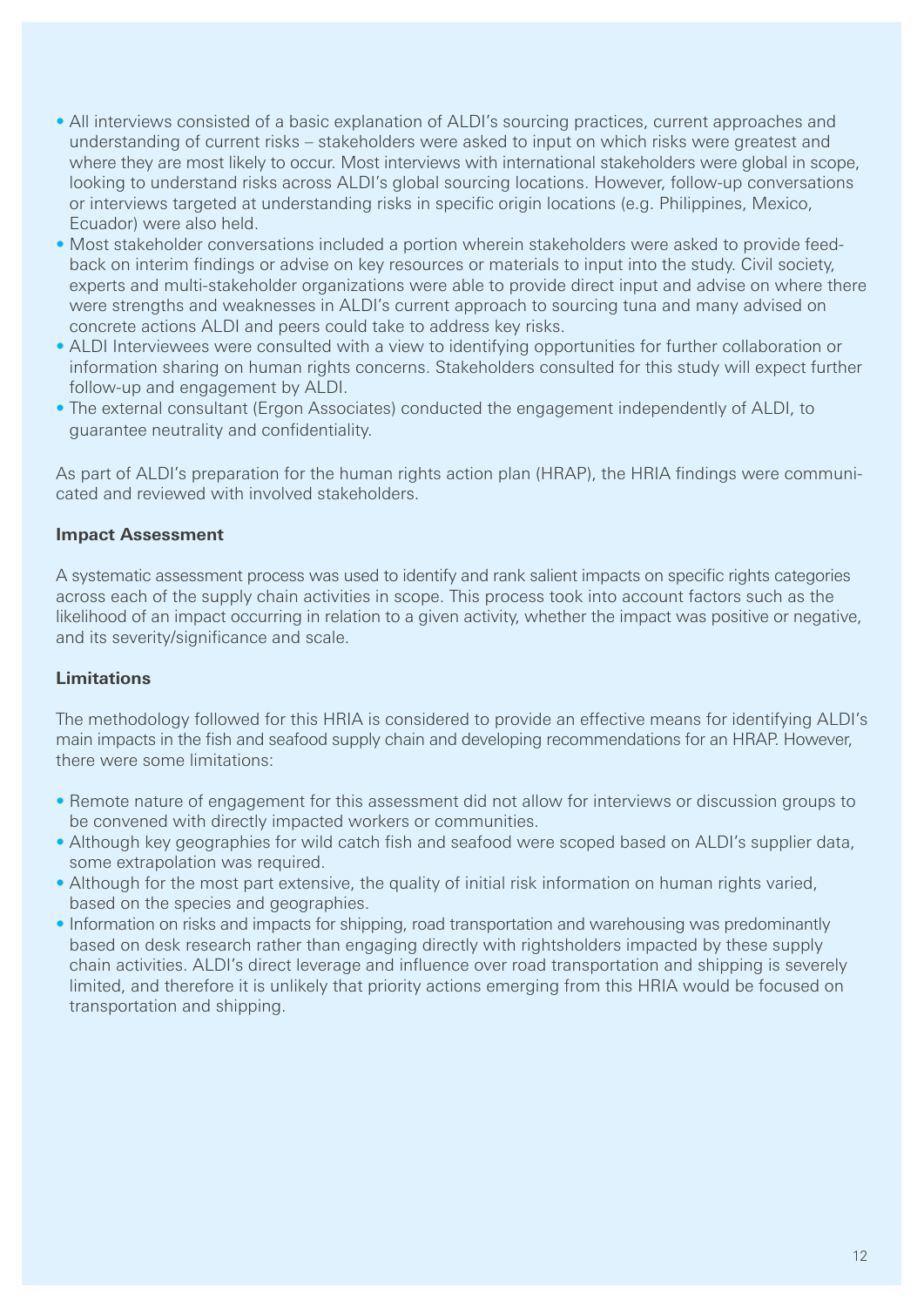# **FISH AND SEAFOOD VALUE CHAIN – FOCUS ON TUNA**

# **Key facts and figures: Tuna**

| <b>Geography</b>                  | • Tuna is a global industry, fished in over 95 countries and across all oceans<br>(UN 2021).<br>. The majority of fishing vessels supplying catch to the canned tuna trade are<br>owned and operated out of Taiwan, Indonesia, Philippines, Republic of Korea,<br>Papua New Guinea, Ecuador, Mexico and Maldives (PCT 2020).<br>. The Western and Central Pacific region (FAO fishing area no. 71) is the largest<br>source of tuna produced in the world. Around 52% of the global tuna catch<br>(around 2.4 million MT) was caught in 2020 within the region (ISSF 2021).                                                                                                                                                                                                                                                                                                                                                                                           |
|-----------------------------------|-----------------------------------------------------------------------------------------------------------------------------------------------------------------------------------------------------------------------------------------------------------------------------------------------------------------------------------------------------------------------------------------------------------------------------------------------------------------------------------------------------------------------------------------------------------------------------------------------------------------------------------------------------------------------------------------------------------------------------------------------------------------------------------------------------------------------------------------------------------------------------------------------------------------------------------------------------------------------|
|                                   |                                                                                                                                                                                                                                                                                                                                                                                                                                                                                                                                                                                                                                                                                                                                                                                                                                                                                                                                                                       |
| <b>Catch</b><br>methods           | Globally, 65.7% of all tuna is caught by industrial purse seine vessels. 58%<br>of yellowfin and 79% of skipjack is caught by vessels equipped with purse-<br>seine nets (ISSF 2021). Although used to a lesser extent, longline, pole-<br>and-line, gillnet and handline catch methods have been used on vessels<br>known to have caught tuna for ALDI between 2019 and 2021.                                                                                                                                                                                                                                                                                                                                                                                                                                                                                                                                                                                        |
|                                   |                                                                                                                                                                                                                                                                                                                                                                                                                                                                                                                                                                                                                                                                                                                                                                                                                                                                                                                                                                       |
| <b>Value</b><br>addition          | . Once caught, most (over 75%) wild-harvest tuna is canned (PCT 2020).<br>. Thailand, Ecuador and the Philippines are key canned tuna processors<br>globally.<br>. ALDI mainly sells skipjack tuna within its canned tuna lines.                                                                                                                                                                                                                                                                                                                                                                                                                                                                                                                                                                                                                                                                                                                                      |
|                                   |                                                                                                                                                                                                                                                                                                                                                                                                                                                                                                                                                                                                                                                                                                                                                                                                                                                                                                                                                                       |
| <b>Social</b><br>importance       | . In 2018, an estimated 39 million people worldwide were employed in<br>fisheries (FAO 2020c). In relation to tuna alone, fishing vessels and<br>processing industries are estimated to provide employment and earning<br>opportunities for more than 6 million people in the Asia-Pacific and many<br>more around the world (MSC 2020).<br>• In Ecuador – a key ALDI sourcing location for tuna – around 25,000 people<br>are estimated to be employed in the tuna sector (Seafish 2020).<br>. In addition to the livelihoods it supports, canned tuna is an important<br>household staple the world over as an inexpensive and shelf-stable protein.                                                                                                                                                                                                                                                                                                                |
|                                   |                                                                                                                                                                                                                                                                                                                                                                                                                                                                                                                                                                                                                                                                                                                                                                                                                                                                                                                                                                       |
| <b>Economic</b><br>importance     | . Tuna is considered among the most economically valuable fish in the<br>ocean. Earnings from coastal tuna fishing and offshore licensing provide<br>an important source of foreign exchange earnings for many countries,<br>including vitally, smaller, Pacific Island countries.<br>. In 2018 (latest year for which global data is available), the dock value -<br>the amount paid to fishers and fishing companies was US\$11.7 billion for<br>catching 5.2 million metric tons (PCT 2020). This translated into an end<br>value of US\$40.8 billion (amount sold by retailers).<br>. The capital investment in the canned tuna industry alone is estimated at<br>US\$15 billion (Blaha 2015).<br>• The most important factors influencing the global pricing of tuna are: catch<br>size, different fishing gears used, certification, and in what product form it<br>can be sold (canned, fresh, combined with other ingredients, from certain<br>origins etc.). |
|                                   |                                                                                                                                                                                                                                                                                                                                                                                                                                                                                                                                                                                                                                                                                                                                                                                                                                                                                                                                                                       |
| <b>Enviromental</b><br>importance | • According to the International Seafood Sustainability Foundation, 87.7%<br>of the commercial tuna catches worldwide continue to be sourced from<br>stocks at "healthy" levels. However, 9.6% came from overfished stocks<br>(ISSF 2021).<br>. Tuna are a key predator as well as food source in the marine food chain<br>and help to maintain an ecological balance by keeping certain populations<br>of marine life in check and ensuring a strong food web.<br>• Tuna also have a role to play in producing oxygen and capturing carbon<br>dioxide, transporting nutrients to the sea surface, which then sustains<br>plankton populations.                                                                                                                                                                                                                                                                                                                       |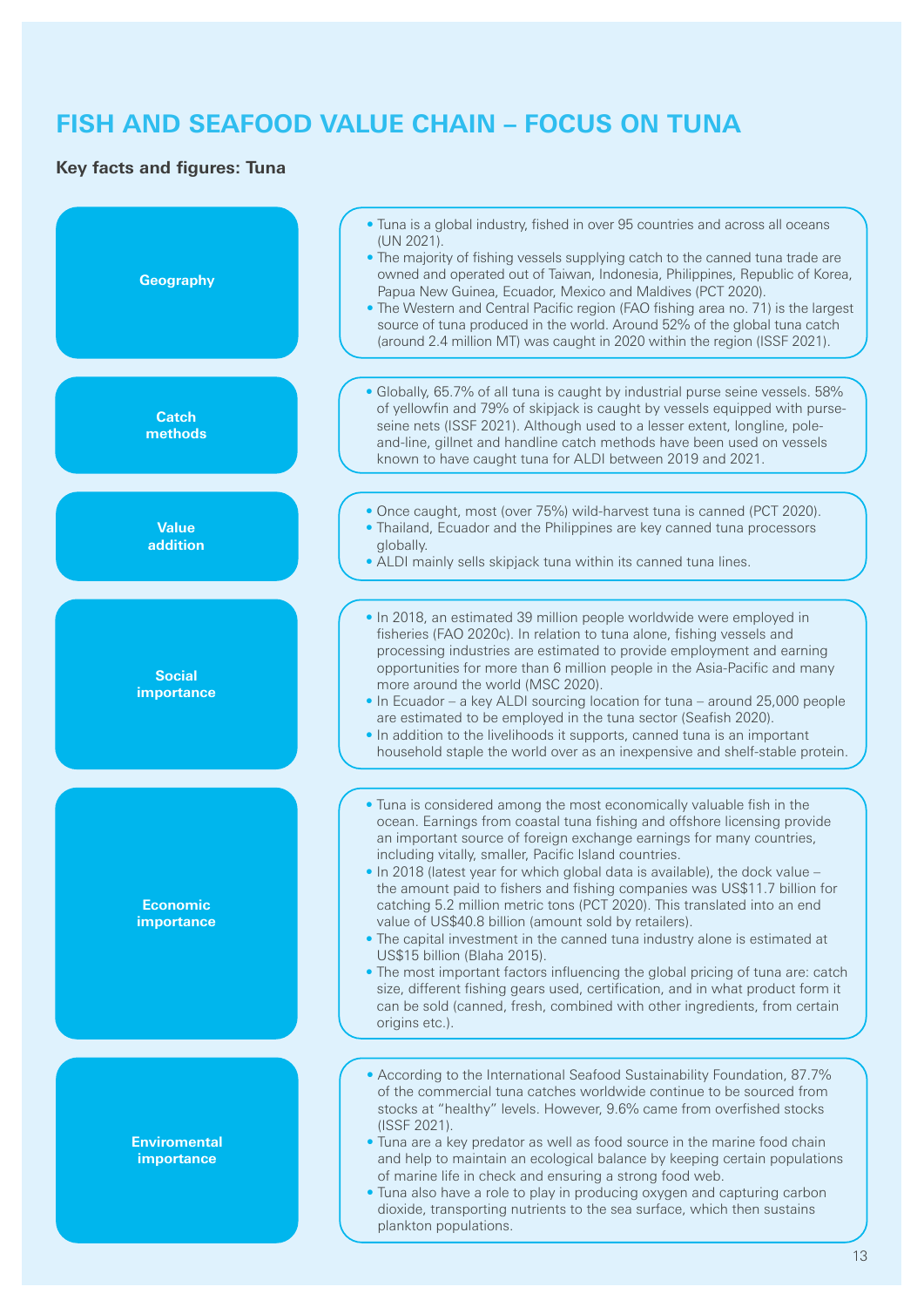## **Overview of activities and stages within ALDI's canned tuna supply chains**

This section provides an overview of the canned tuna supply chains and the key activities and rightsholders affected or involved. The tuna supply chains are complex, making it difficult to generalise. While not all tuna entering or processed within ALDI's supply chains may follow the exact pathways indicated below, the most relevant supply chain actors for ALDI are listed below:

| Primary<br><b>Fishing</b><br>processing       | <b>Secondary</b><br>Trading/<br><b>Sea freight</b><br><b>Road</b><br>processing<br><b>ALDI</b><br>direct<br>transport<br>and<br>transport<br>sourcing<br>packaging                                                                                                                                                                                                                                                                                                                                                                                                                                                                                                                                                                                                                                                                                                                                                                                                                                                                                                                                                                                                                                                                                                                                                                                                                                                                                                                                                                                                                                                                                                                                                                                                                                                                                                                                                                                                                                                                                                                                                                                                                                                                                                                                                                                                                                                                                                                                                                                                                                                                                                                                                                                                                                                                                     |
|-----------------------------------------------|--------------------------------------------------------------------------------------------------------------------------------------------------------------------------------------------------------------------------------------------------------------------------------------------------------------------------------------------------------------------------------------------------------------------------------------------------------------------------------------------------------------------------------------------------------------------------------------------------------------------------------------------------------------------------------------------------------------------------------------------------------------------------------------------------------------------------------------------------------------------------------------------------------------------------------------------------------------------------------------------------------------------------------------------------------------------------------------------------------------------------------------------------------------------------------------------------------------------------------------------------------------------------------------------------------------------------------------------------------------------------------------------------------------------------------------------------------------------------------------------------------------------------------------------------------------------------------------------------------------------------------------------------------------------------------------------------------------------------------------------------------------------------------------------------------------------------------------------------------------------------------------------------------------------------------------------------------------------------------------------------------------------------------------------------------------------------------------------------------------------------------------------------------------------------------------------------------------------------------------------------------------------------------------------------------------------------------------------------------------------------------------------------------------------------------------------------------------------------------------------------------------------------------------------------------------------------------------------------------------------------------------------------------------------------------------------------------------------------------------------------------------------------------------------------------------------------------------------------------|
| <b>Category</b>                               | <b>Overview of role</b>                                                                                                                                                                                                                                                                                                                                                                                                                                                                                                                                                                                                                                                                                                                                                                                                                                                                                                                                                                                                                                                                                                                                                                                                                                                                                                                                                                                                                                                                                                                                                                                                                                                                                                                                                                                                                                                                                                                                                                                                                                                                                                                                                                                                                                                                                                                                                                                                                                                                                                                                                                                                                                                                                                                                                                                                                                |
| <b>Fishing (Vessels</b><br>and vessel fleets) | . Tuna is caught by industrial scale purse-seine fishing vessels which can be organized into<br>commercial fleets, or which operate independently or form part of a cooperative.<br>. Industrial tuna production is largely undertaken by distant water fishing fleets operating either<br>in international waters or in coastal waters under license by the relevant country or Regional<br>Fisheries Management Organization (RFMOs).<br>· ISSF estimates that there are over 1,855 industrial purse-seine vessels targeting tuna as their<br>primary catch (ISSF 2021a). Most of these are in the Eastern Pacific and Western and Central<br>Pacific fishing regions. These vessels represent around 1/3 of the total capital investment in the<br>tuna trade (US\$15 billion). Vessels are typically large (over 45 metres) and many vessels within<br>ALDI's supply chain are equipped with their own short-range helicopters to identify tuna schools.<br>• A typical catch weighs from around 500 MT to 2,000 MT. The catch from these vessels is either<br>bulk frozen or frozen in brine within the 'hold' of the boat until it is either 'landed' directly at port<br>or transhipped at sea or at port onto refrigerated cargo ('reefer') vessels which then transport the<br>catch to ports where they are offloaded and usually taken immediately for primary processing.<br>• Although industrial fishing vessels are responsible for the vast majority (about 80%) of the catch<br>by volume (MSC 2020), in many cases, large vessels operate alongside smaller boats in coastal<br>fishing areas utilizing traditional fishing methods. This is especially true for the Latin America and<br>Pacific Island countries in ALDI's supply chain.<br>Crew sizes vary from around 10 to 50 workers (Blaha 2015), the majority of which are 'deck<br>hands' (general workers). Crew on fishing vessels are normally employed based on a work agree-<br>ment or contract entitling them to a share of the catch and affording certain guarantees such as<br>food and quarter onboard the vessel. However, the terms provided to workers vary in terms of<br>the level of protection they afford, and their enforceability.<br>. Many of these workers are migrants, nationals of neither the country in which the vessel is based<br>nor the country whose flag is flown by the vessel. Their contracts can last anywhere from a few<br>weeks to several years. The vessels themselves can stay at sea anywhere from a few days to 2-3<br>months.<br>• Because of the intricate processes involved with catch, the presence of either heavy machinery<br>or sharp objects and limited space on a fishing vessel, most of the work of handling tuna is ha-<br>zardous and physically demanding. Most workers on board fishing vessels are male. |
| Primary processing                            | • The tuna catch from vessels is either sold to a first buyer or processor via a trader or shipping<br>agent, or it is processed by the company which owns the vessel or has a direct contract with the<br>fleet which caught the fish or transported it to shore, the latter being the most common arrange-<br>ment found within ALDI's supply chain.<br>• The offloaded fish are transported to processing facilities where they are cleaned and 'loined'.<br>Most often, then, the loins will be vacuum packed, frozen and then exported to customers<br>(usually canning facilities, where not part of the same facility).<br>• The main primary processing locations for ALDI are Philippines, Ecuador, Mexico and Papua<br>New Guinea. Facilities in these locations employ a mix of migrant and domestic workers, the<br>majority of whom are women.                                                                                                                                                                                                                                                                                                                                                                                                                                                                                                                                                                                                                                                                                                                                                                                                                                                                                                                                                                                                                                                                                                                                                                                                                                                                                                                                                                                                                                                                                                                                                                                                                                                                                                                                                                                                                                                                                                                                                                                            |
| Trading                                       | . Most commonly, fishing companies work through traders to get their catch to market.<br>Traders offer a one stop shop for procurement, logistics and marketing.<br>. Within ALDI's supply chain, traders are usually intermediaries between the fishing company<br>and processor or direct supplier. In several cases, however, the trader will also have processing<br>capabilities and will be direct suppliers to ALDI themselves.<br>. Typically, traders conclude ad-hoc supply agreements with fishing companies to supply a set<br>volume of raw material at a given specification within a limited timeframe, defined in order to<br>meet the requirements of an order which has been issued by a retailer like ALDI. These are one-<br>off sale transactions taking place under a framework agreement which are usually 1 year or less.<br>Companies supplying the most tuna to ALDI in terms of volume seek to obtain supply from<br>producers through direct contracts (rather than through auctions, traders or agents).                                                                                                                                                                                                                                                                                                                                                                                                                                                                                                                                                                                                                                                                                                                                                                                                                                                                                                                                                                                                                                                                                                                                                                                                                                                                                                                                                                                                                                                                                                                                                                                                                                                                                                                                                                                                                  |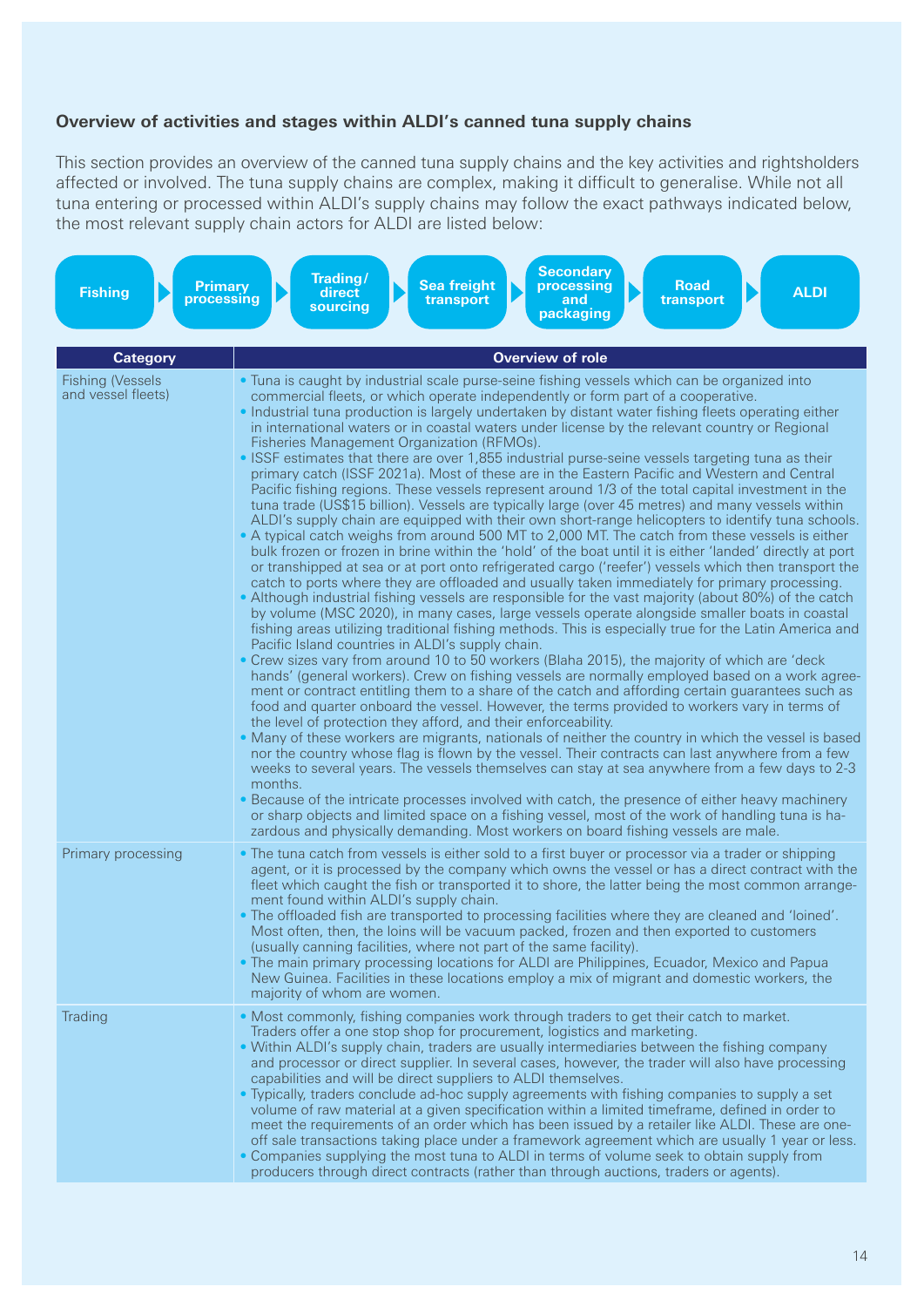| Category                                        | <b>Overview of role</b>                                                                                                                                                                                                                                                                                                                                                                                                                                                                                                                                                                                                                                                                                                                                                                                                                                                                                                                                                                                                                                                                                                                                                                                                                                                                            |
|-------------------------------------------------|----------------------------------------------------------------------------------------------------------------------------------------------------------------------------------------------------------------------------------------------------------------------------------------------------------------------------------------------------------------------------------------------------------------------------------------------------------------------------------------------------------------------------------------------------------------------------------------------------------------------------------------------------------------------------------------------------------------------------------------------------------------------------------------------------------------------------------------------------------------------------------------------------------------------------------------------------------------------------------------------------------------------------------------------------------------------------------------------------------------------------------------------------------------------------------------------------------------------------------------------------------------------------------------------------|
| Sea freight transport                           | • Fish in ALDI's supply chain is typically shipped in refrigerated containers by sea using<br>major international freight hauliers.<br>• Key destination ports include Portugal (Lisbon), Germany (Hamburg) and Rotterdam<br>(Netherlands).<br>• Key rightsholders in this category include seafarers and port workers.                                                                                                                                                                                                                                                                                                                                                                                                                                                                                                                                                                                                                                                                                                                                                                                                                                                                                                                                                                            |
| Secondary processing<br>(canning and packaging) | • Over 75% of the global tuna catch is canned each year (estimated at 4 million MT in 2018) (PCT<br>2020). This involves packaging of pre-processed and pre-cooked fish into shelf stable cans in a<br>sterile, food grade plant. Food handling, safety and import requirements differ from country to<br>country.<br>• Most often, ALDI's first-tier supplier is responsible for canning. The supplier will seek processors<br>and packagers that have capacity to meet ALDI's order volume requirements and specifications.<br>The supplier then concludes a one-off agreement with these companies to guarantee availability<br>of the product at a certain price for a specific period.<br>• Most of these canning/processing operations are based in Europe (Germany, the Netherlands<br>and Portugal). However, some canning facilities are based closer to the landing port (e.g., Mauri-<br>tius).<br>• Some suppliers import products through a trader or separate subsidiary import company and<br>then manufacture or contract a manufacturer at eligible European processing plants (IFS and<br><b>BSCI</b> certified).<br>• Canned tuna products are then labelled and packaged, itemised into orders and shipped to<br>warehouses supplying a regional concentration of ALDI stores. |
| Warehousing/Road<br>transport                   | • Transportation involves road shipment to warehouses and processing facilities and from ware-<br>houses to retail stores by trucks using public roads and highways.                                                                                                                                                                                                                                                                                                                                                                                                                                                                                                                                                                                                                                                                                                                                                                                                                                                                                                                                                                                                                                                                                                                               |

### **Top raw tuna sourcing locations for ALDI**

Wild catch fishing is dynamic, and sourcing is global and also responsive to migratory shifts in tuna population. ALDI's suppliers therefore source tuna from a variety of geographies and these supply patterns vary year-on-year. This means that there is high variability from one year to the next in terms of sourcing volumes and most significant suppliers. Geographic origin may also vary year-on-year.

The supply analysis and mapping conducted for this exercise was based predominantly on data held by ALDI for the period of 1 January 2020 to 31 December 2020.

|  |  | Significant ports, processing sites and flag states in ALDI's canned tuna supply chains |  |  |
|--|--|-----------------------------------------------------------------------------------------|--|--|
|--|--|-----------------------------------------------------------------------------------------|--|--|

| <b>Country</b>   | FAO region(s)  | Link in ALDI supply chain            |
|------------------|----------------|--------------------------------------|
| Ecuador          | <b>FAO 87</b>  | Processing, Landing port, flag state |
| Philippines      | <b>FAO 71</b>  | Processing, Landing port, flag state |
| Papua New Guinea | <b>FAO 71</b>  | Processing, Landing port, flag state |
| Vietnam          | <b>FAO 71</b>  | Processing, Landing port, flag state |
| Ghana            | <b>FAO 34</b>  | Processing, flag state               |
| Panama           | FAO 77, FAO 31 | Flag state                           |
| <b>Maldives</b>  | <b>FAO 51</b>  | Processing, Landing port, flag state |
| Kiribati         | <b>FAO 71</b>  | Landing port, flag state             |
| South Korea      | <b>FAO 61</b>  | Landing port, flag state             |
| Thailand         | FAO 57, FAO 71 | Flag state*                          |
| Indonesia        | FAO 57, FAO 71 | Flag state                           |
| <b>Mexico</b>    | <b>FAO 77</b>  | Landing port, flag state             |
| <b>Mauritius</b> | <b>FAO 51</b>  | Processing, flag state               |

\* Note that while Thailand is the world's largest producer of canned tuna, it is a rare and minor sourcing location for ALDI.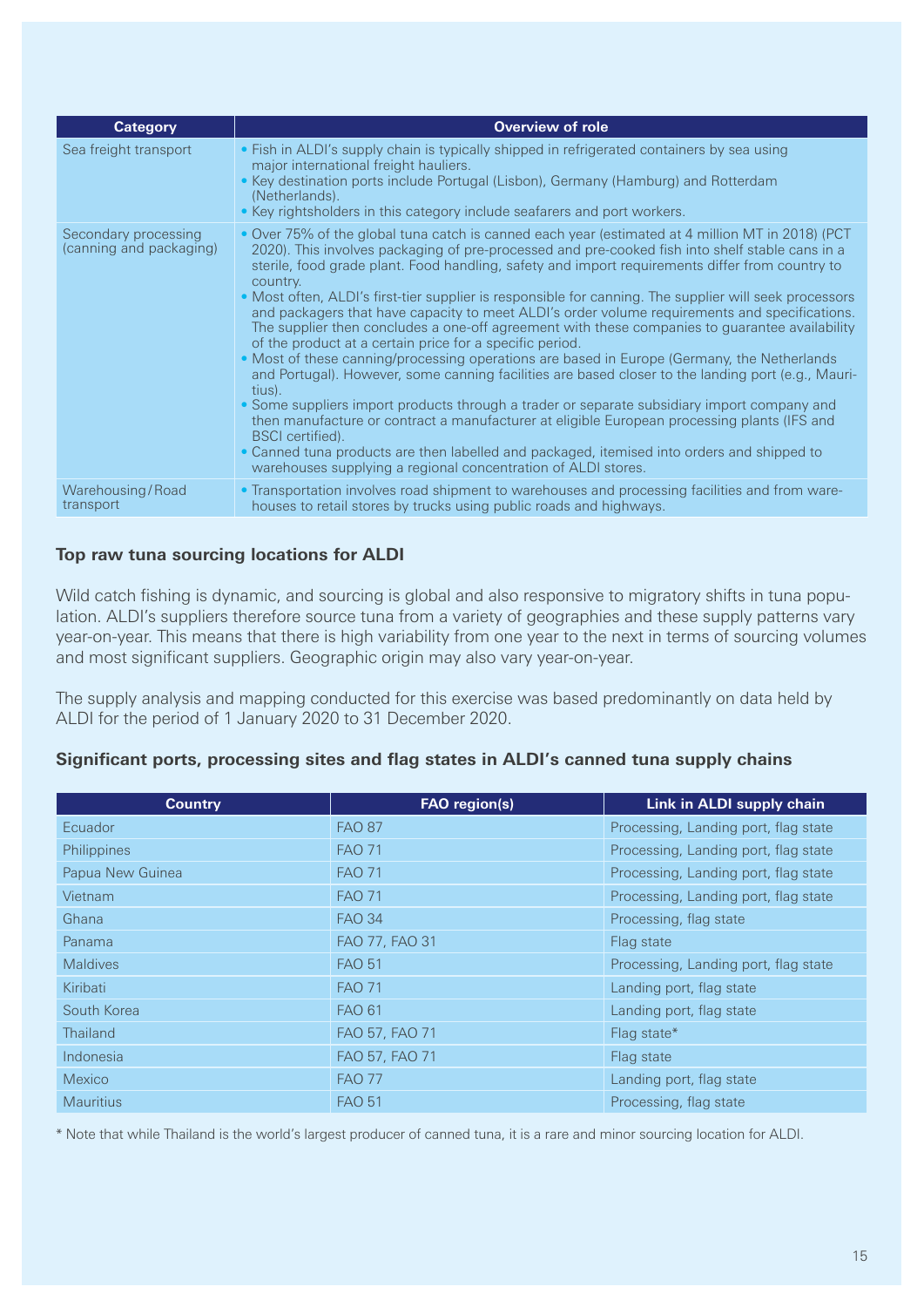## **Top fisheries within ALDI's tuna supply chain**

| FAO 71: Pacific, Western<br>Central | Maldives EEZ         | FAO 51: Indian Ocean,<br><b>Western</b> | Eastern Arabian Sea           |
|-------------------------------------|----------------------|-----------------------------------------|-------------------------------|
| FAO 61: Pacific, Northwest          | Papua New Guinea EEZ | American Samoa EEZ                      | Solomon Islands               |
| FAO 77: Pacific, Eastern<br>Central | Mexico EEZ           | FAO 87: Pacific,<br>Southeast           | FAO 81: Pacific.<br>Southwest |

#### **International standards regulating wild catch fishing**

There are various important international instruments which regulate aspects of wild catch fishing, including tuna. They promote responsible management of fisheries, preventing and addressing IUU fishing activities, protection of labour rights of workers in fisheries and socio-economic rights of fishing communities.

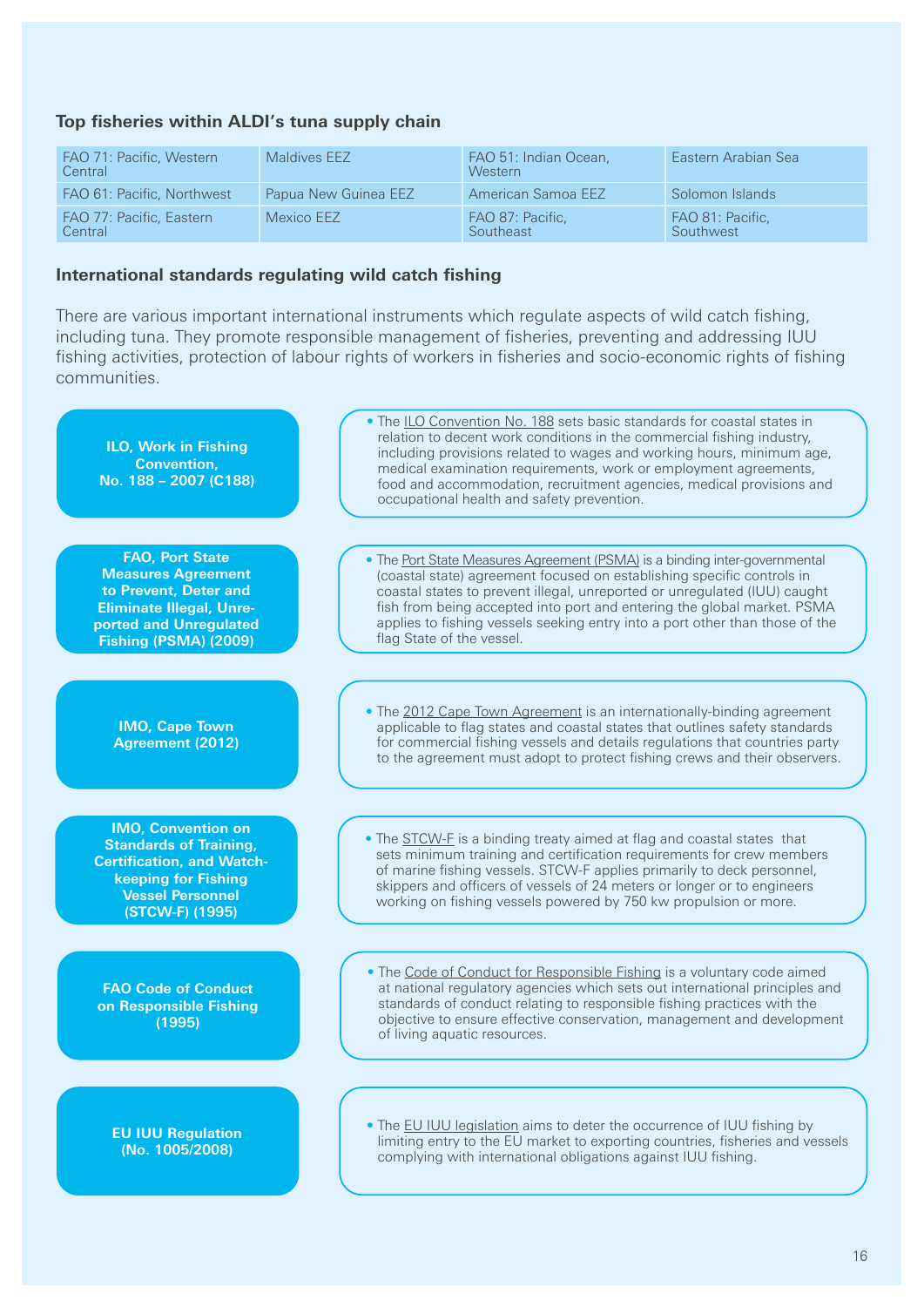#### **Key issues facing the tuna and broader wild catch seafood industry: the supplier view**

As part of the assessment, ALDI suppliers were interviewed to understand their views in relation to the current situation for major actors in the tuna marketplace. Key reported issues include:

- **Supply availability:** Overall stock of several tuna species have diminished and in response there have been several regulatory developments which have emerged to prevent overfishing (e.g., preventing certain types of catching methods such as Fish Aggregating Devices – FADs)
- **Global demand for tuna:** Demand for raw tuna destined for the canning industry outstrips supply. Fishers' catch will nearly always find a market.
- **Price volatility:** Because of the relative scarcity of tuna, prices have a high amplitude and are sensitive to even the smallest changes in supply availability, which also fluctuates significantly. This makes it difficult for suppliers to base pricing on historical data. Further, basing wholesale pricing on historical data when dock prices are so volatile means that suppliers are absorbing higher risks.
- **Sustainability of tuna fisheries:** Around 10% of tuna entering the global marketplace still comes from overfished stocks (ISSF 2021). This is linked in large part to the overcapacity of fishing fleets.
- **Transport costs:** Suppliers report that they have seen around a 2% increase in import freight rates year on year in 2020.
- **Fuel prices:** At the vessel level, fuel is the most significant cost of production. The industry is therefore highly sensitive to fluctuations global petrol and diesel prices.
- **Cost of compliance:** Suppliers report an increasing volume of administration required to meet standards specifications from their buyers (e.g., import requirements, tariff regimes, social, quality, food safety and environmental standards) and changing consumer preferences. They report that these come with additional costs, which aren't clearly distributed in the supply chain and are therefore often borne by them.
- **COVID-19:** (see page 30).

#### **How ALDI buys fish and seafood**

#### **Buying practices**

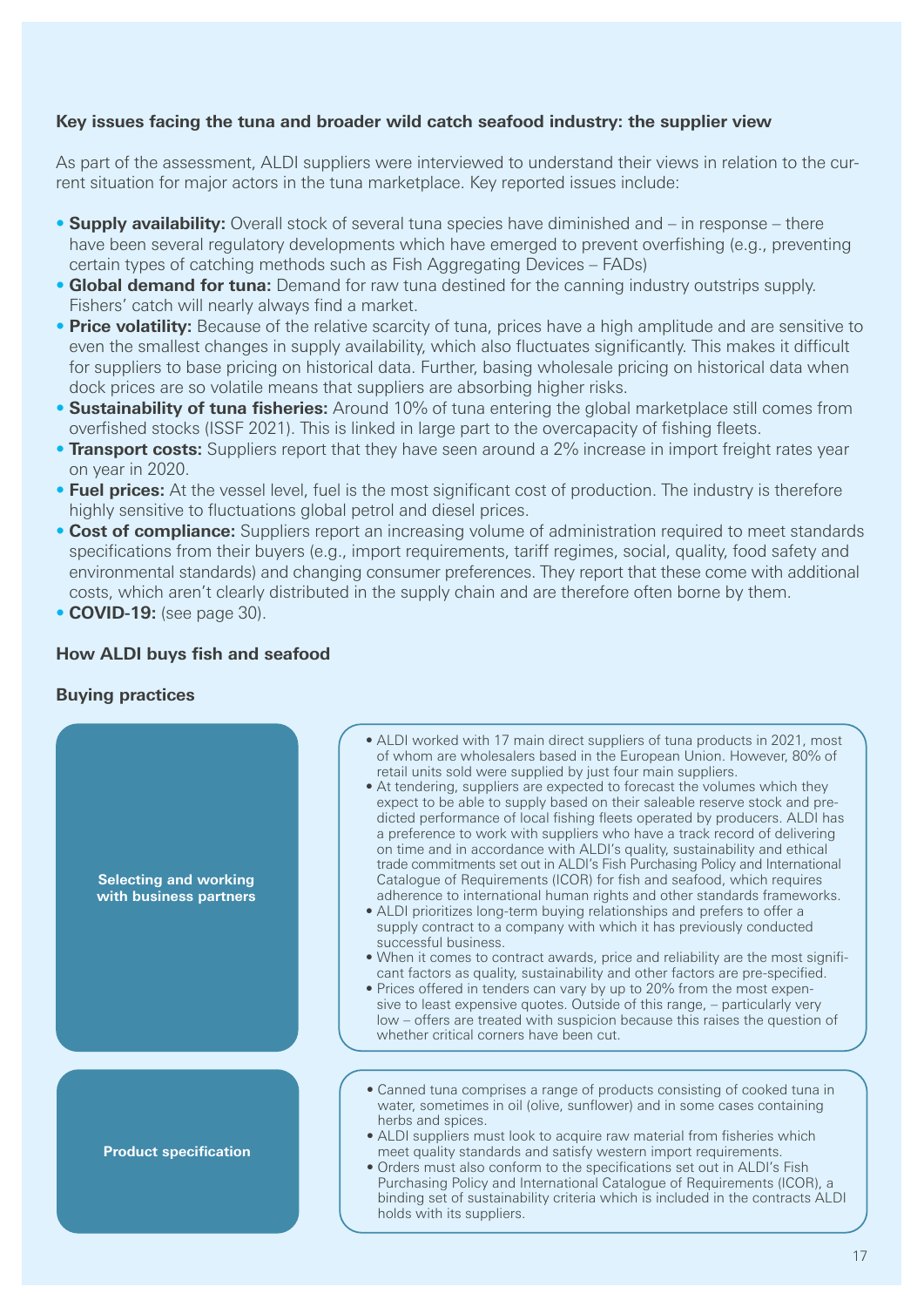

#### **Visibility down the supply chains**

**Transparency and traceability requirements**

- ALDI has good awareness of the geographic origin of the tuna it sources and is working to build a complete data base for vessels, ports and factories the product passes through. EU food safety standards require that ALDI request detailed information on harvest practices and obtain catch certificates linked to every unit of tuna product sold.
- ALDI suppliers need to be able to specify the time of catching, the vessel and the port of landing for all tuna products. The supplier must also be able to retrace the entire supply chain based on the item specification (batch number in connection with the relevant best-before date) indicating all entities which have handled the catch.
- Beginning from 2022 suppliers are required to input data into the Sustainable Fisheries Partnership (SFP) metrics system. SFP then collates and provides ALDI a compilation of the available traceability data provided by its suppliers. The input data requirements will be aligned with the Global Dialogue on Seafood Traceability 1.0.
- Research for this HRIA found that challenges nevertheless exist in data collection that currently impede a better understanding of supply chain linkages. Data collection remains a challenge - also in relation to specific regions.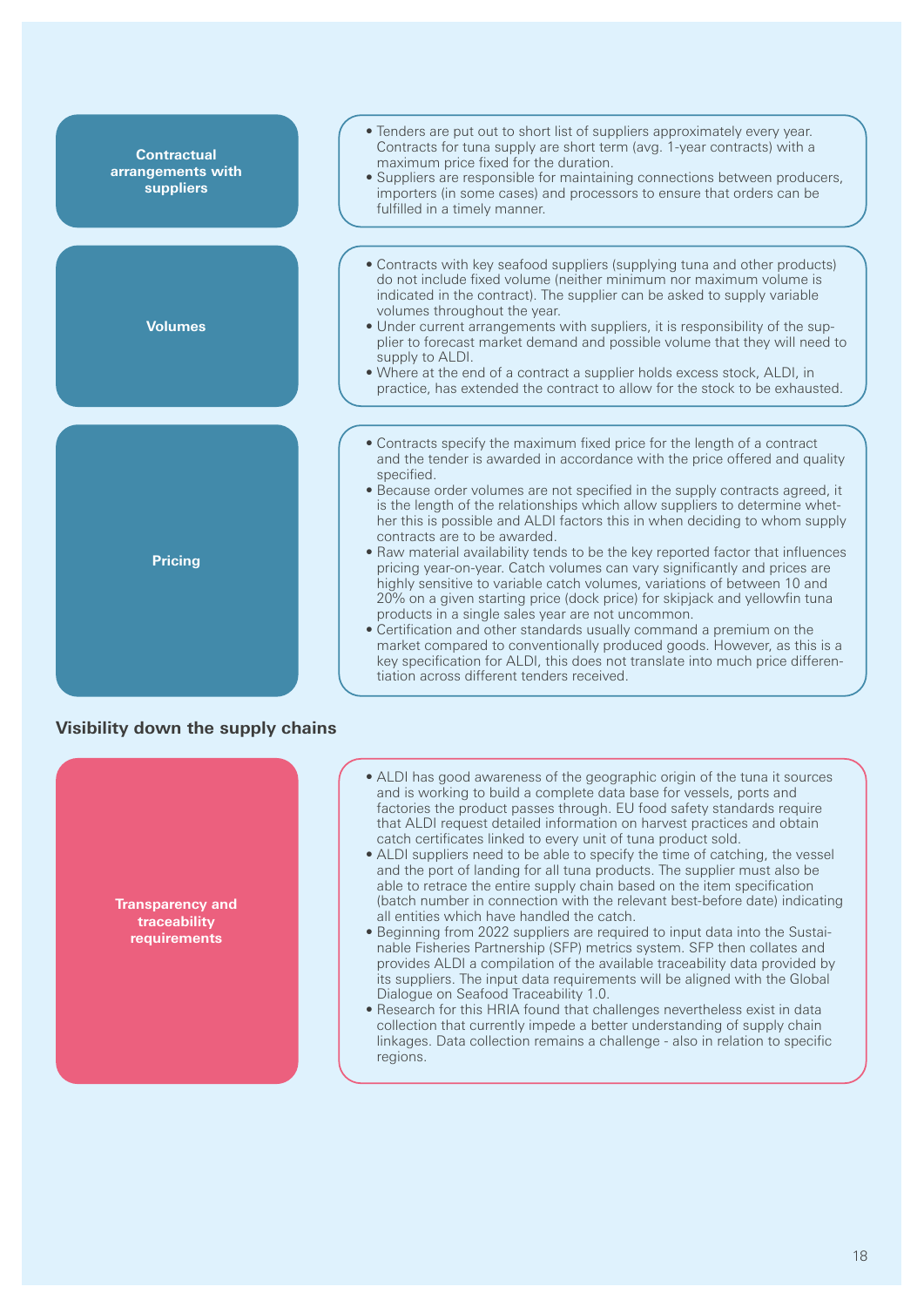#### **Business relationships along the value chain**

- Fishing firms that supply wild caught tuna to ALDI's private label suppliers and wholesalers are geographically dispersed across the world, with owners, processors, traders and wholesalers often located in different jurisdictions than those that the vessels operate in. As discussed in the value chain overview (3 above), there are many different possible configurations of business relationships and trade deals leading to an often complex web of transactions needed to get tuna to market. This is business as usual in the canned tuna industry and ALDI has little ability to influence this on its own.
- Several of ALDI's largest suppliers (in 2019 and 2020) report that their business models depend on making long term agreements with fishing companies to develop a reliable security of supply. While these longerterm arrangements can support stronger, more predictable linkages in the supply chain, which are desirable to improve supply chain visibility, it also carries a higher financial risk for wholesaling suppliers who must intermediate between producers, traders, processors and brands such as ALDI. Suppliers who maintain closer and longer-term linkages with their production base say they have an ongoing, implicit obligation to their suppliers (e.g., to purchase raw product even when a buyer is not lined up) and because raw material scarcity/lack of supply is a key issue, this carries some financial risk for them as these suppliers cannot afford to lose the supply connections which underpin their trading strategies.

#### **ALDI's ethical trade and social commitments**

| <b>Standards for</b><br>fisheries | . ALDI and many of its peers have made commitments to sustainable sour-<br>cing and the conservation of marine ecosystems as the high demand for<br>tuna has threatened the populations of several species making the need<br>for sustainably managing tuna fisheries of critical importance.<br>• ALDI has preferentially sourced Marine Stewardship Council (MSC) certi-<br>fied product since 2016 and from 2022, will increase the volume of tuna<br>sourced from MSC projects. The MSC standard itself is focused largely<br>on conservation and does not explicitly target social or labour rights but<br>following a global consultation, MSC has introduced new requirements to<br>provide transparency of labour practices at sea. All MSC certified fisheries<br>and at-sea supply chains are now required to report publicly on the measu-<br>res they are taking to address forced and child labour. While the MSC Fis-<br>heries Standard does not purport to impact directly on labour rights, some<br>benefits, particularly in relation to oversight of activities within certified<br>fisheries, have been observed by researchers and certified fisheries users.<br>• ALDI's social and environmental standards are contained in its Fish<br>Purchasing Policy and International Catalogue of Requirements (ICOR).<br>Chiefly, in relation to tuna, ALDI preferences products which are MSC cer-<br>tified when tendering - 50% of tuna production globally is engaged in the<br>MSC programme as of 2021. If MSC certification is not possible, then the<br>supplier or processing company, respectively should satisfy at least one of<br>the following requirements:<br>- The fishery is low risk as defined in ALDI's International Catalogue of<br>Requirements and Fish Purchasing Policy<br>- The supplier is a member of ISSF (International Seafood Sustainability<br>Foundation)<br>- The vessel is registered with the Proactive Vessel Register (PVR)<br>- The fishery verifiably supports a Fishery Improvement Project (FIP) that<br>is registered on FIPs and thus meets the requirements of the Sustainable<br>Fisheries Partnership (SFP)<br>• Further, the supplier ensures that either the supplier itself or the processor<br>is an ISSA participant and/or the fishing vessel is registered on the Proactive<br>Vessel Register (PVR). |
|-----------------------------------|-------------------------------------------------------------------------------------------------------------------------------------------------------------------------------------------------------------------------------------------------------------------------------------------------------------------------------------------------------------------------------------------------------------------------------------------------------------------------------------------------------------------------------------------------------------------------------------------------------------------------------------------------------------------------------------------------------------------------------------------------------------------------------------------------------------------------------------------------------------------------------------------------------------------------------------------------------------------------------------------------------------------------------------------------------------------------------------------------------------------------------------------------------------------------------------------------------------------------------------------------------------------------------------------------------------------------------------------------------------------------------------------------------------------------------------------------------------------------------------------------------------------------------------------------------------------------------------------------------------------------------------------------------------------------------------------------------------------------------------------------------------------------------------------------------------------------------------------------------------------------------------------------------------------------------------------------------------------------------------------------------------------------------------------------------------------------------------------------------------------------------------------------------------------------------------------------------------------------------------------------------------------------------------------------------------------------------------------------------------------------------|
|-----------------------------------|-------------------------------------------------------------------------------------------------------------------------------------------------------------------------------------------------------------------------------------------------------------------------------------------------------------------------------------------------------------------------------------------------------------------------------------------------------------------------------------------------------------------------------------------------------------------------------------------------------------------------------------------------------------------------------------------------------------------------------------------------------------------------------------------------------------------------------------------------------------------------------------------------------------------------------------------------------------------------------------------------------------------------------------------------------------------------------------------------------------------------------------------------------------------------------------------------------------------------------------------------------------------------------------------------------------------------------------------------------------------------------------------------------------------------------------------------------------------------------------------------------------------------------------------------------------------------------------------------------------------------------------------------------------------------------------------------------------------------------------------------------------------------------------------------------------------------------------------------------------------------------------------------------------------------------------------------------------------------------------------------------------------------------------------------------------------------------------------------------------------------------------------------------------------------------------------------------------------------------------------------------------------------------------------------------------------------------------------------------------------------------|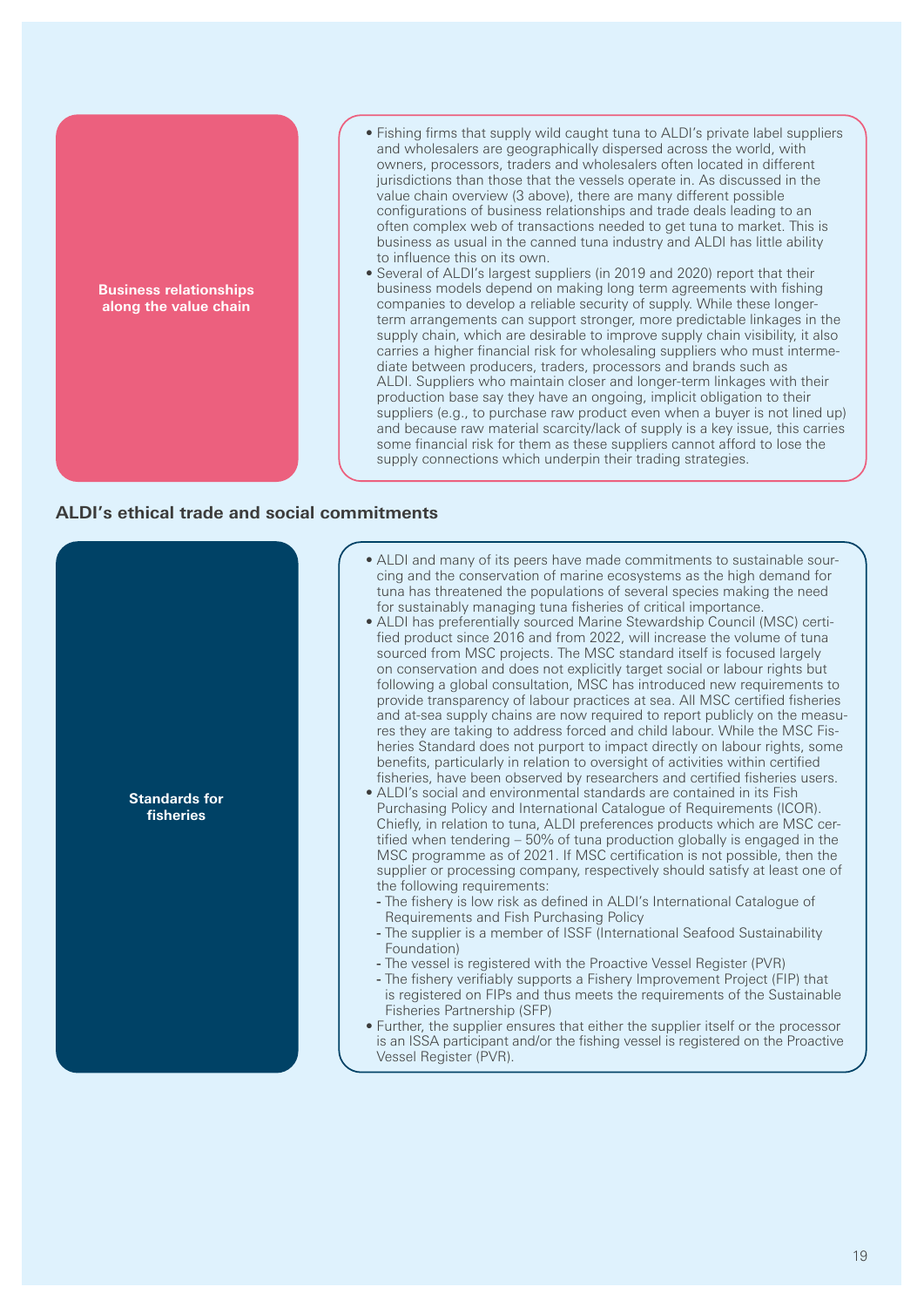

# **IMPACT FINDINGS**

This section sets out the key impact findings arising from the study, based on the baseline assessment and stakeholder engagement. The impact findings are separated into sections relating to each supply chain activity in scope. As further discussed in section 5.2, many of the impacts identified have been compounded by the COVID-19 pandemic.

The impacts identified below are predominantly focused on tuna but also reflect the findings from the initial risk assessment on ALDI's key fish and seafood species (see section 2 for the list of species).

The impact rating is based on a saliency assessment for each impact. This takes into account whether the impact is positive or negative, whether it is directly attributable to the activity in question, its duration, its likelihood, and its magnitude.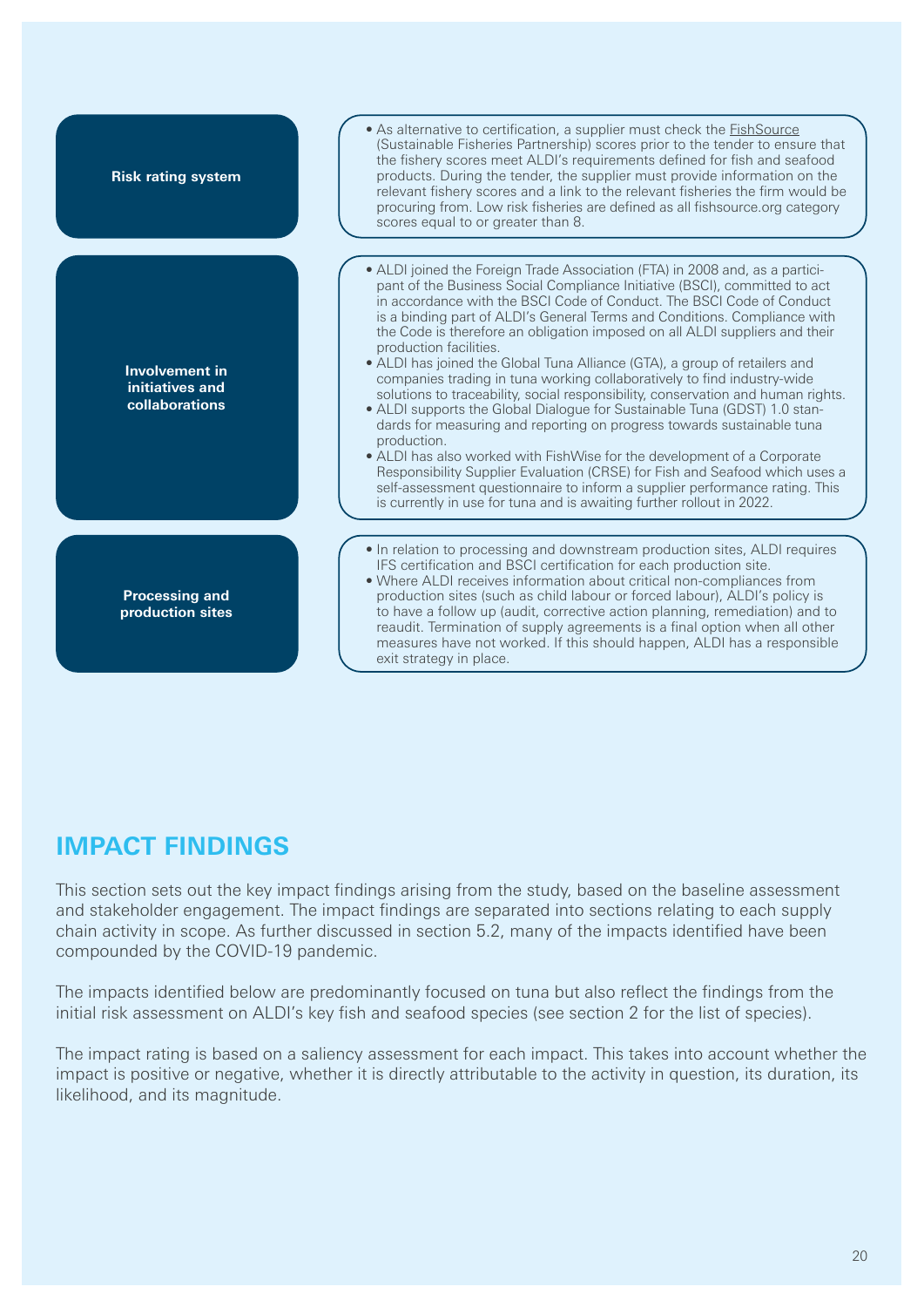### **Summary of impacts**

The table below summarises the most salient human rights issues identified in relation to tuna. These are presented according to the associated supply chain activities where the impact has been identified. The most negative impacts (deepest red) reflect the most salient impacts identified by this study.

### **Wild catch fishing**

Key geographies for this supply chain activity: Western Pacific Ocean, Indian Ocean, Mid-Eastern Atlantic Ocean. In addition, there are enhanced risks of salient impacts whenever flags of convenience (FOC) are used.

| <b>Rights issue</b>                                                   | <b>Rightholder(s)</b>                                                          | Impact                                                                                                                                                                                                                                                                                                                                                                                                                                                                                                                                                                                             | <b>Impact</b><br>Rating |
|-----------------------------------------------------------------------|--------------------------------------------------------------------------------|----------------------------------------------------------------------------------------------------------------------------------------------------------------------------------------------------------------------------------------------------------------------------------------------------------------------------------------------------------------------------------------------------------------------------------------------------------------------------------------------------------------------------------------------------------------------------------------------------|-------------------------|
| Working conditions                                                    | Migrant fishers & port<br>workers                                              | • OHS: Working conditions in wild catch fishing are<br>inherently hazardous and lead to severe OHS risks,<br>including: injuries and death, physical or psychological<br>trauma following common hazard exposures<br>• Employment terms: Written employment contracts<br>are uncommon; workers on fishing vessels are<br>reported to work long and irregular hours, including<br>work at night (up to 18-20h per day without rest)<br>• High incidence of working poverty due to wages<br>often being determined based on catch volume; this<br>can result in underpayment or withholding of wages |                         |
| Forced labour                                                         | Migrant fishers & port<br>workers                                              | • Recruitment of foreign migrant workers through la-<br>bour intermediaries is reported to include significant-<br>ly exploitative recruitment practices (e.g., passport<br>confiscation, excessive recruitment fees and other<br>costs, misinformation / misleading migrants from<br>understanding their rights and employment terms).<br>• Migrant workers are significantly susceptible to<br>indebtedness, informality and potentially to criminal<br>activities linked to IUU fishing                                                                                                         |                         |
| Right to life, liberty & security                                     | Migrant fishers & port<br>workers, fishing dependent<br>communities, observers | • Dangerous working conditions leading to occupational<br>fatalities; reports of possible deaths and disappea-<br>rances of fishers and observers; limited investigati-<br>ons and many missing persons<br>investigations unresolved                                                                                                                                                                                                                                                                                                                                                               |                         |
| Right to an effective remedy                                          | Fishers & port workers,<br>observers                                           | • Fishers have limited and rare access to grievance<br>resolution channels, in addition to the absence of<br>worker representation to voice individual or collec-<br>tive grievances. In addition, workers are reported to<br>fear retaliation by employers and sometimes other<br>workers and are therefore likely to underreport<br><i>issues</i>                                                                                                                                                                                                                                                |                         |
| Adequate standard of living<br>(livelihoods, housing, food,<br>water) | Fishers & port workers,<br>fishing dependent<br>communities                    | • Artisanal fishing access to marine resources is<br>limited by (illegal) commercial scale fishing in<br>coastal areas, which has led to stock depletion<br>and ecological disruption<br>• Artisanal fishers have no insurance or safeguarding<br>against poor catch or against significant raw<br>material price volatility<br>• Poor accommodation and weak health & safety<br>standards onboard vessels for fishing crew, as well<br>as limited to no access to health services                                                                                                                 |                         |
| Right to health                                                       | Fishers & port workers                                                         | • Limited to no access to health services for<br>fishing workers, lack of adequate food or water<br>provisions onboard fishing vessels<br>• Lack of protective equipment provision which lead<br>to clear health impacts due to inherent<br>hazardous employment conditions                                                                                                                                                                                                                                                                                                                        |                         |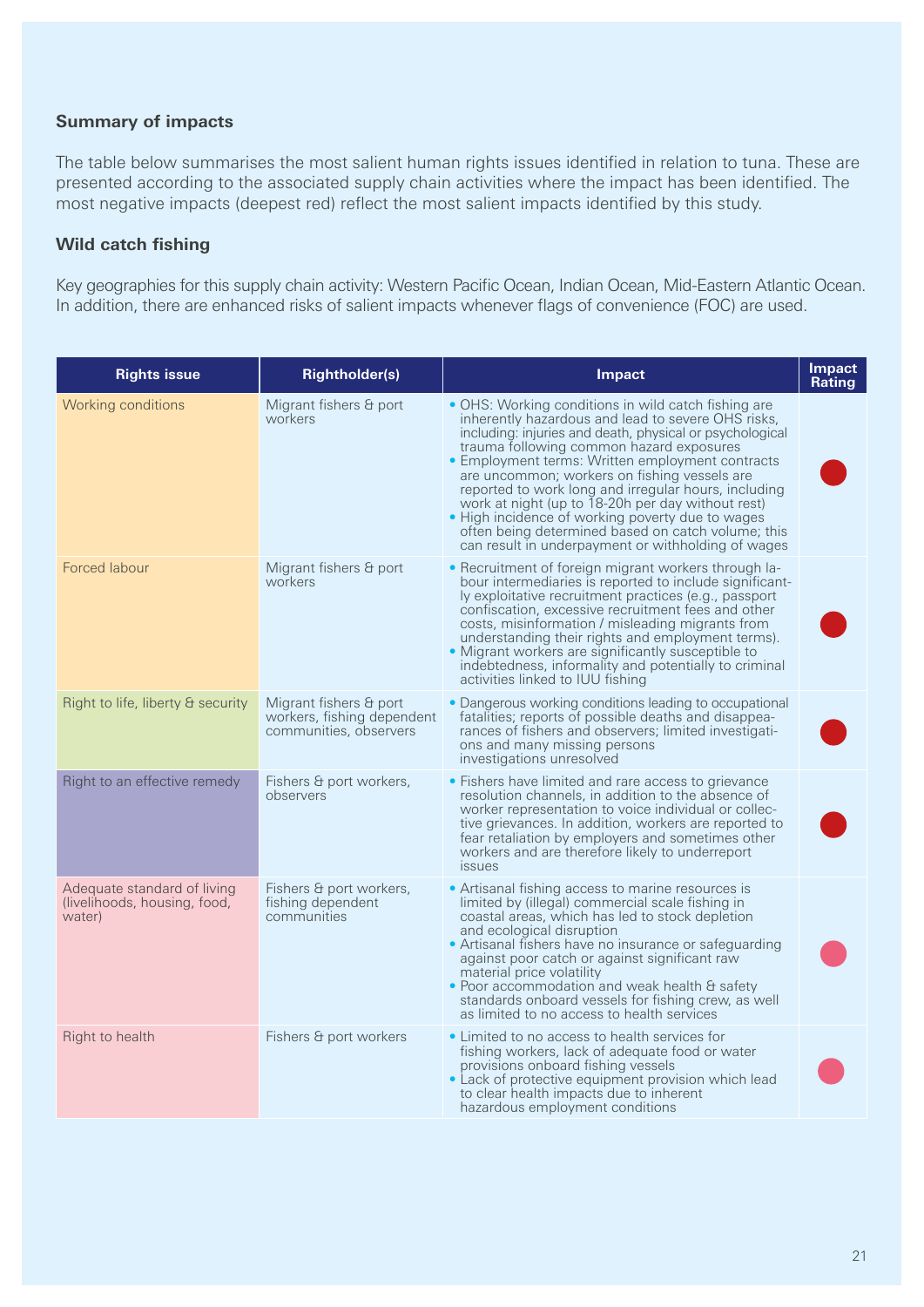| <b>Rights issue</b>                                       | <b>Rightholder(s)</b>                                   | Impact                                                                                                                                                                                                                                                                                                                                                                                                                                                                                                    | <b>Impact</b><br>Rating |
|-----------------------------------------------------------|---------------------------------------------------------|-----------------------------------------------------------------------------------------------------------------------------------------------------------------------------------------------------------------------------------------------------------------------------------------------------------------------------------------------------------------------------------------------------------------------------------------------------------------------------------------------------------|-------------------------|
| Rights of indigenous peoples                              | Indigenous peoples,<br>fishing dependent<br>communities | • Artisanal and indigenous fishing communities are<br>not provided adequate access provisions, which are<br>minimally enforced when extended. Commercial<br>level activities are often favoured and continue to<br>take place in coastal or community access-only<br>waters.<br>• In addition, commercial level stock depletion severely<br>limits access to fishing for small-scale artisanal<br>fishers. This risk is higher in countries with signifi-<br>cant coastal resident indigenous population. |                         |
| Freedom of association and<br>collective bargaining       | Migrant fishers & port<br>workers                       | • Inherent barriers to unionization exist for fishers,<br>including legal restrictions or barriers against mig-<br>rant workers to form or participate in trade unions<br>(Thailand, Malaysia)<br>• Suppression of union activities by employers,<br>workers blacklisted when taking part in union<br>forming or worker representation activities (Ghana)                                                                                                                                                 |                         |
| Child labour                                              | Fishers & port workers                                  | . Weak labour governance and limited enforcement<br>leads to the potential for adolescent hazardous child<br>labour<br>• Hazardous child labour can lead to lasting harm to<br>physical and mental development of a child                                                                                                                                                                                                                                                                                 |                         |
| Non-discrimination and<br>equal opportunities<br>(labour) | Women and migrant<br>fishers & port workers             | • Structural challenges to women participating in<br>fishing activities, due primarily to long standing<br>gender norms which favour male workers<br>• Fishers commonly engage low-cost migrant<br>workers, who are typically overrepresented in non-<br>managerial or supervisory positions. In addition, in<br>several countries studied, migrants do not enjoy the<br>same labour protections as local workers                                                                                         |                         |
| Right to property                                         | Fishing dependent<br>communities                        | • Special access provisions for artisanal and indige-<br>nous fishing communities are frequently inadequate<br>and minimally enforced. Commercial level activities<br>are often favoured and continue to take place in<br>coastal or community access-only waters.<br>• In addition, commercial level stock depletion severely<br>limits access to fishing for small-scale artisanal fis-<br>hers. This risk is higher in countries with significant<br>coastal resident indigenous population            |                         |
| Right to citizenship                                      | Fishers & port workers                                  | • Fishing crew can be abandoned in international<br>waters or foreign ports, with limited to no access to<br>legal protections, and therefore no legal access to<br>owed wages or repatriation measures.                                                                                                                                                                                                                                                                                                  |                         |
| Gender (non-discrimination<br>and GBVH)                   | Fishers & port workers,<br>observers, women             | • Reports of women and children trafficked in service<br>of tuna fishing fleets in Kiribati and Marshall Islands.                                                                                                                                                                                                                                                                                                                                                                                         |                         |

# **Primary processing**

Key geographies for this supply chain activity: China, Southeast Asia, Papua New Guinea, Ghana and South Africa.

| <b>Rights issue</b>                                 | <b>Rightholder(s)</b>        | Impact                                                                                                                                                                                                          | Impact<br>Rating |
|-----------------------------------------------------|------------------------------|-----------------------------------------------------------------------------------------------------------------------------------------------------------------------------------------------------------------|------------------|
| Working conditions                                  | Processing workers,<br>women | • Several salient impacts related to working conditions<br>are reported among fish processing workers, inclu-<br>ding low pay and high incidence of working poverty,<br>as well as severe occupational injuries |                  |
| Freedom of association and<br>collective bargaining | Processing workers,<br>women | • Anti-union tactics – including death threats – by em-<br>ployers are frequently reported by worker represen-<br>tatives; this can have significantly lasting effects on<br>workers' efforts to organise       |                  |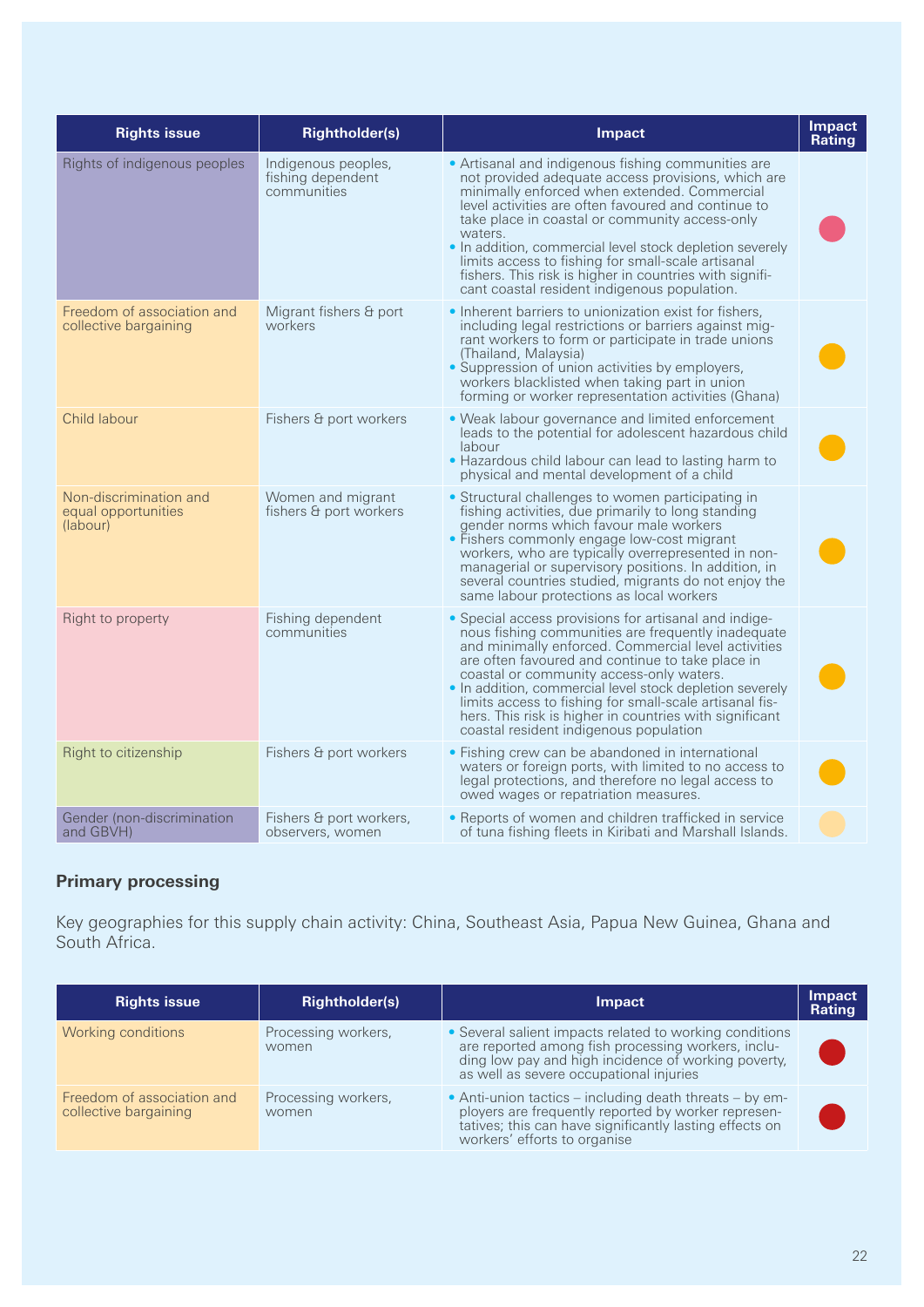| <b>Rights issue</b>                                                   | <b>Rightholder(s)</b>        | Impact                                                                                                                                                                                                                                                                                                                                                  | <b>Impact</b><br><b>Rating</b> |
|-----------------------------------------------------------------------|------------------------------|---------------------------------------------------------------------------------------------------------------------------------------------------------------------------------------------------------------------------------------------------------------------------------------------------------------------------------------------------------|--------------------------------|
| Non-discrimination and equal<br>opportunities (labour)                | Processing workers,<br>women | • Women are typically overrepresented amongst the<br>lowest paid job categories, while management roles<br>are primarily filled by men<br>• Significant reports of discrimination, sexual harass-<br>ment and gender-based violence by factory manage-<br>ment                                                                                          |                                |
| Forced labour                                                         | Processing workers,<br>women | • Reports of forced labour – particularly involving<br>migrant workers – in processing factories (e.g.,<br>Philippines, Papua New Guinea), including due to<br>the use of third-party labour agencies and<br>contractors                                                                                                                                |                                |
| Adequate standard of living<br>(livelihoods, housing, food,<br>water) | Processing workers,<br>women | • Frequent reports of substandard worker accommo-<br>dation for workers in seafood processing                                                                                                                                                                                                                                                           |                                |
| Right to health                                                       | Processing workers,<br>women | • Employment conditions are inherently hazardous,<br>with frequent lack of or inadequate OHS measures,<br>which can lead to occupational injuries (e.g., soft<br>tissue, skeletal fractures, infections, development of<br>illnesses)                                                                                                                   |                                |
| Child labour                                                          | Processing workers           | . Risks of underage labour, particularly where there is<br>higher workplace informality. In addition, there are<br>important age verification challenges in key migrant<br>sending countries (e.g., Indonesia, Myanmar,<br>Philippines, Cambodia, Lao)                                                                                                  |                                |
| Right to privacy                                                      | Processing workers,<br>women | • Potential risks related to employee data protection<br>and safeguarding, where workplace surveillance is<br>common and conducted where not necessary or<br>proportionate to the business operations                                                                                                                                                   |                                |
| Right to an effective remedy                                          | Processing workers,<br>women | • Fish and seafood processing workers have limited<br>and rare access to grievance mechanisms, in ad-<br>dition to adequate worker representation challenges<br>to voice individual or collective grievances<br>• Workers also report fear of retaliation by employers<br>and sometimes other workers and are therefore<br>likely to underreport issues |                                |

# **Sea freight transport**

Key geographies for this supply chain activity: Western Pacific Ocean, Indian Ocean, Mid-Eastern Atlantic Ocean. In addition, there are enhanced risks of salient impacts whenever flags of convenience (FOC) are used.

| <b>Rights issue</b>                                    | <b>Rightholder(s)</b> | <b>Impact</b>                                                                                                                                                                                                                                                                                                                                                                                                                                                                                                                                         | <b>Impact</b><br><b>Rating</b> |
|--------------------------------------------------------|-----------------------|-------------------------------------------------------------------------------------------------------------------------------------------------------------------------------------------------------------------------------------------------------------------------------------------------------------------------------------------------------------------------------------------------------------------------------------------------------------------------------------------------------------------------------------------------------|--------------------------------|
| Working conditions                                     | <b>Seafarers</b>      | • Frequent reporting of risks related to hazardous working<br>conditions, occupational injuries and fatalities related<br>to working on ships. Although modern ships tend<br>to have comfortable quarters and leisure facilities,<br>working time can be long, irregular and with many<br>physical and mental health and safety risks owing to<br>working at sea for extended periods of time. This has<br>worsened as a result of the Covid-19 pandemic, with<br>large numbers of seafarers stranded at sea beyond<br>their normal contract periods. |                                |
| Forced labour                                          | Seafarers             | • Risks of significant exploitative recruitment practi-<br>ces where migrant seafarers are recruited by labour<br>intermediaries which may lead to indebtedness                                                                                                                                                                                                                                                                                                                                                                                       |                                |
| Non-discrimination and equal<br>opportunities (labour) | Women seafarers       | • Structural challenges to women participating in<br>maritime transport activities, due primarily to long<br>standing gender norms which favoured male<br>workers<br>· As a result, women seafarers face significant risks<br>of harassment and abuse on shipping vessels, both<br>due to the isolated nature of shipping vessels as a<br>workplace and the predominance of male workers                                                                                                                                                              |                                |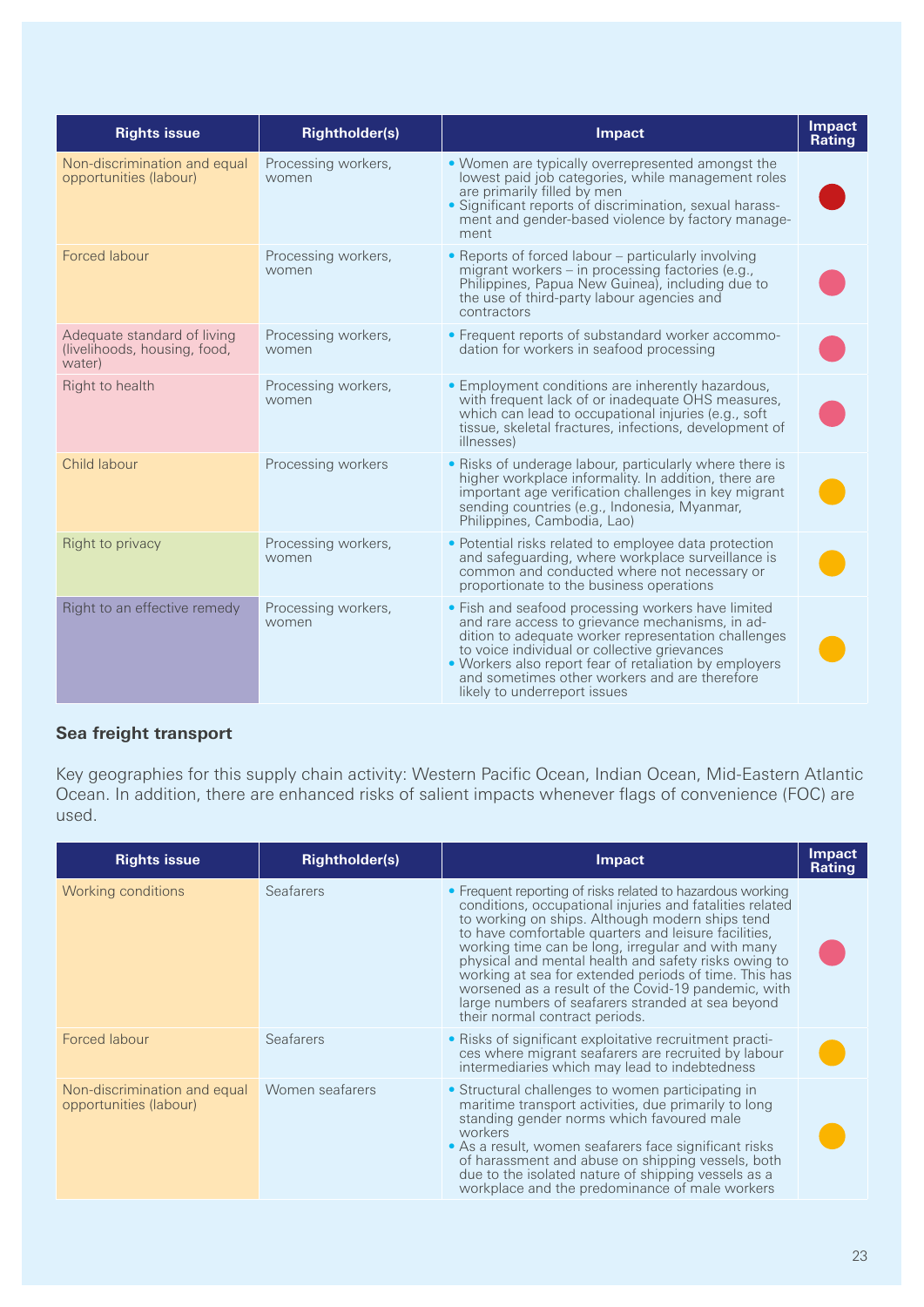| <b>Rights issue</b>                                 | <b>Rightholder(s)</b> | <b>Impact</b>                                                                                                                                                                                                                                                                                                                 | Impact<br><b>Rating</b> |
|-----------------------------------------------------|-----------------------|-------------------------------------------------------------------------------------------------------------------------------------------------------------------------------------------------------------------------------------------------------------------------------------------------------------------------------|-------------------------|
| Right to health                                     | <b>Seafarers</b>      | • Pollution from ships and lack of effective OHS mea-<br>sures or adequate PPE provision can lead to signifi-<br>cant negative health impacts on workers<br>. Inherent challenges in accessing clean water and<br>adequate food provisions, as well significant risks of<br>poor health and hygiene standards onboard vessels |                         |
| Right to life,<br>liberty & security                | <b>Seafarers</b>      | • Risk of seafarer abandonment in foreign ports with<br>limited to no access to legal protections, and there-<br>fore no legal access to owed wages or repatriation<br>measures                                                                                                                                               |                         |
| Right to citizenship                                | <b>Seafarers</b>      | • Risk of seafarer abandonment in foreign ports with<br>limited to no access to legal protections                                                                                                                                                                                                                             |                         |
| Right to an effective<br>remedy                     | <b>Seafarers</b>      | • Absence of reliable or effective means of grievance<br>resolution, especially at operation level (with high<br>potential social consequence due to isolation of<br>seafarers)                                                                                                                                               |                         |
| Freedom of association and<br>collective bargaining | <b>Seafarers</b>      | • Limited reports of shipping companies operating in<br>or establishing bases in ports reported by unions to<br>use anti-union tactics                                                                                                                                                                                        |                         |

# **Secondary processing**

Key geographies for this supply chain activity: Germany, Poland, Netherlands.

| <b>Rights issue</b>                                    | <b>Rightholder(s)</b>        | <b>Impact</b>                                                                                                                                                                                                           | <b>Impact</b><br><b>Rating</b> |
|--------------------------------------------------------|------------------------------|-------------------------------------------------------------------------------------------------------------------------------------------------------------------------------------------------------------------------|--------------------------------|
| Non-discrimination and equal<br>opportunities (labour) | Processing workers,<br>women | • Women are typically overrepresented amongst the<br>lowest paid job categories, while management roles<br>primarily filled by men<br>• Some reports of discrimination and sexual harass-<br>ment by factory management |                                |
| Forced labour                                          | Processing workers,<br>women | • Limited reports of forced labour – particularly involving migrant workers – in processing factories, in-<br>cluding due to the use of third-party labour agencies<br>and contractors (mainly in the European Union)   |                                |
| <b>Working conditions</b>                              | Processing workers,<br>women | • Impacts related to working conditions may include<br>low pay, irregular or long working hours, limited or<br>irregular entitlement provisions (e.g., rest, leave,<br>allowances)                                      |                                |
| Freedom of association and<br>collective bargaining    | Processing workers,<br>women | • Some barriers to unionisation for processing wor-<br>kers, including due to the use labour intermediaries,<br>and reported government and employer resistance<br>to trade unions                                      |                                |
| Right to health                                        | Processing workers,<br>women | • Limited risk of occupational injuries in processing<br>factories                                                                                                                                                      |                                |
| Right to privacy                                       | Processing workers,<br>women | • Potential risks related to employee data protection<br>and safeguarding, where workplace surveillance is<br>common                                                                                                    |                                |

# **Warehousing and road transport**

Key geographies for this supply chain activity: European Union.

| <b>Rights issue</b>       | <b>Rightholder(s)</b> | Impact                                                                                                                                                                                                                  | <b>Impact</b><br>Rating |
|---------------------------|-----------------------|-------------------------------------------------------------------------------------------------------------------------------------------------------------------------------------------------------------------------|-------------------------|
| <b>Working conditions</b> | Transport workers     | • Several inherent health & safety risks, including due<br>to road safety challenges and long working hours<br>• Some reports of negative health impacts due to in-<br>adequate OHS policies & procedures in warehouses |                         |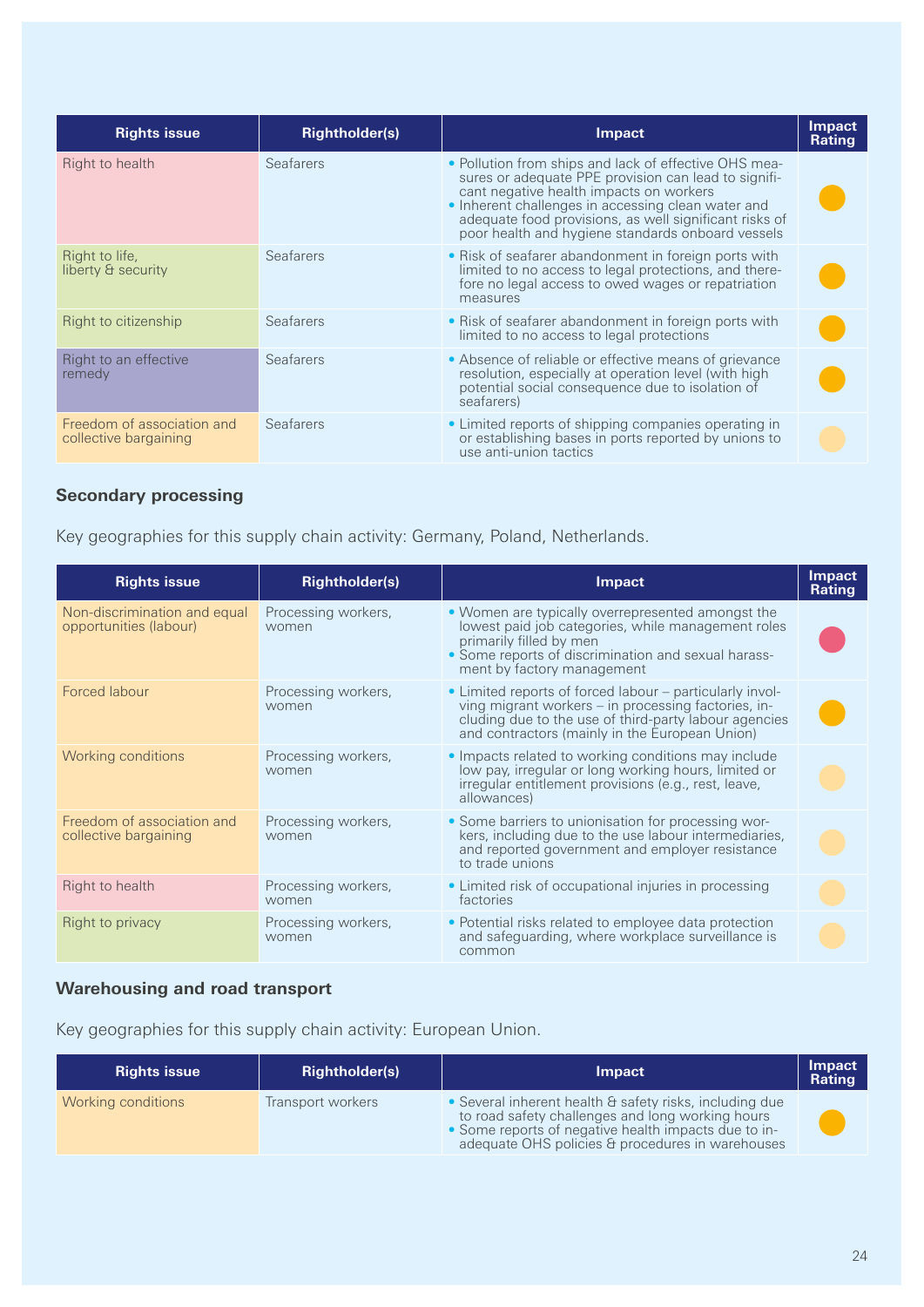| <b>Rights issue</b>                                    | <b>Rightholder(s)</b>   | <b>Impact</b>                                                                                                                                                                                                                                                                                                                                                                                                                                                                                                                                                                 | <b>Impact</b><br><b>Rating</b> |
|--------------------------------------------------------|-------------------------|-------------------------------------------------------------------------------------------------------------------------------------------------------------------------------------------------------------------------------------------------------------------------------------------------------------------------------------------------------------------------------------------------------------------------------------------------------------------------------------------------------------------------------------------------------------------------------|--------------------------------|
| Non-discrimination and equal<br>opportunities (labour) | Women transport workers | • Significant demand for low-cost migrant workers,<br>who are typically overrepresented in non-managerial<br>or supervisory positions. This leads to important risks<br>of discrimination in treatment of migrant workers<br>• Structural challenges to women participating in<br>truck driving, a male dominated industry which is<br>generally perceived as a male occupation<br>• As a result, women truck drivers face significant<br>risks of discrimination in hiring as well as possible<br>harassment and abuses by male co-workers during<br>training and onboarding |                                |
| Right to health                                        | Transport workers       | • Risks of exposure to pollution - constant presence<br>on the road and no requirements to prevent or<br>minimise potential health impacts of pollution                                                                                                                                                                                                                                                                                                                                                                                                                       |                                |
| Forced labour                                          | Transport workers       | • Road transportation is a globally high-risk sector for<br>forced labour. The risk is lower compared to other<br>impact areas but may be underreported                                                                                                                                                                                                                                                                                                                                                                                                                       |                                |
| Freedom of association and<br>collective bargaining    | Transport workers       | • Challenges to unionization due to the inherently<br>isolated nature of work<br>• Significant demand for low-cost migrant labour may<br>create additional challenges to collaboration and<br>organisation between workers                                                                                                                                                                                                                                                                                                                                                    |                                |
| Right to property                                      | Transport workers       | • Risks of collision in road transportation, especially<br>where regulation is weakest may lead to damage<br>to private vehicles or structures with limited<br>access to remedy                                                                                                                                                                                                                                                                                                                                                                                               |                                |

# **Impacts relating to gender**

Impacts on women in the sector were identified to be primarily related to non-discrimination and equal opportunity and GBVH in the workplace. The gender-specific impacts identified per key supply chain activity are:

| <b>Rights issue</b>                                    | <b>Rightholder(s)</b>                       | <b>Impact</b>                                                                                                                                                                                                                                                                                                                                                                            | <b>Impact</b><br>Rating |
|--------------------------------------------------------|---------------------------------------------|------------------------------------------------------------------------------------------------------------------------------------------------------------------------------------------------------------------------------------------------------------------------------------------------------------------------------------------------------------------------------------------|-------------------------|
|                                                        |                                             | <b>Wild catch fishing</b>                                                                                                                                                                                                                                                                                                                                                                |                         |
| Non-discrimination and equal<br>opportunities (labour) | Women and migrant<br>fishers & port workers | • Structural challenges to women participating in<br>fishing activities, due primarily to long standing<br>gender norms which favour male workers                                                                                                                                                                                                                                        |                         |
| Gender (non-discrimination<br>and GBVH)                | Fishers & port workers,<br>observers, women | • Reports of women and children trafficked in service<br>of tuna fishing fleets in Kiribati and Marshall Islands                                                                                                                                                                                                                                                                         |                         |
|                                                        |                                             | <b>Primary processing</b>                                                                                                                                                                                                                                                                                                                                                                |                         |
| Non-discrimination and equal<br>opportunities (labour) | Women, processing<br>workers                | • Women are typically overrepresented amongst the<br>lowest paid job categories, while management roles<br>primarily filled by men<br>• Significant reports of discrimination, sexual<br>harassment and gender-based violence by factory<br>management                                                                                                                                   |                         |
|                                                        |                                             | Sea freight transport                                                                                                                                                                                                                                                                                                                                                                    |                         |
| Non-discrimination and equal<br>opportunities (labour) | Women seafarers                             | · Structural challenges to women participating in<br>maritime transport activities, due primarily to long<br>standing gender norms which favoured male<br>workers<br>· As a result, women seafarers face significant risks<br>of harassment and abuse on shipping vessels, both<br>due to the isolated nature of shipping vessels as a<br>workplace and the predominance of male workers |                         |
| <b>Secondary processing</b>                            |                                             |                                                                                                                                                                                                                                                                                                                                                                                          |                         |
| Non-discrimination and equal<br>opportunities (labour) | Women, processing<br>workers                | • Women are typically overrepresented amongst the<br>lowest paid job categories, while management roles<br>primarily filled by men<br>· Although less likely in European geographies, some<br>reports of discrimination and sexual harassment by<br>factory management                                                                                                                   |                         |
|                                                        |                                             |                                                                                                                                                                                                                                                                                                                                                                                          | 25                      |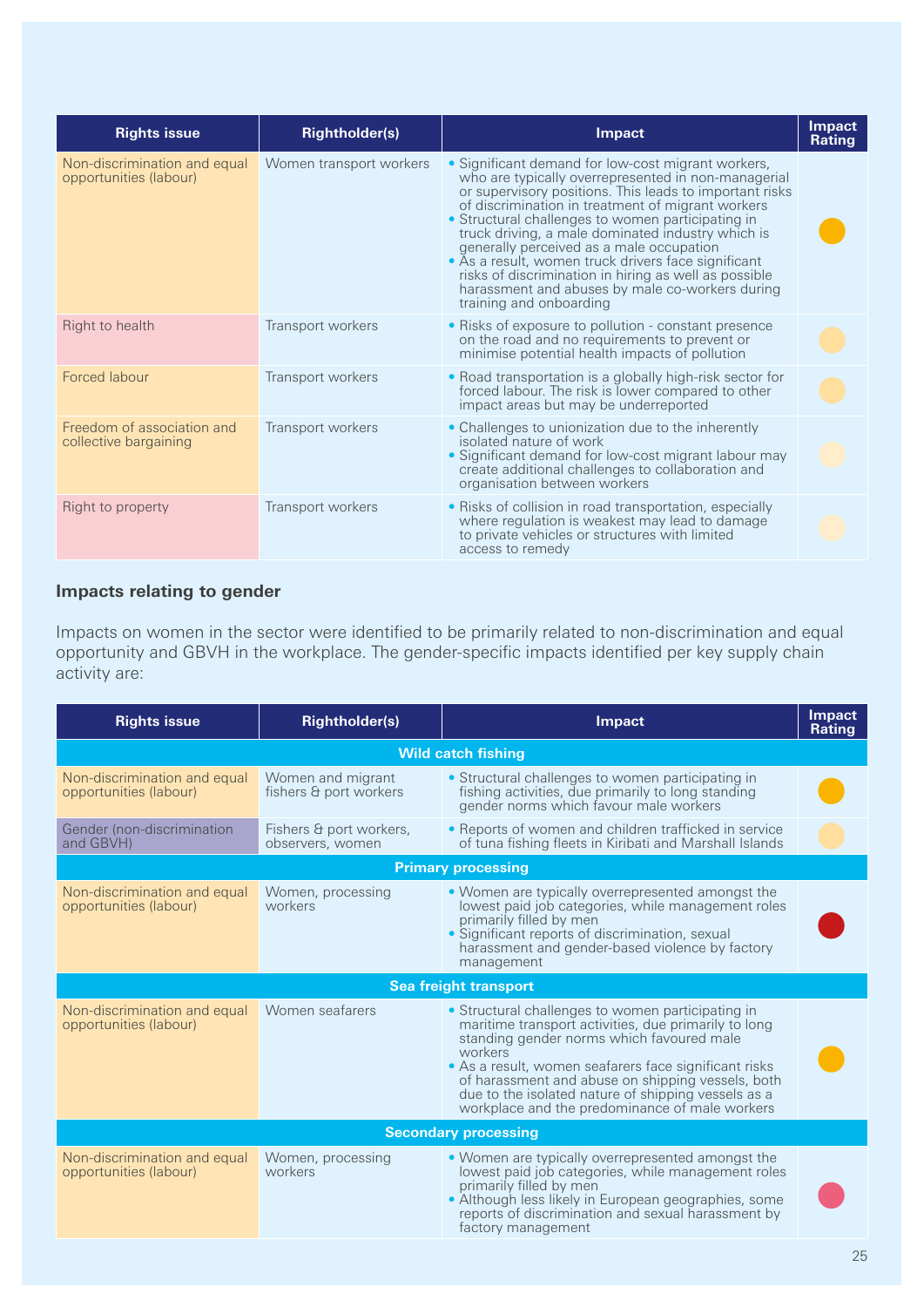| <b>Rights issue</b>                                    | <b>Rightholder(s)</b>   | <b>Impact</b>                                                                                                                                                                                                                                                                                                                                             | Impact<br><b>Rating</b> |
|--------------------------------------------------------|-------------------------|-----------------------------------------------------------------------------------------------------------------------------------------------------------------------------------------------------------------------------------------------------------------------------------------------------------------------------------------------------------|-------------------------|
|                                                        |                         | Road transport / warehousing                                                                                                                                                                                                                                                                                                                              |                         |
| Non-discrimination and equal<br>opportunities (labour) | Women transport workers | • Structural challenges to women participating in<br>groad haulage industry, a male dominated industry<br>which is generally perceived as a male occupation<br>• As a result, women truck drivers face significant<br>risks of discrimination in hiring as well as possible<br>harassment and abuses by male co-workers during<br>training and onboarding |                         |

It is important to note that impacts can be intersectional, meaning they affect different rightsholders (as well as different individuals and groups within the categories of rightsholders) in different ways. This means that the identified gender-specific impacts may affect individuals and groups within the broad category 'women' differently, depending on their sexual orientation, ethnicity, age, class, migration background etc.

Additionally, due to the highly feminised workforce in processing factory operations, the identified impacts on rights in primary and secondary processing should also be understood to apply to women. This means for example that negative impacts on working conditions, forced labour and adequate standard of living affect women processing workers as well as men. However, as these individual impacts are not distinctly different for women and male processing workers, they are not characterised as gender-specific impacts.

### **Impacts relating to migrant workers in the fishing industry**

Impacts on migrants in the sector were identified to be primarily related to the issues of forced labour, working conditions, freedom of association and collective bargaining, and the right to health. In addition, migrant workers are especially vulnerable to discrimination in wild catch fishing, where they frequently do not receive the same legal protections as local workers, an issue of greater salience in fishing due to lack of jurisdictional clarity and weak labour governance frameworks related to work in coastal waters and the high seas. Migrant-specific impacts identified per key supply chain activity are:

| <b>Rights issue</b>                                    | <b>Rightholder(s)</b> | Impact                                                                                                                                                                                                                                                                                                                                                                                                                                                                                      | <b>Impact</b><br><b>Rating</b> |
|--------------------------------------------------------|-----------------------|---------------------------------------------------------------------------------------------------------------------------------------------------------------------------------------------------------------------------------------------------------------------------------------------------------------------------------------------------------------------------------------------------------------------------------------------------------------------------------------------|--------------------------------|
|                                                        |                       | <b>Wild catch fishing</b>                                                                                                                                                                                                                                                                                                                                                                                                                                                                   |                                |
| Working conditions                                     | Migrant fishers       | • Migrant fishers are significantly vulnerable to increa-<br>sed hazardous employment conditions, as well as to<br>labour exploitation, long working hours and low pay<br>due to their status and present in the lowest-paid<br>lowest-skilled positions                                                                                                                                                                                                                                    |                                |
| Forced labour                                          | Migrant fishers       | · Foreign migrant workers are recruited through labour<br>intermediaries, which is reported to include significantly<br>exploitative recruitment practices (e.g., passport con-<br>fiscation, excessive recruitment fees and other costs,<br>misinformation / misleading migrants from understan-<br>ding their rights and employment terms<br>• Migrant workers are severely susceptible to in-<br>debtedness, informality and potentially to criminal<br>activities linked to IUU fishing |                                |
| Freedom of association and<br>collective bargaining    | Migrant fishers       | • Several reported legal restrictions or barriers against<br>migrant workers to form or participate in trade<br>unions (Thailand, Malaysia)                                                                                                                                                                                                                                                                                                                                                 |                                |
| Non-discrimination and equal<br>opportunities (labour) | Migrant fishers       | • Significant preferencing of low-cost migrant<br>workers, who are typically overrepresented in non-<br>managerial or supervisory positions. In addition, in<br>several countries studied, migrants do not enjoy the<br>same labour protections as local workers                                                                                                                                                                                                                            |                                |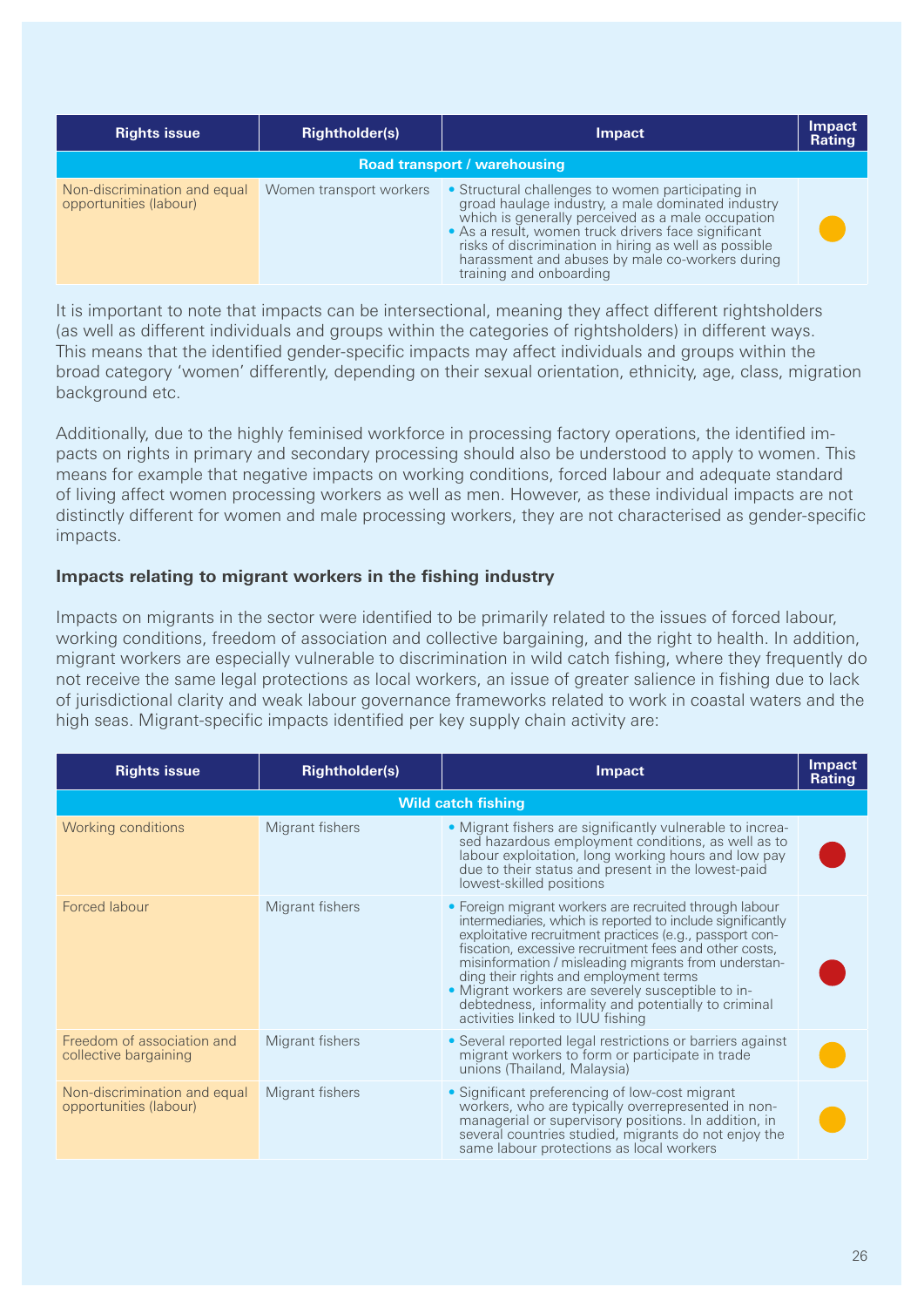| <b>Rights issue</b>                                    | <b>Rightholder(s)</b>     | <b>Impact</b>                                                                                                                                                                                                             | /Impact<br><b>Rating</b> |
|--------------------------------------------------------|---------------------------|---------------------------------------------------------------------------------------------------------------------------------------------------------------------------------------------------------------------------|--------------------------|
| Road transport / warehousing                           |                           |                                                                                                                                                                                                                           |                          |
| Non-discrimination and equal<br>opportunities (labour) | Migrant transport workers | • Significant demand for low-cost migrant workers,<br>who are typically overrepresented in non-managerial<br>or supervisory positions. This leads to important risks<br>of discrimination in treatment of migrant workers |                          |

In addition to the impacts specifically related to migrant workers, most of the wider impacts in wild catch fishing and in primary processing also relate to migrants, as they form a significant part – if not the majority – of the workforce in these supply chain activities. All impacts in these supply chain activities should therefore be understood to apply to migrants.

# **UNDERSTANDING ROOT CAUSES, LINKAGE AND SCOPE FOR ACTION**

### **Identifying drivers and root causes**

To further understand how human rights impacts are driven, a root cause analysis was also undertaken. Root causes are the underlying structural or contextual factors which are considered by experts and ALDI's stakeholders to drive human rights impacts and affect the enjoyment of human rights by rightsholders. The root cause analysis is important for the development of appropriate actions to mitigate or remedy impacts, as well as to prevent further impacts.

The root cause analysis also demonstrated that human rights impacts are frequently driven by multiple factors or root causes, and these root causes often contribute to or drive multiple impacts. Where there are multiple factors driving these impacts, this may also compound or exacerbate specific impacts, such as the influence of the COVID-19 pandemic on the sector (see section 5.1 below). These are categorised under three main categories: sectoral and business drivers, legal and institutional framework and other contextual drivers.

#### **Sectoral and business drivers**

| <b>Root cause</b>                            | <b>Description</b>                                                                                                                                                                                                                                                                                                                                                                                                                                                                                                                                           |
|----------------------------------------------|--------------------------------------------------------------------------------------------------------------------------------------------------------------------------------------------------------------------------------------------------------------------------------------------------------------------------------------------------------------------------------------------------------------------------------------------------------------------------------------------------------------------------------------------------------------|
| Monetary value                               | • High potential earnings of (especially) tuna make the sector a target for fraud and illegal<br>harvest and trading practices.                                                                                                                                                                                                                                                                                                                                                                                                                              |
| Downward market pressures to<br>reduce costs | • Workers on board vessels catching tuna are the ultimate receptors of market pressures<br>transmitted down the supply chain. Fluctuations in dock price of tuna and increases in<br>costs of operating vessels and vessel fleets in terms of fuel and regulatory compliance<br>create an incentive on fishing companies and boat captains to seek other ways of control-<br>ling costs – labour costs tend to be the main aspect of commercial fishing costs which are<br>within the control of fishing companies and can be adjusted.                      |
| Price volatility                             | • At all stages of processing and packaging, commercial risks borne by suppliers can trans-<br>late into either higher work intensity or irregularity, increased outsourcing of workers to<br>third party agencies or lower pay and benefits for permanent staff. It can also drive longer<br>working hours and less attention paid to health and safety.<br>• Price volatility can also limit the choice of fisheries ALDI's suppliers are able to source<br>from. Higher risk fisheries will be able to offer better prices as suppliers for raw material. |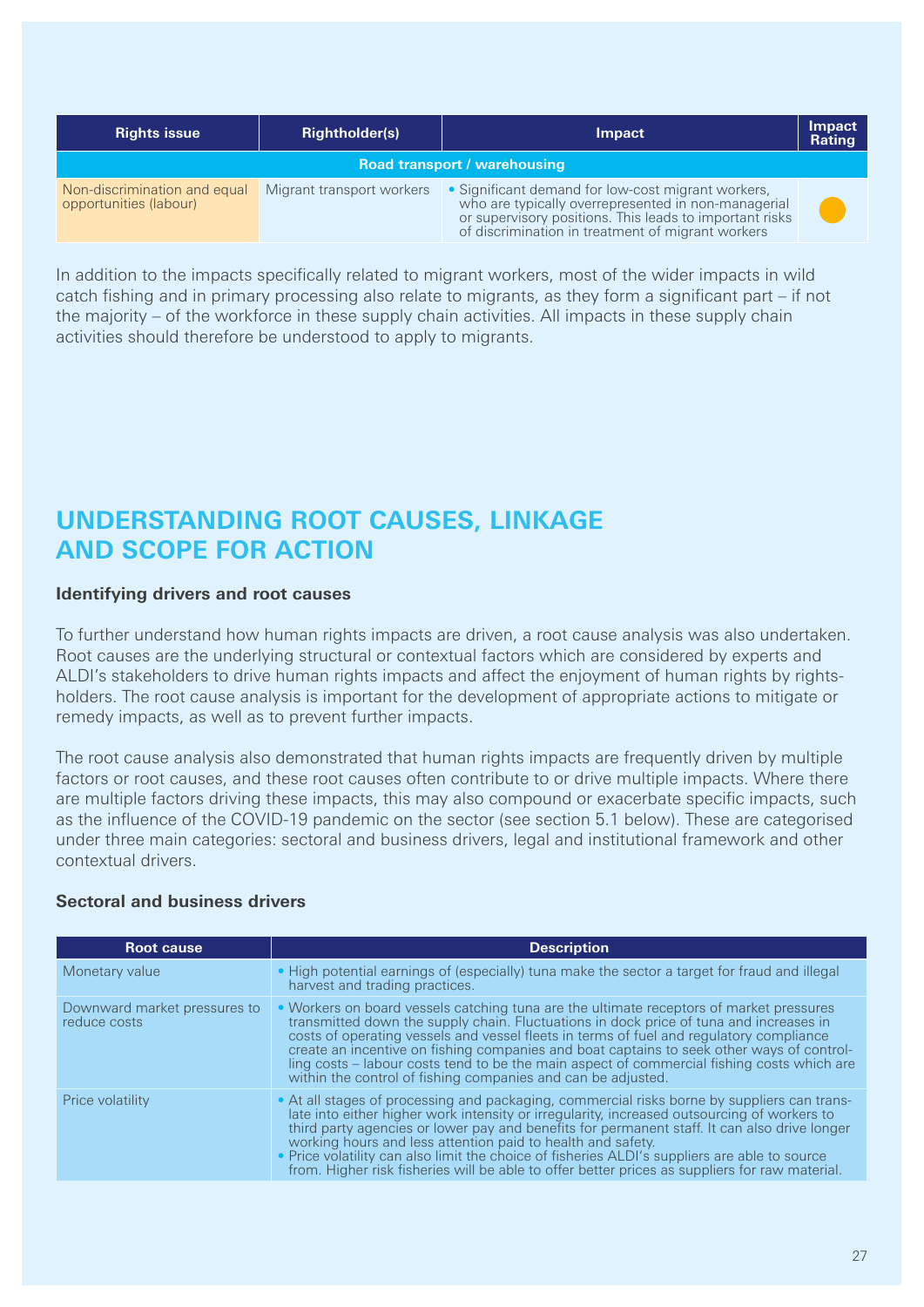## **Legal and institutional framework**

| <b>Root cause</b>                       | <b>Description</b>                                                                                                                                                                                                                                                                                                                                                                                                                                                                                                                                                                                                                                                                                                                                                                                                                                                                                                                                                                                                                                                                     |
|-----------------------------------------|----------------------------------------------------------------------------------------------------------------------------------------------------------------------------------------------------------------------------------------------------------------------------------------------------------------------------------------------------------------------------------------------------------------------------------------------------------------------------------------------------------------------------------------------------------------------------------------------------------------------------------------------------------------------------------------------------------------------------------------------------------------------------------------------------------------------------------------------------------------------------------------------------------------------------------------------------------------------------------------------------------------------------------------------------------------------------------------|
| Weak international labour<br>governance | • Fishing activities on the open ocean are predominantly out of the purview of national law<br>and can easily escape national labour inspection systems.<br>• Further, fishing workers who work on vessels registered under known 'flags of conve-<br>nience' $(FOCs)^1$ can be considered 'invisible' – in that they are not covered by established<br>labour protections.                                                                                                                                                                                                                                                                                                                                                                                                                                                                                                                                                                                                                                                                                                            |
| Extra-territorial nature of the<br>work | • National labour legislation does not always apply to fishers, and very few states have rati-<br>fied important international conventions such as ILO C188, the IMO Cape Town Agreement<br>and the <b>FAO PSMA</b> (see page 16)<br>• Lack of coordination between overlapping jurisdictions, such that limited regulations will<br>apply to vessels that are registered in one country but operate in another's waters. This<br>creates important enforcement challenges, whereby these vessels can effectively operate<br>outside the jurisdiction of any authority. In addition, these vessels are often operated by<br>migrant fishers who themselves may be informally employed or subject to a special work<br>authorization status.<br>. While there are some examples of Regional Fisheries Management Organizations (RFMO)<br>taking charge of enforcement of fishing practices <sup>2</sup> , most RFMOs do not have the enforce-<br>ment penetration necessary to enforce standards and for those that do, labour and social<br>responsibility issues are rarely in scope. |

#### **Other contextual drivers**

| <b>Root cause</b>                              | <b>Description</b>                                                                                                                                                                                                                                                                                                                                                                                                                                                                                                                                                                                                                                                                                                                      |
|------------------------------------------------|-----------------------------------------------------------------------------------------------------------------------------------------------------------------------------------------------------------------------------------------------------------------------------------------------------------------------------------------------------------------------------------------------------------------------------------------------------------------------------------------------------------------------------------------------------------------------------------------------------------------------------------------------------------------------------------------------------------------------------------------|
| Isolated nature of wild catch<br>fishing work  | • The longer a vessel remains at sea, the higher the risk fishers could face harsh or abusive<br>working and living conditions. This is especially the case for drifting vessels, such as long-<br>lines, which have minimal needs or requirements to dock at regular intervals.<br>• Even coastal fishing activities within more clearly delineated jurisdictions remain difficult<br>to hold accountable due to the isolated nature of vessels as a workplace.                                                                                                                                                                                                                                                                        |
| Informal, short-term<br>employment             | • Workers on fishing vessels typically do not have formal, permanent positions. Rather,<br>they are recruited for one (or a limited number) of voyages at a time, sharing many<br>characteristics with labour in seasonal agriculture.                                                                                                                                                                                                                                                                                                                                                                                                                                                                                                  |
| Absence of worker voice or<br>representation   | • There are very limited levels of unionisation among fishing workers around the world. The<br>short term and isolated nature of fishing work (separate root causes, above) restricts the<br>ability of new unions to form or existing unions to organise. Where informal workers orga-<br>nisations do emerge, lack of experience with industrial relations or consolidated leadership<br>can be a barrier to effective representation.<br>. Further, many workers are still not reached by grievance handling platforms operated by<br>companies or private/non-profit organisations. Lack of access to grievance mechanisms is<br>also compounded by the isolated nature of the work.                                                |
| Labour migration & unethical<br>recruitment    | • The nature of the work (separate root causes in this table, including difficult working conditi-<br>ons, lengthy periods at sea, unattractive salaries) makes the sector increasingly unattractive<br>to nationals in many key seafood producing countries, which enhances the likelihood of<br>using informal or unregulated recruitment channels to hire migrant workers.<br>• Fishing crews on high seas from a growing number of countries are hiring migrant wor-<br>kers, often through third party labour agencies that charge significant recruitment fees.<br>These fees are generally disproportionate to workers' earnings and can lead these workers<br>into significant debt to their employers or recruitment agencies. |
| Inherent danger and poor<br>working conditions | • Marine fishing is considered significantly hazardous employment: FAO estimates that<br>around 32,000 people die from fishing activities annually globally, with numbers of<br>occupational injuries standing significantly higher (FAO 2021).<br>. Where illegal, unreported or unregulated fishing activities are occurring, labour abuses<br>are more likely to persist, including forced labour and labour trafficking, often of<br>(undocumented) migrant workers.                                                                                                                                                                                                                                                                |
| Corruption                                     | Briberies and fear of repercussions can further complicate efforts to identify and address<br>labour rights or human rights violations: Workers may fear reporting instances of abuses,<br>such as through complaint or grievance mechanisms, which leads to abuses likely being<br>underreported.                                                                                                                                                                                                                                                                                                                                                                                                                                      |

<sup>1</sup> 'Flags of convenience' is the term used to describe jurisdictions where vessels register for purposes other than that it is the location from where they operate. These are jurisdictions where regulation and/or enforcement is generally considered laxer – examples include Bahamas, Panama, Bermuda, and Vanuatu. For a full list of FOCs, please see: https://www.itfseafarers.org/en/ focs/current-registries-listed-as-focs.

<sup>2</sup> The Parties to the Nauru Agreement (PNA) is an important example that seeks to strengthen labour standards in registered vessels by harmonised minimum licencing requirements in the Pacific Islands, with a focus on labour management.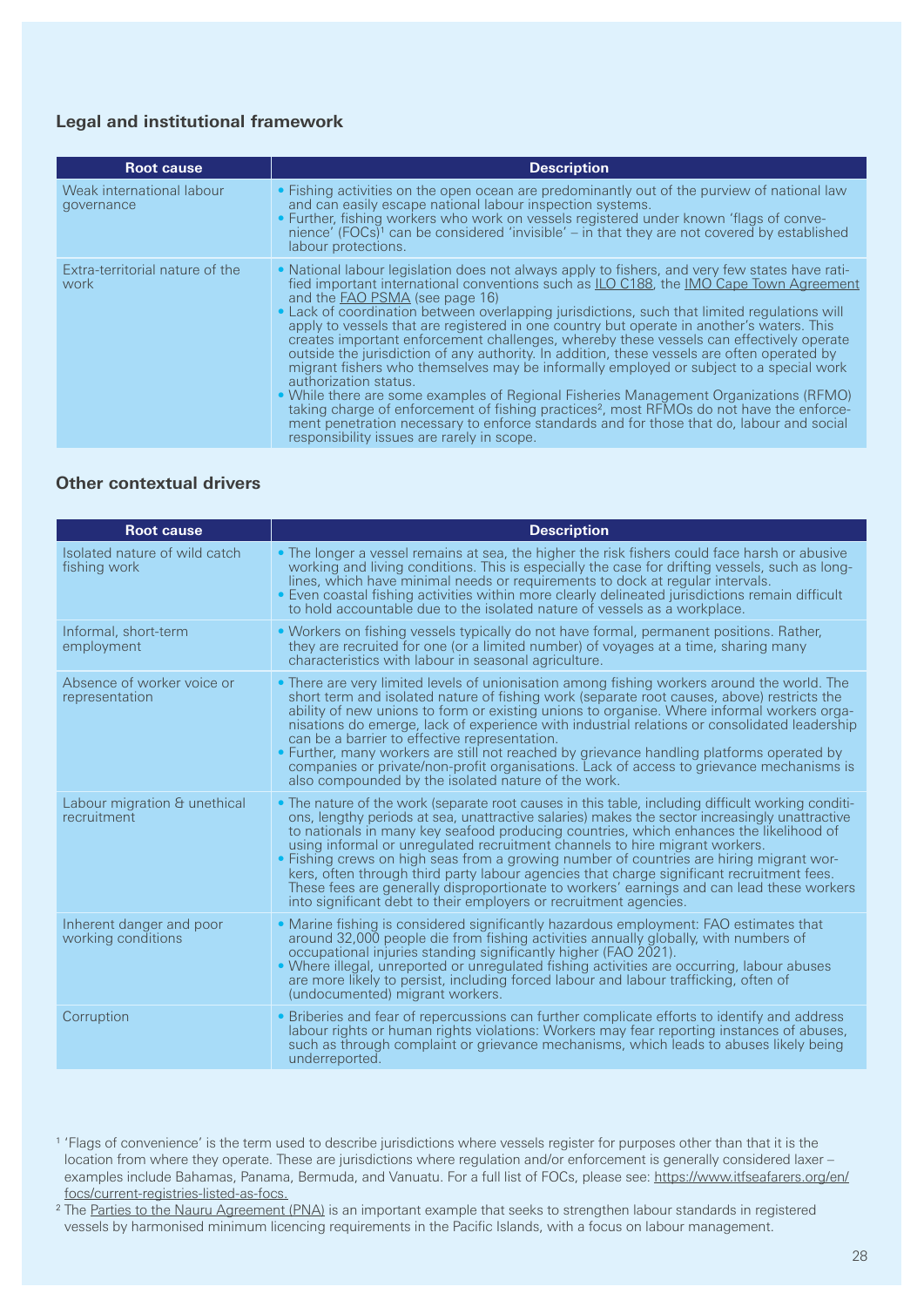| <b>Root cause</b>                                                       | <b>Description</b>                                                                                                                                                                                                                                                                                                                                                                                                                                                                                                                                                                                                                                                                                                                                                                                                                                                                                                                                                                                                                                                                                                                                                                                                                                                             |
|-------------------------------------------------------------------------|--------------------------------------------------------------------------------------------------------------------------------------------------------------------------------------------------------------------------------------------------------------------------------------------------------------------------------------------------------------------------------------------------------------------------------------------------------------------------------------------------------------------------------------------------------------------------------------------------------------------------------------------------------------------------------------------------------------------------------------------------------------------------------------------------------------------------------------------------------------------------------------------------------------------------------------------------------------------------------------------------------------------------------------------------------------------------------------------------------------------------------------------------------------------------------------------------------------------------------------------------------------------------------|
| Economic vulnerability of<br>fishing reliant workers and<br>communities | • There is significant dependency around the world on the seafood sector, whether for<br>primary consumption, as one's main mean of access to livelihoods, or as a main source of<br>employment or income.<br>• Households that depend on fishing rely every day on the catch volume that can be produced<br>and the price it can be sold for, both of which are highly volatile. Further, there may be<br>other contextual factors – culture, location, education – that may entrench the vulnerable<br>position of communities and limit options available to them to diversify income sources<br>and build resilience to economic shocks.<br>• In commercial fishing, domestic and migrant workers rely on marine fishing and seafood<br>processing as their main source of income. Although fishing has tended to absorb most<br>of the available labour force in major production locations, labour shortages, particularly<br>following COVID-19 are reported by observers and suppliers in most ports and fleets sup-<br>plying ALDI. However, because of the danger, isolation and low pay, the fishing workforce<br>still tends to pull from the vulnerable end of the wider labour force, despite the need for<br>employers to actively attract and recruit workers. |

#### **Root causes of adverse human rights impacts on women**

As part of the overarching root cause analysis, downward market pressures on costs as well as gender norms and perceptions were identified as the primary contributing causes to negative impacts related to non-discrimination and GBVH in fish and seafood supply chains.

Market pressures to minimise costs can occur both from buyers who seek to buy lower cost products, as well as from suppliers, where prices for raw fish are simultaneously increasing. These market pressures have been identified as encouraging suppliers to seek low-cost labour for labour-intensive activities, where more vulnerable workers, such as women and migrants, tend to be overrepresented. Women are particularly vulnerable to being concentrated in such roles, e.g., lower-status and lower-paid, in seafood processing factories.

Such gender disaggregation in roles can also arise from gender norms which attribute specific 'skills' or characteristic to all women, leading them often to work in highly labour-intensive roles. In addition, gender norms play a role in perceptions by both male and female colleagues of female workers, influencing how women workers are treated in the workplace, including enhancing women's vulnerabilities to harassment and abuse.

#### **Root causes of adverse human rights impacts on migrant workers**

As part of the overarching root cause analysis, downward market pressures on costs – combined with catch and price volatility –, the inherent hazardous and labour-intensive conditions of employment in fishing and processing and the lack of labour protections for migrant workers were identified as the primary contributing causes to negative impacts on migrants' rights.

In addition to market pressures, fishing vessel owners are often reliant on catch volume to be paid or receive a return on their investments (e.g., labour and equipment). These are additional market pressures which lead vessel owners not only to seek low-cost labour but also to transfer these market pressures onto workers by paying wages on a catch volume basis rather than fixed wages. Migrants are particularly vulnerable to being concentrated in these hazardous and insecure positions in wild catch fishing, as well as in similar lower-paid, lower-status roles in seafood processing factories.

Additional details on relevant root causes, including: the isolated nature of fishing work, weak international labour governance, extra-territorial nature of the work and the use of labour migration for fishing activities can be read on page 26.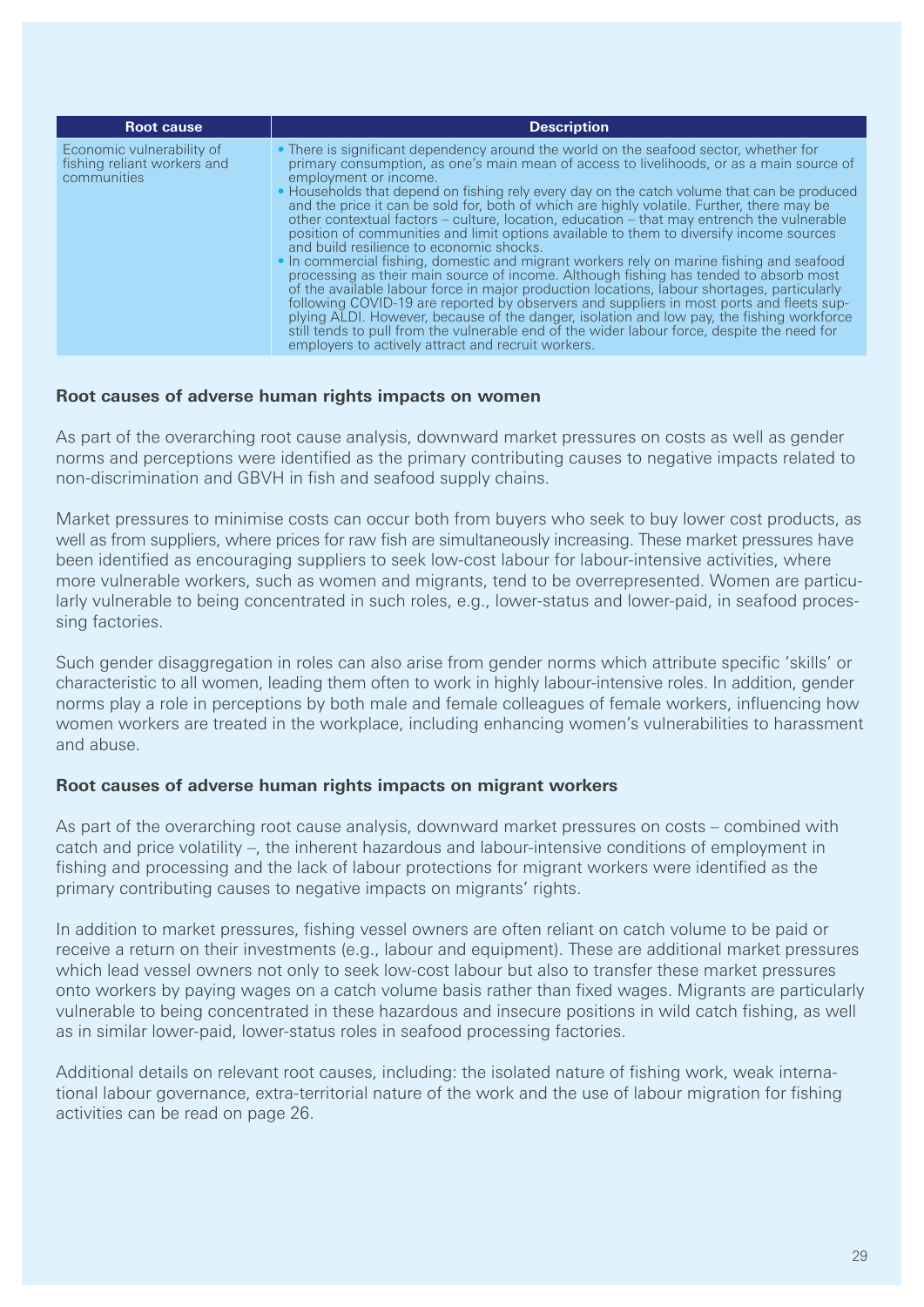#### **Impact of the COVID-19 pandemic on the sector**

- In addition to the root causes explained above, the COVID-19 pandemic has had numerous significant effects on the fish and seafood sector globally. The main effect on the sector has been an overall exacerbation of existing vulnerabilities, particular in isolated workplaces such as fishing or maritime transport vessels or for vulnerable categories of workers such as migrant and women workers (FAO 2020a, 2020b).
- Globally, women are disproportionately affected by delayed or reduced landings of small-scale fisheries, which in turn has reduced the availability and reliability of work in processing of seafood products.
- COVID-19 buying patterns have caused tuna sales to strongly increase, as consumers worldwide have stocked-up on the pantry staple, canned tuna (BHRRC 2021).
- Fishers have been facing longer periods at sea or the inability to return home due to international border closures and lockdowns.
- Fishers in certain geographies are reported to have continued to live and work in the same conditions as before the pandemic due to limited awareness of outbreak risks and no enforcement of special health and safety measures against COVID-19. Fishers have continued to live in close quarters aboard vessels.
- There are various stories of outbreaks affecting migrant workers in fishing and seafood processing, including for example in Thailand.
- Existing legal frameworks are estimated to be even less protective of workers in the fishing sector in the context of these additional challenges and impacts from the COVID-19 pandemic. The ILO has urged countries to take additional measures to address these adverse impacts.

#### **Linkage to ALDI**

The UN Guiding Principles envisage three ways a human rights impact can be attributed to a specific company: Causation, Contribution and Linkage.

As a retailer of tuna, ALDI has no direct contractual or investment relationships to the supply chain activities where the most critical human rights impacts occur. ALDI's relationship to these impacts is considered as one where there is, at most, a potential link. Like other single retailers, ALDI is a relatively minor actor within the broader sector, and its behaviour does not appear to vary significantly from others. However, ALDI can be linked to impacts and/or root causes identified in this HRIA in regards to specific areas of business activity. Understanding linkage and leverage helps ALDI to understand the best types of actions that can be deployed to bring about the strongest positive effects on rightsholders.

The study identified three ways in which ALDI's activities could link it to salient human rights impacts and their root causes where these have a business driver. These are:

• **Supplier selection:** The criteria by which ALDI selects its suppliers, as well as the decision factors related to how it awards contracts can play an important role in shaping the conditions that exist within ALDI's supply chains. The requirements – or lack of requirements – placed on selected suppliers (e.g., relating to supply chain transparency, human rights due diligence, social auditing, certification) can all potentially impact on rightsholders. Where linked to root causes and related impacts through its supplier selection, ALDI can drive improvements through enhancements to its purchasing policy.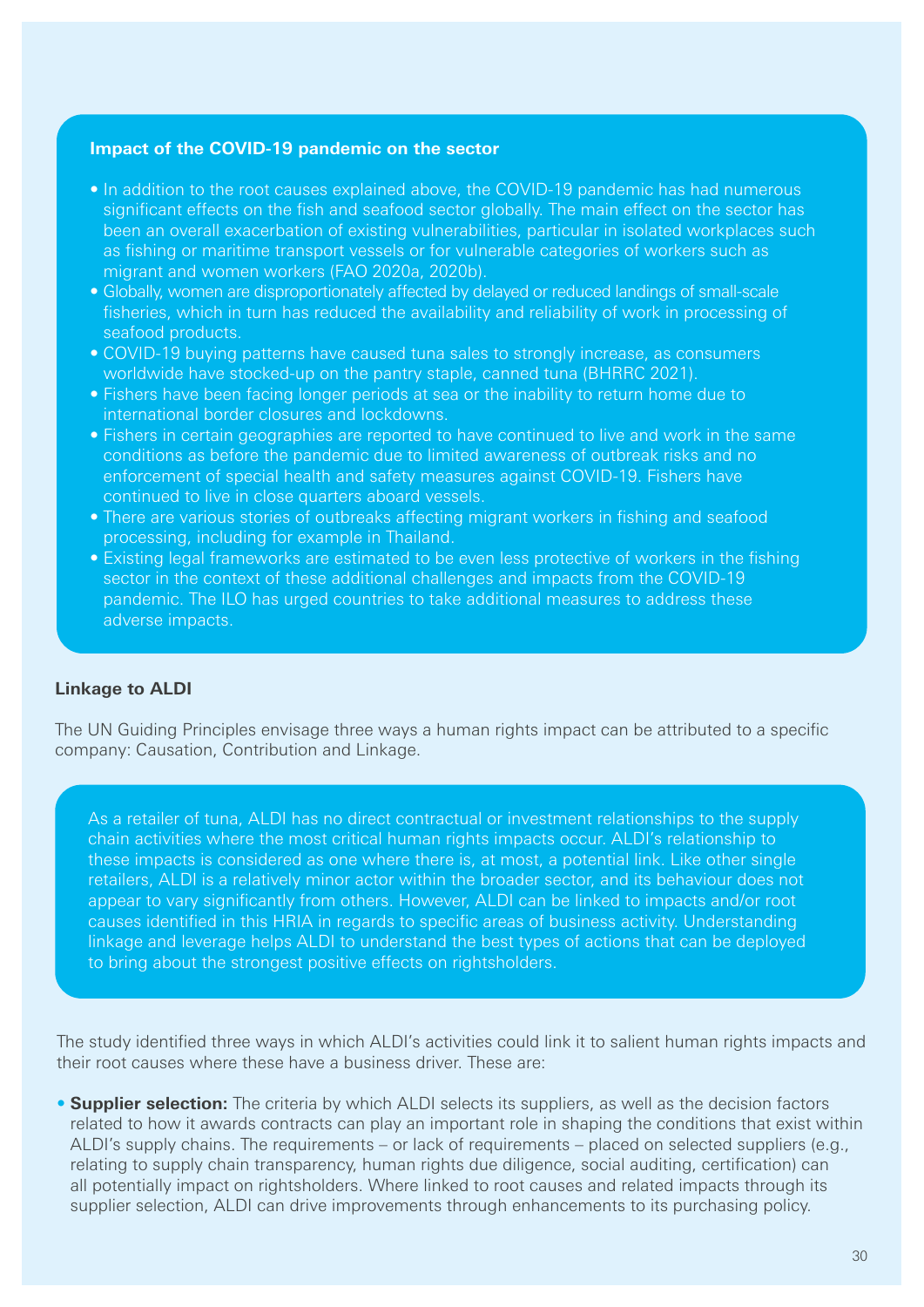- **Purchasing practices:** The frequency, volume specification and timings of orders may influence working conditions at processing facilities and packing plants, including in relation to hours, overtime and safety, as well as wages paid to workers. More indirectly, they can also affect the choices available to suppliers in terms of where they source raw material. Where ALDI is linked to impacts through its purchasing practices, there will often be an opportunity to create more predictability and stability in our relationship with suppliers.
- **Prices paid to suppliers:** Prices paid by ALDI are both based on, but also in turn influence, market pricing of canned tuna. The key issue in relation to the tuna supply chain is that the cost of sustainable and socially responsible production is currently not a fully integrated part of the market price. While certified product (e.g. MSC) can command a premium from the retail market, promoting good practices on mitigating labour abuses, building secure supply chain connections with dependably responsible fishing companies create additional costs and risks. Creating additional value to cover the costs of responsible tuna production is a responsibility that ALDI shares with both peers and supply chain partners.

#### **Linkage, leverage and scope for action**

Linkage is closely tied to leverage, meaning the capabilities and constraints of a brand and buyer such as ALDI to be able to influence conditions in the supply chain. Understanding linkage and leverage helps ALDI to understand the best types of actions that can be deployed to bring about the strongest positive effects on rightsholders in the shortest timeframe.

However, linkage is not a prerequisite for action. ALDI is committed to acting not only in areas where linkages to its activities are clear, but also in areas where it can support positive change. These include working collaboratively with peers, experts and MSIs (multi-stakeholder initiatives) to address structural and/or systemic issues and developing new relationships as necessary for issues where a collaborative approach is more relevant.

#### **Identified impacts with linkage**

The table below shows the impacts and where they are deemed to be linked to the ALDI supply chains (marked with a cross).

| <b>Positive impacts</b><br><b>Negative impacts</b>              |                              |                        |                         |                         |                                                                                                                                    |
|-----------------------------------------------------------------|------------------------------|------------------------|-------------------------|-------------------------|------------------------------------------------------------------------------------------------------------------------------------|
| <b>Rights issue:</b>                                            | <b>Wild catch</b><br>fishing | o<br><b>Ranin</b><br>Ā | Sea fright<br>transport | processing<br>Secondary | ō<br>$\overline{\bullet}$<br>c<br>transp<br>$\cdot\bar{\bar{\mathbf{5}}}$<br>Б<br>$\circ$<br>$\omega$<br>ರ<br>Roa<br>$\sigma$<br>℥ |
| Working conditions                                              | $\bm{\times}$                | $\bm{\times}$          |                         |                         |                                                                                                                                    |
| Freedom of association and collective bargaining                |                              | $\bm{\times}$          |                         |                         |                                                                                                                                    |
| Forced labour                                                   |                              |                        |                         |                         |                                                                                                                                    |
| Child labour                                                    |                              |                        |                         |                         |                                                                                                                                    |
| Non-discrimination and equal opportunities                      |                              |                        |                         |                         |                                                                                                                                    |
| Adequate standard of living (livelihoods, housing, food, water) |                              | $\propto$              |                         |                         |                                                                                                                                    |
| Right to property                                               |                              |                        |                         |                         |                                                                                                                                    |
| Right to health                                                 |                              |                        |                         |                         |                                                                                                                                    |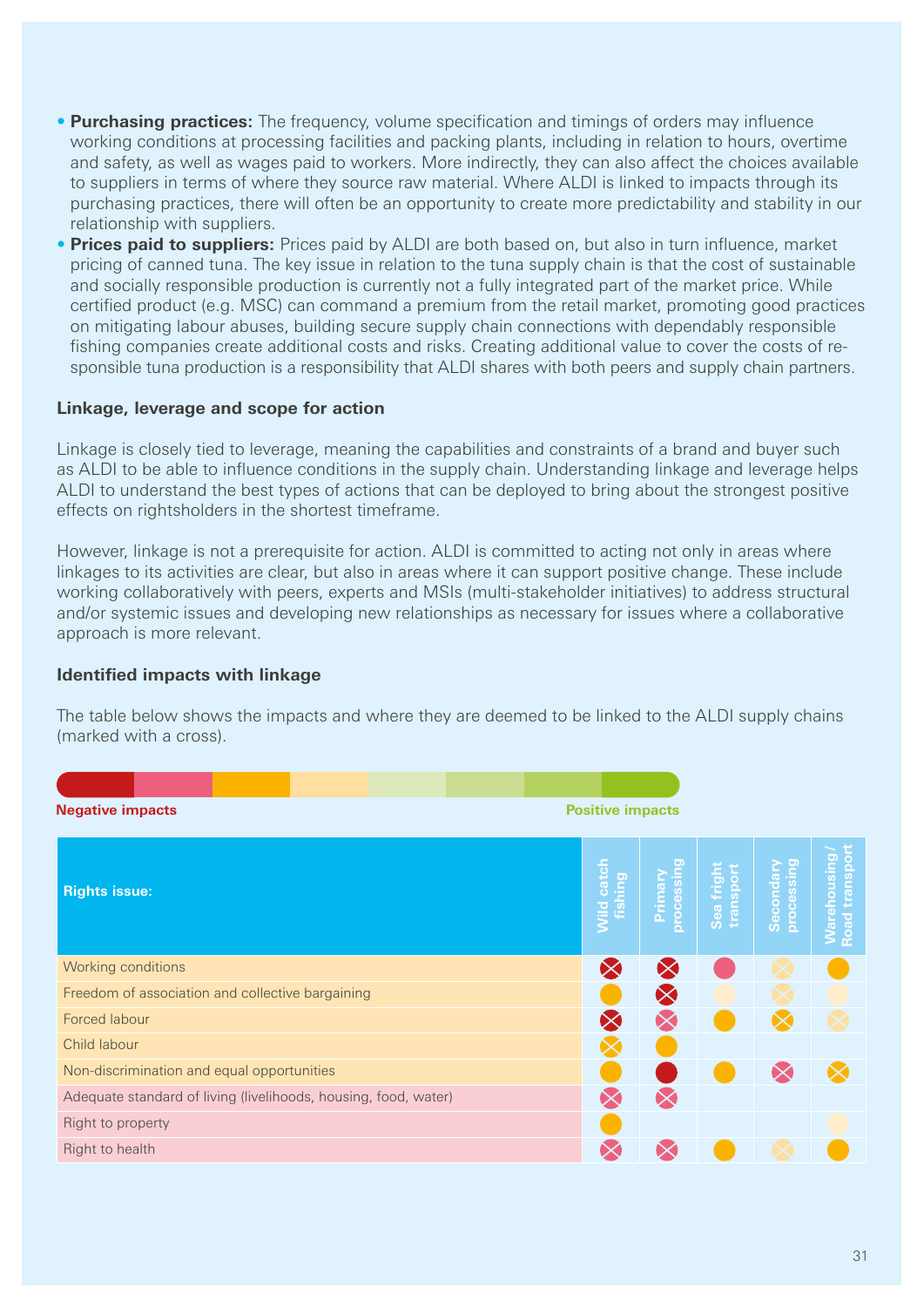| <b>Rights issue:</b>                 | Wild catch<br>fishing | processing<br>Primary | Sea fright<br>transport | processing<br><b>Secondary</b> | Warehousing/<br>Road transport |
|--------------------------------------|-----------------------|-----------------------|-------------------------|--------------------------------|--------------------------------|
| Right to life, liberty & security    |                       |                       |                         |                                |                                |
| Right to privacy                     |                       |                       |                         |                                |                                |
| Right to citizenship                 |                       |                       |                         |                                |                                |
| Right to an effective remedy         |                       |                       |                         |                                |                                |
| Rights of indigenous peoples         |                       |                       |                         |                                |                                |
| Gender (non-discrimination and GBVH) |                       |                       |                         |                                |                                |

# **SUMMARY AND CONCLUDING REMARKS**

As a leading retail company, ALDI is committed to protecting human rights and preventing human rights violation. Our commitment encompasses our own operations, business operations and impacts indirectly caused by our actions. Based on this HRIA, ALDI was able to identify potential and actual impacts on human rights in the Fish & Seafood supply chains and gain sound knowledge of what the main impacts and the underlying causes are. This knowledge will enable ALDI to initiate change as part of its Human Rights Action Plan.

ALDI believes that long-term economic success is only possible if human rights are recognized and respected. The engagement aims to identify and address negative human rights impacts that can be influenced. As such, actions will be taken in areas where linkages are identified and are prioritised based on leverage, feasibility and severity of the potential and identfied human rights risks.

The HRIA shows that ALDI has only limited leverage on many of the issues and root causes of human rights risks at the beginning of the supply chains. ALDI is nevertheless committed to taking action in areas where change can be initiated and we have identified several opportunities to do so. Developing a human rights action plan that includes time-bound, strategic actions to mitigate key impacts in the supply chains is critical, while recognizing the constraints posed by contextual and legal challenges.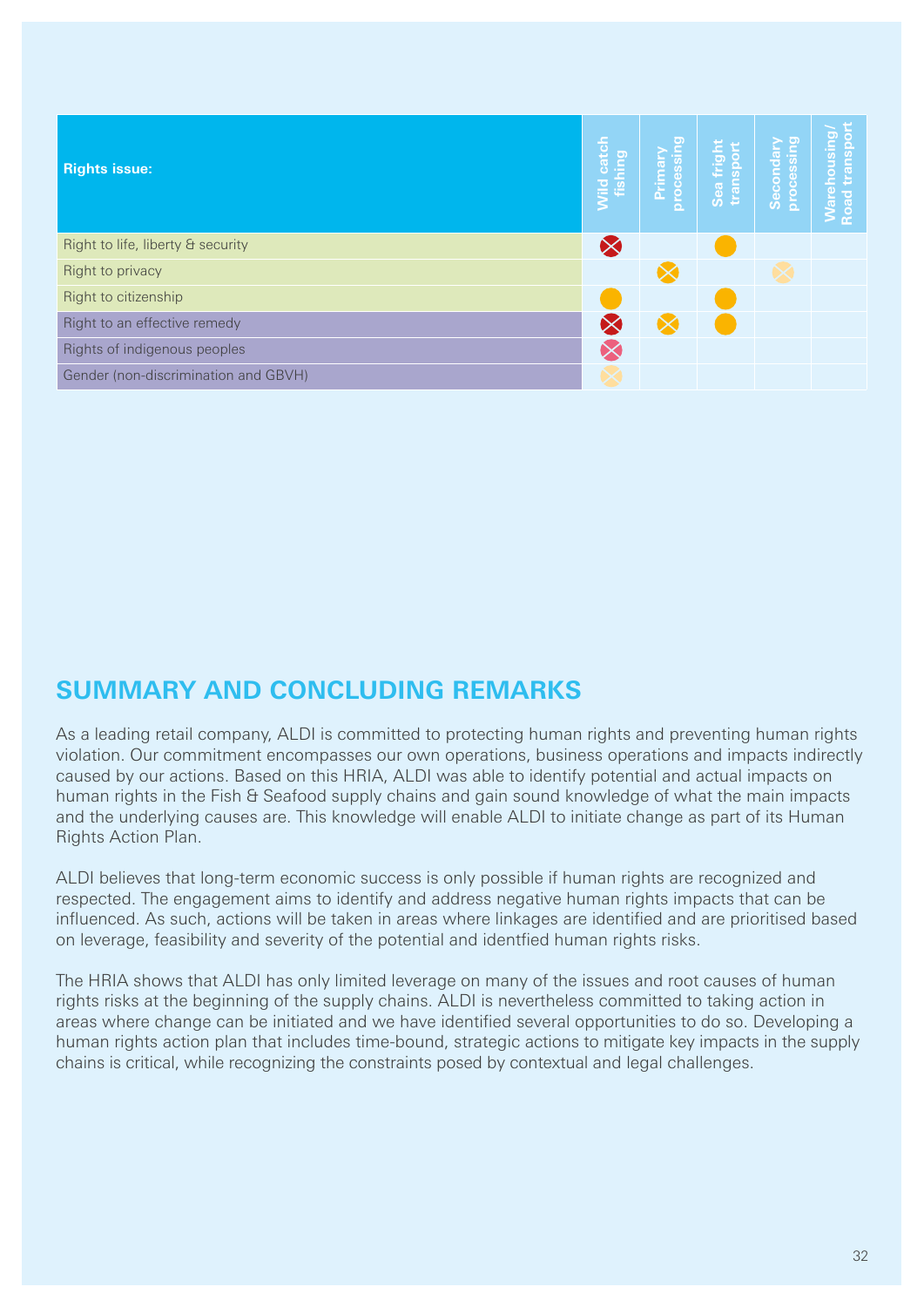# **HUMAN RIGHTS ACTION PLAN**

Issues arising in ALDI's supply chains are common to many other companies and indeed across the marine fishing industry wing to shared root causes.

Building on the HRIA's pivotal insights, this section sets out concrete actions, recommended by Ergon and based on conversations with experts and stakeholders throughout the course of the HRIA. The actions were jointly developed with ALDI to mitigate and prevent the most significant negative impacts within the Fish and Seafood.

ALDI aims to embed the Fish & Seafood Human Rights Action Plan (HRAP) in its overarching CR strategy. The strategic goals which are connected to the objectives of the HRAP are:

- Increase transparency in our supply chains
- Integrate CR into buying practices
- Work collaboratively with partners to address systemic issues
- Advocate for human rights

While the recommendations derived specifically from the impact assessment of the tuna supply chain, they also apply across all products classed as marine-wild catch in the Fish and Seafood product category due to the shared root causes and similarity in ALDI's sourcing practices and supply chain arrangements.

For significant change, identified root causes should be addressed. The outlined objectives focus on tackling the root causes linked to ALDI activities, as this is where ALDI has the greatest leverage. Most of these actions are unilateral, in that they are steps ALDI can undertake alone. However, most steps envisage that in the medium to long term, ALDI would use its leverage and its strengthened approach to human rights due diligence in the fish and seafood category to work collaboratively with partners on systemic issues which are beyond ALDI's immediate ability to influence as a single company.

ALDI is committed to monitor the effectiveness of the measures included in the action plan. For this reason, individual measures may be adapted and/or enhanced if new insights become available.

#### **Addressing root causes of gender discrimination**

The assessment identified that women are generally concentrated in lower-status and lowerpaid roles in seafood processing and that root causes of adverse human rights impacts on women are highly linked to deep-rooted and widespread gender norms.

ALDI already published a Gender Equality Action Plan to address these root causes of gender inequality where it identified potential positive influence. With its general measures towards more gender equality ALDI wants to do its part to overcome gender norms and structures which contributes to the discrimination of women.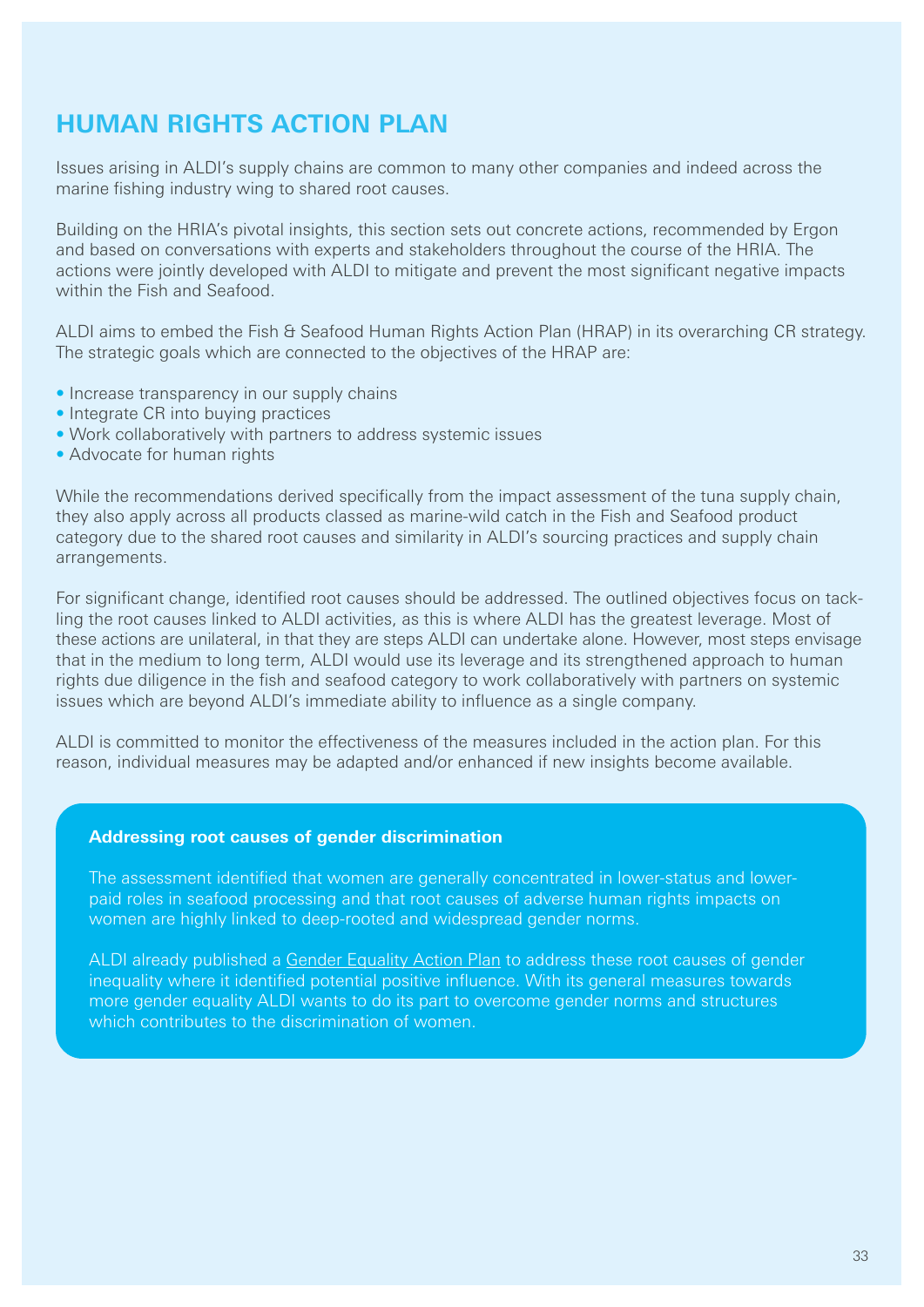| Root causes addressed:                                                                                                                                                                                                                                                                                                                                                                                                                                                                                                                                                                                                                                                                                                                                                                          | <b>Objective: Strengthen purchasing practices</b>                                                                                                             |                  |
|-------------------------------------------------------------------------------------------------------------------------------------------------------------------------------------------------------------------------------------------------------------------------------------------------------------------------------------------------------------------------------------------------------------------------------------------------------------------------------------------------------------------------------------------------------------------------------------------------------------------------------------------------------------------------------------------------------------------------------------------------------------------------------------------------|---------------------------------------------------------------------------------------------------------------------------------------------------------------|------------------|
| <b>Rights categories impacted:</b><br>• Weak international labour governance<br>• All impacts related to wild catch fishing (through reducing<br>• Unethical labour recruitment of migrant workers<br>the risk of exposure to IUU fishing)<br>• Economic, social and cultural rights of coastal communities<br>• Corruption<br>• All impacts related to wild catch fishing<br>• Inherent danger and poor working conditions of at-sea<br>• All impacts related to primary and secondary processing<br>fishing<br>• All impacts related to labour and working conditions<br>• Extra-territorial nature of work<br>• Downward market pressures to reduce costs<br>• Price and monetary value                                                                                                      |                                                                                                                                                               |                  |
| Key measures:                                                                                                                                                                                                                                                                                                                                                                                                                                                                                                                                                                                                                                                                                                                                                                                   |                                                                                                                                                               | <b>Timeline:</b> |
| Review responsible sourcing criteria ('preferentially buy'/'do not buy') to include more criteria to allow<br>buying team to award tenders to companies with known stronger human rights records                                                                                                                                                                                                                                                                                                                                                                                                                                                                                                                                                                                                | Ongoing                                                                                                                                                       |                  |
| • Develop training, tools and guidance for internal departments on policies and revised selection criteria                                                                                                                                                                                                                                                                                                                                                                                                                                                                                                                                                                                                                                                                                      |                                                                                                                                                               | Ongoing          |
| • Continue to preferentially source MSC to minimize the risk of IUU                                                                                                                                                                                                                                                                                                                                                                                                                                                                                                                                                                                                                                                                                                                             |                                                                                                                                                               | Ongoing          |
| • Recalibrate supplier contracts and purchasing arrangements to identify potential for improvements and<br>to strive to implement responsible purchasing practices (RPP)                                                                                                                                                                                                                                                                                                                                                                                                                                                                                                                                                                                                                        |                                                                                                                                                               | 2023             |
|                                                                                                                                                                                                                                                                                                                                                                                                                                                                                                                                                                                                                                                                                                                                                                                                 | <b>Objective: Supplier selection</b>                                                                                                                          |                  |
| Root causes addressed:                                                                                                                                                                                                                                                                                                                                                                                                                                                                                                                                                                                                                                                                                                                                                                          | <b>Rights categories impacted:</b>                                                                                                                            |                  |
| • Downward market pressures to reduce costs<br>• Price and monetary value<br>• Weak international labour governance<br>• Extra-territorial nature of work<br>• Unethical labour recruitment of migrant workers<br>• Corruption<br>• Inherent danger and poor working conditions of at-sea<br>fishing                                                                                                                                                                                                                                                                                                                                                                                                                                                                                            | • Impacts related to labour and working conditions in fishing<br>and canning and primary processing facilities<br>• All impacts related to wild catch fishing |                  |
| <b>Key measures:</b>                                                                                                                                                                                                                                                                                                                                                                                                                                                                                                                                                                                                                                                                                                                                                                            | <b>Timeline:</b>                                                                                                                                              |                  |
| Consolidate supply chain and aim to work more closely with fewer, more capable suppliers over longer<br>periods to create more leverage and enable better collaboration and better oversight by ALDI                                                                                                                                                                                                                                                                                                                                                                                                                                                                                                                                                                                            | Ongoing                                                                                                                                                       |                  |
| • Integrate fish and seafood supplier in ALDIs CR supplier evaluation to increase buying from best rated<br>suppliers                                                                                                                                                                                                                                                                                                                                                                                                                                                                                                                                                                                                                                                                           | 2023                                                                                                                                                          |                  |
| • Provide support to key fish and seafood suppliers to help them to take steps towards improved human<br>rights                                                                                                                                                                                                                                                                                                                                                                                                                                                                                                                                                                                                                                                                                 |                                                                                                                                                               | Ongoing          |
| • Use stronger supplier relationships to build connections with production level actors                                                                                                                                                                                                                                                                                                                                                                                                                                                                                                                                                                                                                                                                                                         |                                                                                                                                                               | 2025             |
|                                                                                                                                                                                                                                                                                                                                                                                                                                                                                                                                                                                                                                                                                                                                                                                                 | <b>Objective: Increase transparency and traceability</b>                                                                                                      |                  |
| <b>Root causes addressed:</b>                                                                                                                                                                                                                                                                                                                                                                                                                                                                                                                                                                                                                                                                                                                                                                   | <b>Rights categories impacted:</b>                                                                                                                            |                  |
| Extra-territorial nature of work<br>• Unethical labour recruitment of migrant workers<br>• Corruption<br>• Inherent danger and poor working conditions of at-sea fishing                                                                                                                                                                                                                                                                                                                                                                                                                                                                                                                                                                                                                        | • All impacts related to wild catch fishing<br>• All impacts related to primary and secondary processing                                                      |                  |
| <b>Key measures:</b>                                                                                                                                                                                                                                                                                                                                                                                                                                                                                                                                                                                                                                                                                                                                                                            |                                                                                                                                                               | Timeline:        |
| • Improve data quality and traceability trough collaboration with SFP (SFP Metrics)                                                                                                                                                                                                                                                                                                                                                                                                                                                                                                                                                                                                                                                                                                             |                                                                                                                                                               | 2023             |
| • Further develop and improve the ALDI Transparency Code (ATC) to establish the ATC 2.0                                                                                                                                                                                                                                                                                                                                                                                                                                                                                                                                                                                                                                                                                                         |                                                                                                                                                               | 2023             |
| • Integrate Fishwise SAQ into CR Supplier evaluation and strengthening the risk assessment framework<br>by following up on the results                                                                                                                                                                                                                                                                                                                                                                                                                                                                                                                                                                                                                                                          |                                                                                                                                                               | 2023             |
| • Join Ocean Disclosure Project (ODP) and publish supply chain data                                                                                                                                                                                                                                                                                                                                                                                                                                                                                                                                                                                                                                                                                                                             |                                                                                                                                                               | 2023             |
|                                                                                                                                                                                                                                                                                                                                                                                                                                                                                                                                                                                                                                                                                                                                                                                                 | <b>Objective: Tackling issues through collaboration</b>                                                                                                       |                  |
| <b>Root causes addressed:</b>                                                                                                                                                                                                                                                                                                                                                                                                                                                                                                                                                                                                                                                                                                                                                                   | <b>Rights categories impacted:</b>                                                                                                                            |                  |
| • Weak international labour governance (limiting scope for<br>• All impacts related to wild catch fishing (through reducing the<br><b>IUU</b> fishing)<br>risk of exposure to IUU fishing)<br>• Economic, social and cultural rights of coastal communities<br>• Unethical labour recruitment of migrant workers<br>• Right to an effective remedy (workers and coastal communi-<br>• Corruption (and general lack of transparency in the indus-<br>try)<br>ties)<br>• Inherent danger and poor working conditions of at-sea<br>• All rights related to labour and working conditions aboard<br>fishing vessels and within processing facilities<br>tishing<br>· Isolated nature of wild catch fishing work<br>• Informal, short-term employment<br>• Absence of worker voice or representation |                                                                                                                                                               |                  |
| <b>Key measures:</b>                                                                                                                                                                                                                                                                                                                                                                                                                                                                                                                                                                                                                                                                                                                                                                            | <b>Timeline:</b>                                                                                                                                              |                  |
| • Continue engagement with Global Tuna Alliance (GTA)                                                                                                                                                                                                                                                                                                                                                                                                                                                                                                                                                                                                                                                                                                                                           |                                                                                                                                                               | Ongoing          |
| Enter external partnerships (e.g. MSIs) to improve access to grievance and remedy in key high-risk<br>fisheries, to support further implementation of international instruments and regulations and to identify<br>potential industry partners towards closer collaboration on common needs and risks shared.                                                                                                                                                                                                                                                                                                                                                                                                                                                                                   | 2025                                                                                                                                                          |                  |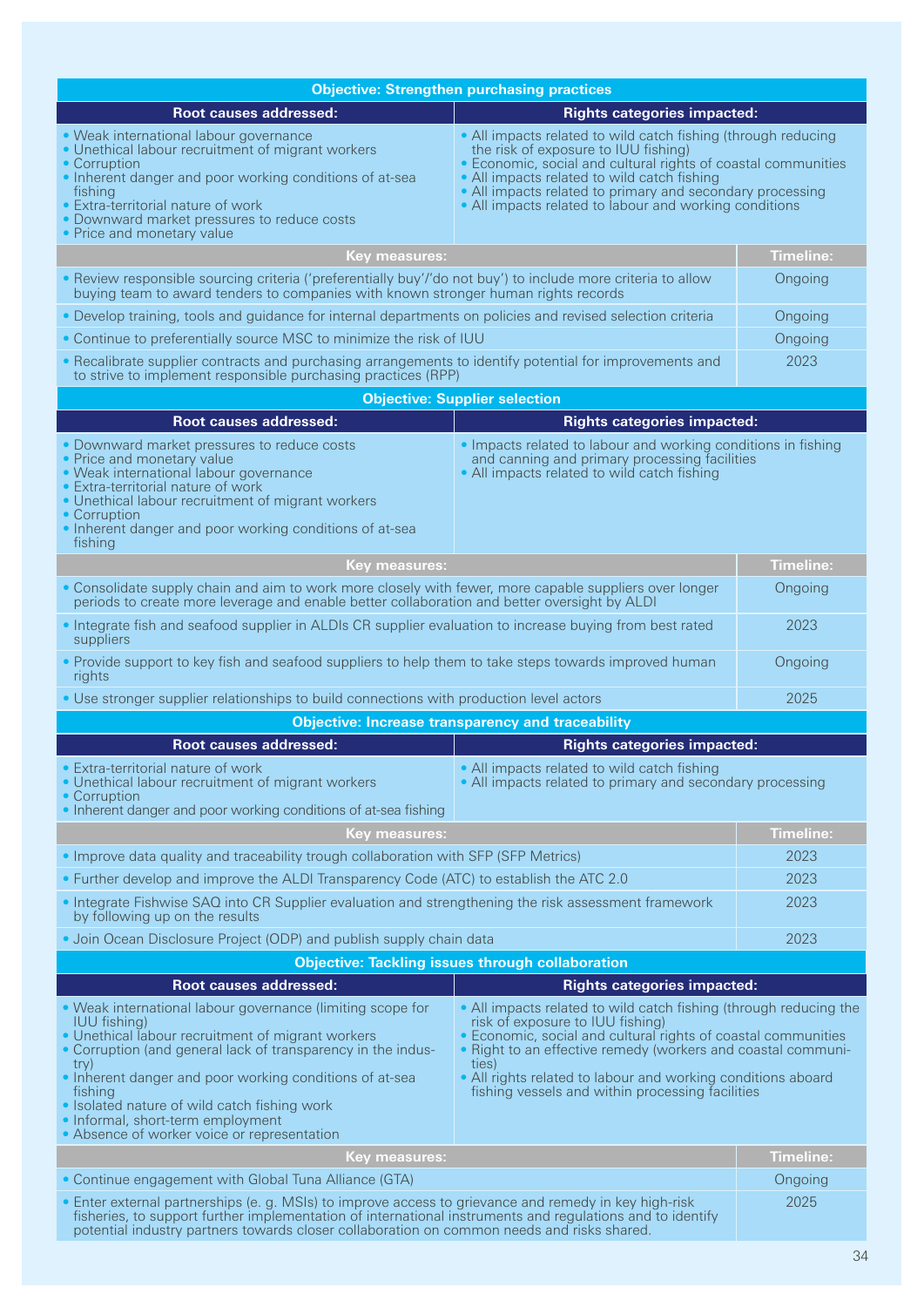# **ANNEX**

# **Key Sources**

- Blaha, Francisco, 2015, "The Canned Tuna Fishing Industry in the Pacific", online: http://www.franciscoblaha.info/blog/2015/7/23/the-canned-tuna-fishing-industry
- Business and Human Rights Research Centre (BHRRC), 2021, *All at sea: an evaluation of company efforts to address modern slavery in pacific supply chains of canned tuna*, online: https://media.business-humanrights.org/media/documents/Tuna\_II\_v6.pdf
- CSO Coalition for Ethical and Sustainable Seafood (CSO Coalition), 2018, *Falling through the net: A survey of basic rights among migrant working in Thailand's fishing sector*, online: https://ghre.org/downloads/Falling-through-the-net\_en-version.pdf
- CSO Coalition for Ethical and Sustainable Seafood (CSO Coalition) and Oxfam, 2020, *Impacts of the COVID-19 Pandemic on Small-Scale Producers and Workers: Perspectives from Thailand's seafood supply chain*, online: https://policy-practice.oxfam.org/resources/impacts-of-the-covid-19-pandemic-on-small-scale-producers-and-workers-perspecti-621006/
- Danish Institute for Human Rights, 2019, *Fact Sheet: The human rights impacts of the fisheries and aquaculture sectors in Africa*, online: https://www.humanrights.dk/sites/humanrights.dk/files/media/migrated/human\_rights\_impacts\_of\_the fisheries\_and\_aquaculture\_sectors\_eng.pdf
- Environmental Justice Foundation (EJF), 2020, *Fear, hunger and violence: Human rights in Ghana's industrial trawl fleet*, online: https://ejfoundation.org/reports/fear-hunger-and-violence-human-rights-in-ghanas-industrial-trawl-fleet
- Environmental Justice Foundation (EJF), 2020a, *Illegal fishing and human rights abuses in the Korean fishing fleet*, online: https://ejfoundation.org/resources/downloads/IllegalfishinghumanrightsKorea.pdf
- Environmental Justice Foundation (EJF), 2020b, Thailand's progress in combating IUU, forced labour & human trafficking: EJF observations and recommendations volume 8, spring 2020, online: https://ejfoundation.org/resources/downloads/EJF-tech-report-spring-2020-EN.pdf
- Environmental Justice Foundation (EJF), 2019, *Caught in the net: Illegal fishing and child labour in Vietnam's fishing fleet*, online: https://ejfoundation.org/resources/downloads/ReportVietnamFishing.pdf
- Environmental Justice Foundation (EJF), 2019a, *Blood and water: Human rights abuse in the global seafood industry*, online: https://ejfoundation.org/resources/downloads/Blood-water-06-2019-final.pdf
- FishWise, 2019, *Open water: guidance on vessel transparency for seafood companies*, online: https://fishwise.org/wp-content/uploads/2019/02/FishWise\_VesselTransReport2019-02.pdf
- Greenpeace (Southeast Asia), 2021, *Forced labour at sea: the case of Indonesian migrant fishers*, online:

https://www.greenpeace.org/static/planet4-southeastasia-stateless/2021/05/ef65bfe1-greenpeace-2021-forced-labour-at-sea-digital\_final.pdf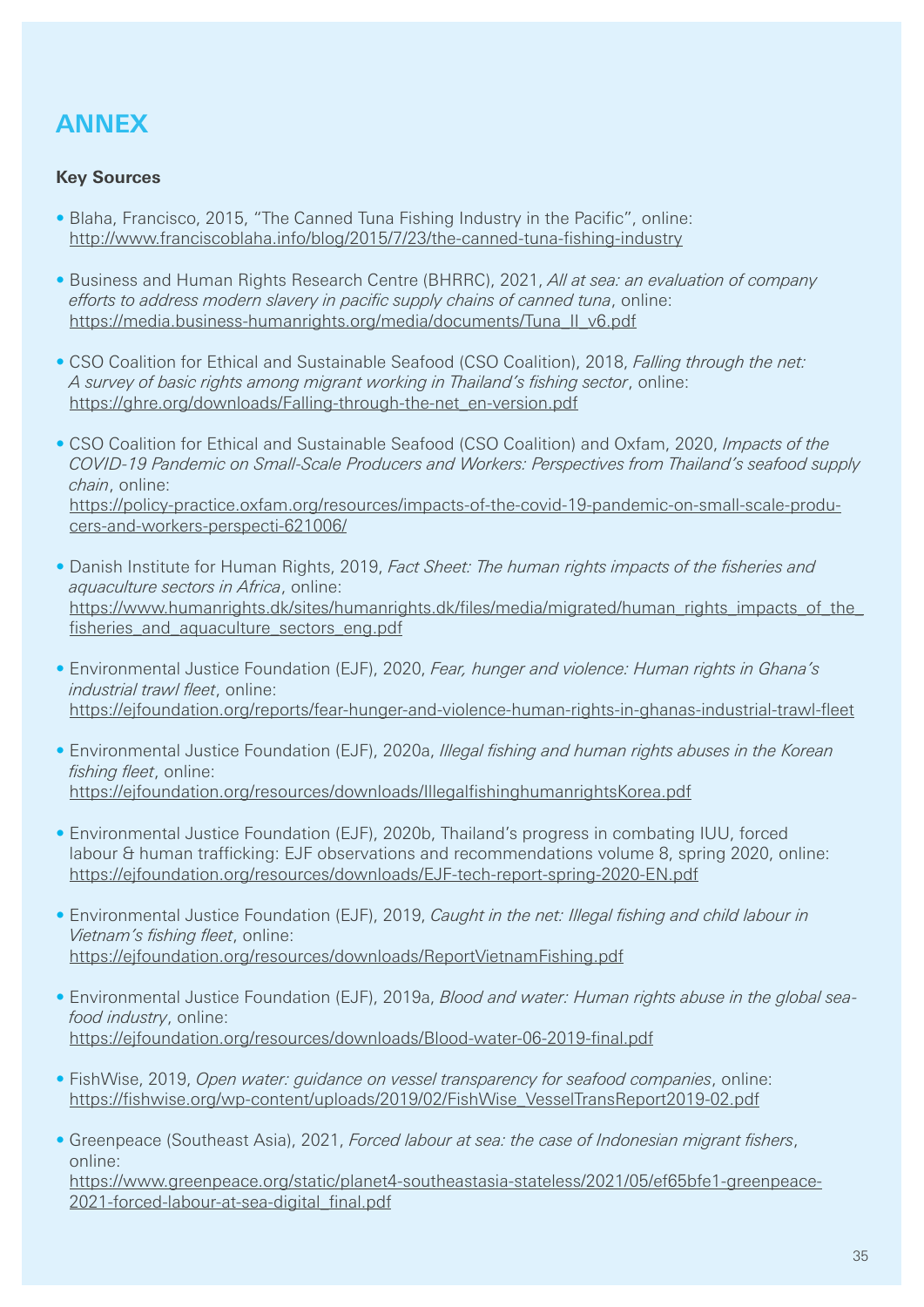- Greenpeace Africa and Greenpeace International, 2020, S*easick: As Covid locks down West Africa its waters remain open to plunder*, online: https://www.greenpeace.org/africa/en/press/12358/multinational-fishing-industries-plunder-west-africas-ocean-as-artisanal-sector-is-locked-out-by-covid-19/
- Greenpeace (Southeast Asia), 2020, *2020 Southeast Asia canned tuna ranking: Sustainability and justice on the high seas*, online: https://www.greenpeace.org/static/planet4-southeastasia-stateless/2020/09/74988656-cannery-report\_2020\_finalrev1.pdf
- Human Rights at Sea (HRAS), 2017, *Investigative report and case study: Fisheries abuses and related deaths at sea in the Pacific region*, online: https://www.humanrightsatsea.org/publications/
- Human Rights Watch (HRW), 2018, *Hidden chains: Rights abuses and forced labour in Thailand's fishing industry,* online: *https://www.hrw.org/sites/default/files/report\_pdf/thailand0118\_report\_web.pdf*
- International Labour Organisation (ILO), 2020, *Ship to shore rights: Endline research findings on fishers and seafood workers in Thailand*, online: https://shiptoshorerights.org/wp-content/uploads/Endline-Research-Findings-on-Fishers-and-Seafood-Workers-in-Thailand\_EN.pdf
- International Labour Organisation (ILO) [Southeast Asia Fisheries Project], 2019, *Working Paper: Indonesia's fisheries human rights certification system*, online: https://www.ilo.org/jakarta/whatwedo/publications/WCMS\_713924/lang--en/index.htm
- International Labour Organisation (ILO), 2018, *Background paper: Consultative Forum on Regional Cooperation Against Human Trafficking, Labour Exploitation and Slavery at Sea*, online: https://www.ilo.org/wcmsp5/groups/public/---asia/---ro-bangkok/---ilo-jakarta/documents/publication/ wcms\_627181.pdf
- International Labor Rights Forum (ILRF), 2020, *Time for a sea change: Why union rights for migrant workers are needed to prevent forced labour in the Thai industry*, online: https://laborrights.org/sites/default/files/publications/ILRF\_TimeforaSeaChange.pdf
- International Organisation for Migration (IOM), 2016, *Report on human trafficking, forced labour and fisheries crime in the Indonesian fishing industry*, online: https://www.iom.int/sites/default/files/country/docs/indonesia/Human-Trafficking-Forced-Labour-and-Fisheries-Crime-in-the-Indonesian-Fishing-Industry-IOM.pdf
- Issara Institute and International Justice Mission (IJM), 2017, *Not in the same boat: Prevalence and patterns of labour abuse across the Thailand fishing industry*, online: https://www.ijm.org/thai-fishing-study
- Oxfam International and Sustainable Seafood Alliance Indonesia ('Sustainable Seafood'), 2018, Supermarket responsibilities for supply chain workers' rights: Continuing challenges in seafood supply chains and the case for stronger supermarket action, online: https://policy-practice.oxfam.org/resources/supermarket-responsibilities-for-supply-chain-workersrights-continuing-challen-620480/
- Sustainable Fisheries Partnership (SFP), 2019, *Embedding social issues in Fishery Improvement Projects: SFP guidance to retailers and suppliers*, online: https://www.sustainablefish.org/Media/Files/Embedding-Social-Issues-in-Fishery-Improvement-Efforts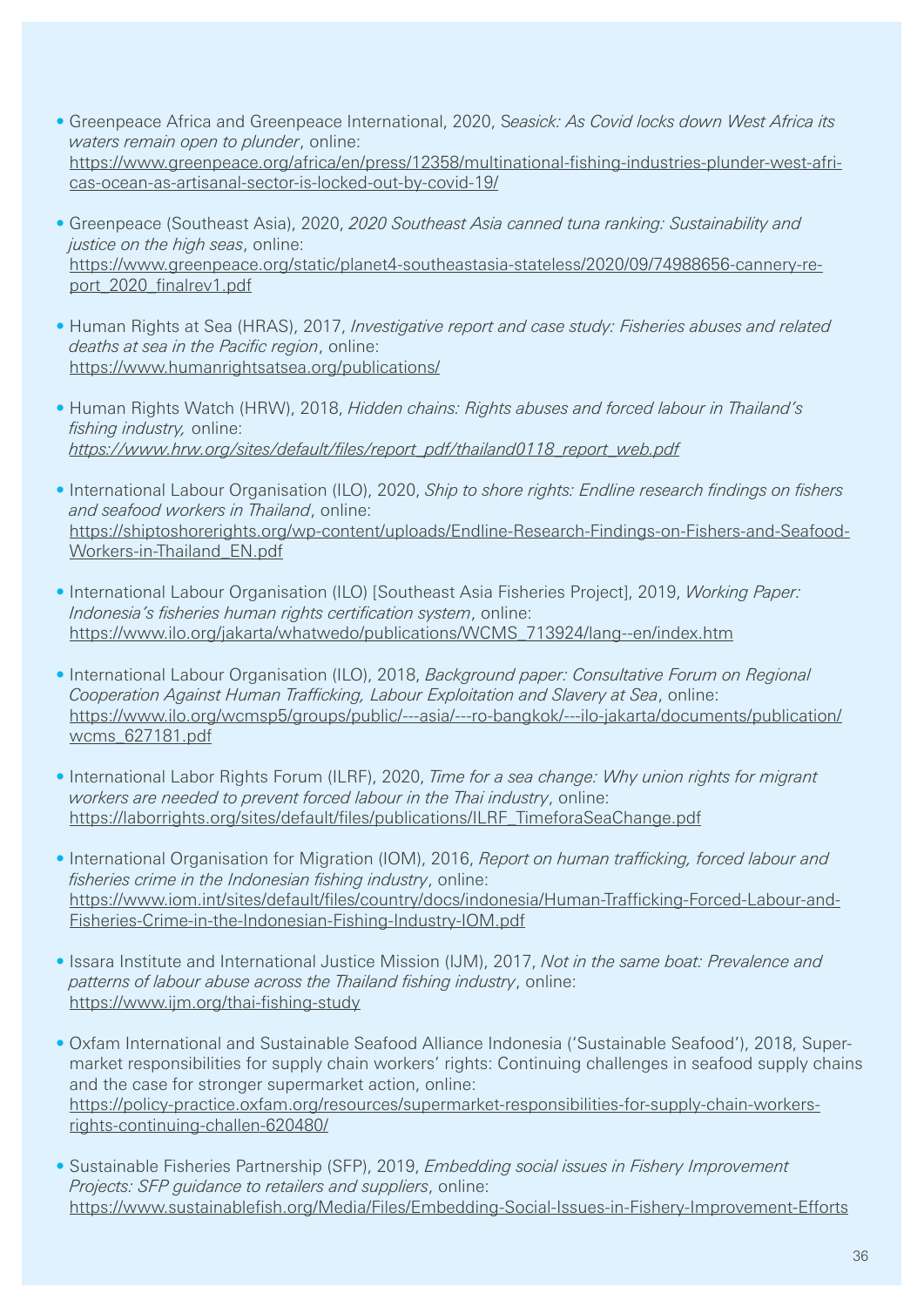# **General Sources**

- Bennett, et al., 2020, "The COVID-19 Pandemic, Small-Scale Fisheries and Coastal Fishing Communities," *Coastal Management*, 48:4, online: https://www.tandfonline.com/doi/full/10.1080/08920753.2020.1766937
- The Daily Star, "Sector-Wide Impact Assessment on Coastal Small Fishers," online: https://www.thedailystar.net/round-tables/news/sector-wide-impact-assessment-coastal-small-fishers-2083373
- Environmental Justice Foundation (EJF), 2019a, *Securing sustainable fisheries: ensuring sustainability and social equity in Ghana's fisheries*, online: https://ejfoundation.org/what-we-do/oceans/ghana
- FAO, 2021, *Safety at Sea and Decent Work in Fisheries and Aquaculture*, online: https://www.fao.org/3/nd596en/nd596en.pdf
- FAO, 2020, *Fishery Statistical Collections: Global Capture Production*, online: http://www.fao.org/fishery/statistics/global-capture-production/en
- FAO, 2020a, *The effect of COVID-19 on fisheries and aquaculture in Asia*, online: https://doi.org/10.4060/ca9545en
- FAO, 2020b, *How is COVID-19 affecting the fisheries and aquaculture food systems*, online: https://doi.org/10.4060/ca8637en
- FAO, 2020c, *The State of World Fisheries and Aquaculture 2020*, online: http://www.fao.org/state-of-fisheries-aquaculture
- FAO, 2020d, Summary of the impacts of the Covid-19 pandemic on the fisheries and aquaculture sector: Addendum to the State of World Fisheries and Aquaculture 2020, online: http://www.fao.org/documents/card/en/c/ca9349en
- FAO, 2020e, *Transshipment: a closer look An in-depth study in support of the development of international guidelines*, online: http://www.fao.org/documents/card/en/c/cb2339en/
- Finkbeiner, E. M., J. Fitzpatrick and W. Yadao-Evans, 2021, "A call for protection of women's rights and economic, social, cultural (ESC) rights in seafood value chains," *Marine Policy*: Volume 128, online: https://doi.org/10.1016/j.marpol.2021.104482
- Freedom Fund, 2021, *Thailand Hotspot Annual Report 2020*, online: https://freedomfund.org/wp-content/uploads/Thailand-Annual-Report-2020.pdf
- Greenpeace (East Asia), 2020, *Choppy waters: Forced labour and illegal fishing in Taiwan's distant water fisheries*, online: https://www.greenpeace.org/usa/wp-content/uploads/2020/03/b87c6229-2020-choppy-waters-en.pdf
- Greenpeace (Southeast Asia), 2019, *Seabound: Journey to modern slavery on the high seas*, online: https://www.greenpeace.org/static/planet4-southeastasia-stateless/2019/12/b68e7b93-greenpeace-seabound-book-c.pdf
- Greenpeace, 2015, Supply Chained: Human Rights Abuse in the Global Tuna Industry, online: https://www.greenpeace.org/usa/supply-chained-human-rights-abuse-in-the-global-tuna-industry/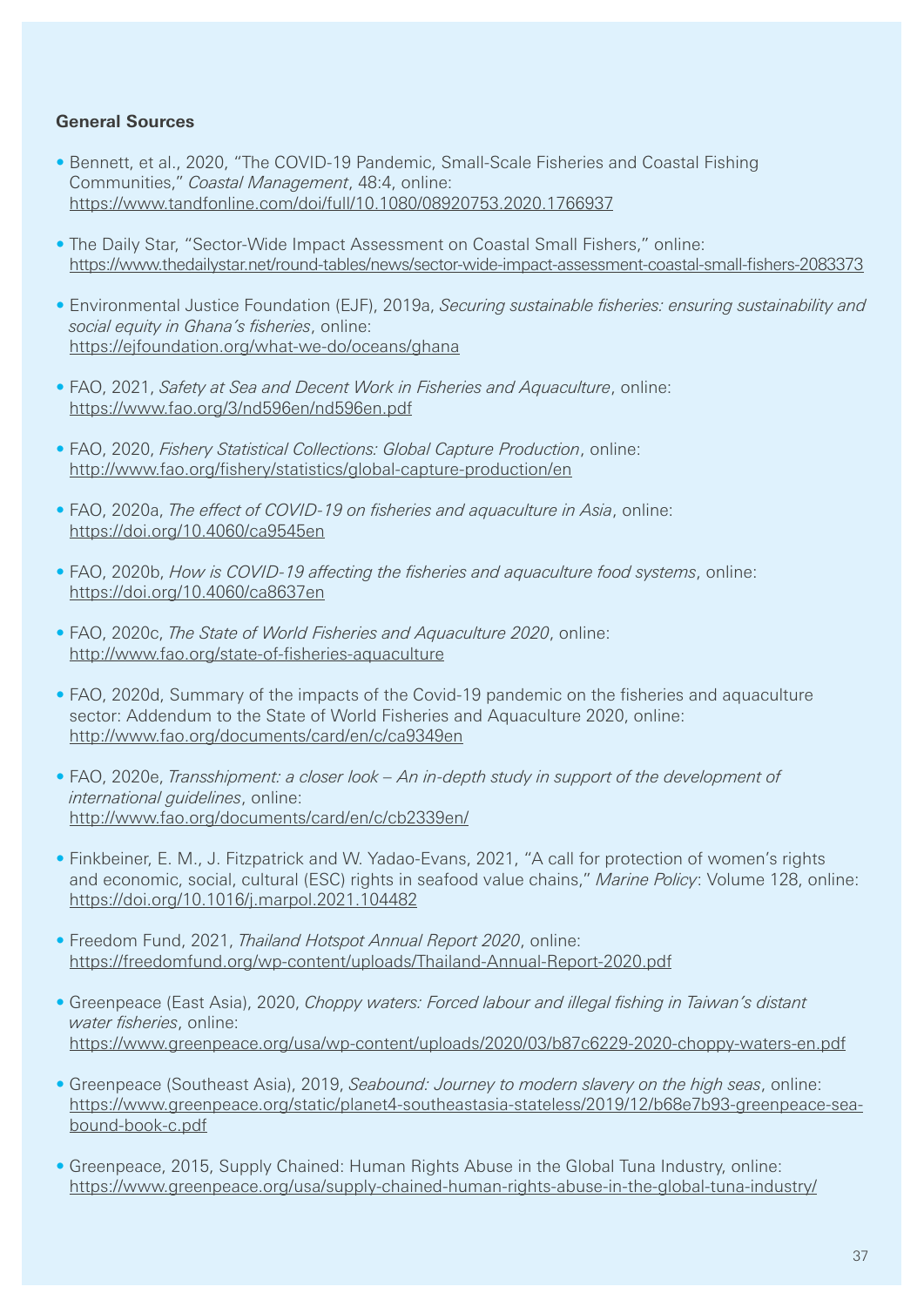- Human Rights at Sea (HRAS), 2021, *Independent Case Review into the Investigation of the Death of Kiribati Fisheries Observer Eritara Aati Kaierua*, online: https://www.humanrightsatsea.org/publications/
- Human Rights at Sea (HRAS), 2020, *Fisheries observer deaths at sea, human rights and the role and responsibilities of fisheries organisations*, online: https://www.humanrightsatsea.org/wp-content/uploads/2020/07/HRAS\_Abuse\_of\_Fisheries\_Observers\_ REPORT\_JULY-2020\_SP\_OPTIMISED.pdf
- Human Rights at Sea (HRAS), 2020a, *Understanding the working conditions of western and central Pacific ocean fisheries observers: a baseline survey*, online: https://www.humanrightsatsea.org/wp-content/uploads/2020/11/HRAS\_RIGHTS-LAB\_FISHERIES\_ OBSERVER\_PACIFIC\_SURVEY-REPORT\_11NOV20\_SP\_LOCKED.pdf
- International Labour Organisation (ILO), 2021, Database on reported incidents of abandonment of seafarers, online: https://www.ilo.org/dyn/seafarers/seafarersBrowse.Home?p\_lang=en
- International Labour Organisation (ILO), 2018a, *Ship to shore rights: Baseline research findings on fishers and seafood workers in Thailand*, online: https://www.ilo.org/asia/publications/WCMS\_619727/lang--en/index.htm
- International Labour Organisation CEACR (ILO CEACR), 2021a, "Direct Request (CEACR) adopted 2020, published 109th ILC session (2021): Work in Fishing Convention, 2007 (No. 188) – Argentina," online:

https://www.ilo.org/dyn/normlex/en/f?p=NORMLEXPUB:13100:0::NO::P13100\_COMMENT\_ID,P11110\_ COUNTRY\_ID,P11110\_COUNTRY\_NAME,P11110\_COMMENT\_YEAR:4061405,102536,Argentina,2020

- International Seafood Sustainability Foundation (ISSF), 2021, *Status of the Stocks Report (September 2021)*, online: https://www.iss-foundation.org/about-issf/what-we-publish/news/press-releases/87-7-of-global-tunacatch-continues-to-come-from-stocks-at-healthy-levels-9-6-require-stronger-management/
- International Seafood Sustainability Foundation (ISSF), 2021, *ISSF 2021-12: A Snapshot of the Large-Scale Tropical Tuna Purse Seine Fishing Fleets as of July 2021*, online: https://www.iss-foundation.org/download-monitor-demo/download-info/issf-2021-12-a-snapshot-of-thelarge-scale-tropical-tuna-purse-seine-fishing-fleets-as-of-july-2021/
- Lewis, et al., 2017, "Human rights and the sustainability of fisheries," *Conservation for the Anthropocene Ocean, pp. 379-396*, online: https://doi.org/10.1016/B978-0-12-805375-1.00018-0
- Lindgren, D., G. Zaratti and K. Thanesvorakul, 2019, *Evaluation of the electronic payment system in the Thai fishing industry*, online: https://humanityunited.org/wp-content/uploads/2019/11/FINAL-E-payment-study\_2019.11.08.pdf
- Marine Stewardship Council (MSC), 2020, "The socio-economic value of tuna," online: https://www.msc.org/media-centre/news-opinion/news/2020/02/19/the-socio-economic-value-of-tuna
- Marto, Chelsey F., 2019, "Human rights violations consequent to transshipment practices in fisheries," *Ocean and Coastal Law Journal*, 24:1, online: https://digitalcommons.mainelaw.maine.edu/oclj/vol24/iss1/3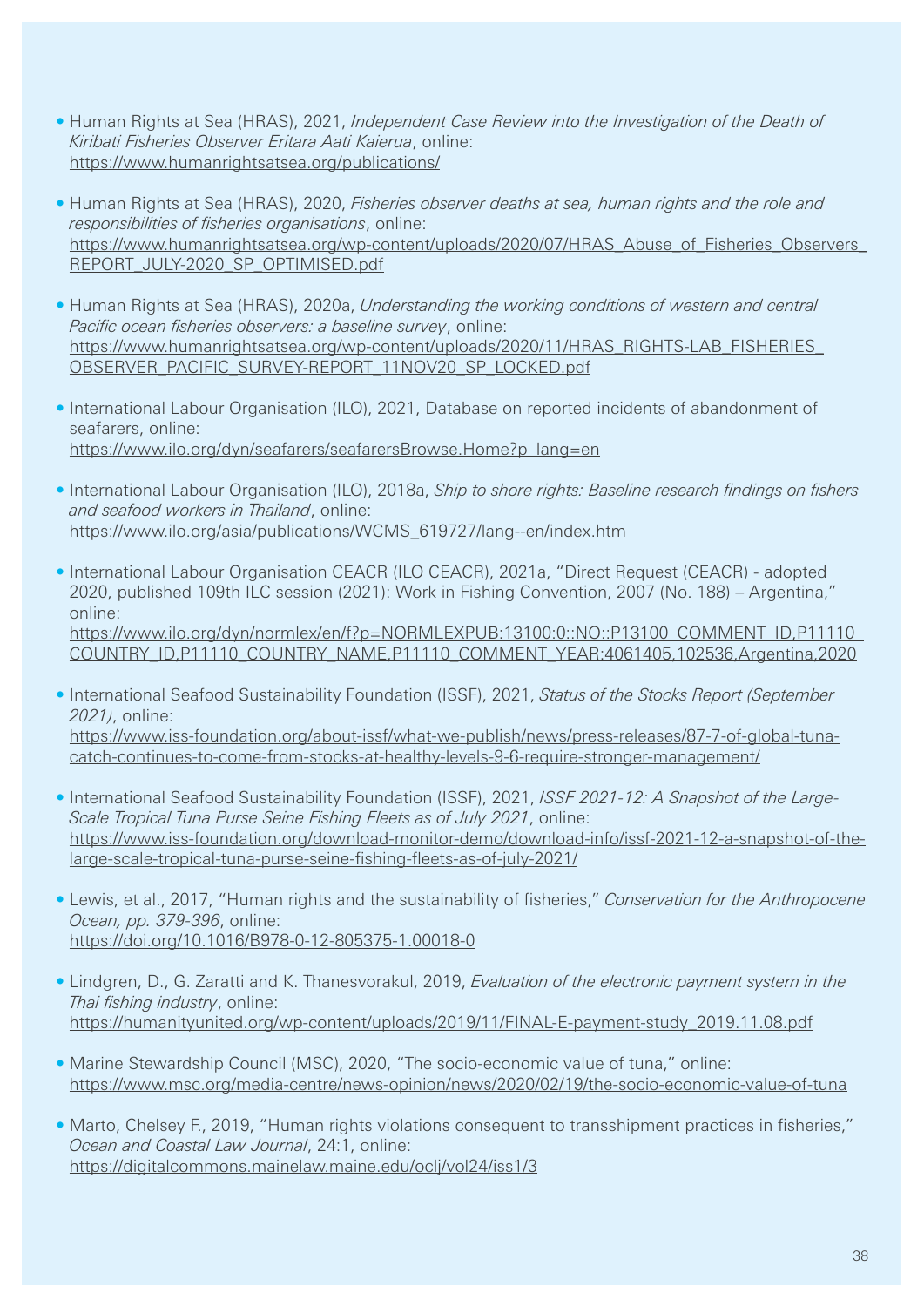- McClure, Tessa, 2015, "Slavery on NZ seas: rape, bonded labour and abuse widespread on fishing boats," *Stuff*, online: https://www.stuff.co.nz/business/68739974/slavery-on-nz-seas-rape-bonded-labour-and-abuse-widespread-on-fishing-boats
- Mongabay, 2018, "Will Madagascar's industrial shrimp trawlers make way for local fishers?," online: https://news.mongabay.com/2018/03/will-madagascars-industrial-shrimp-trawlers-make-way-for-localfishers/
- Pew Charitable Trusts (PCT), 2020, "Netting Billions 2020: A Global Tuna Valuation," online: https://www.pewtrusts.org/en/research-and-analysis/reports/2020/10/netting-billions-2020-a-globaltuna-valuation
- Price, Kiley, 2021, "In fishing industry, women face hidden hardships: study," Conservation International, online: https://www.conservation.org/blog/in-fishing-industry-women-face-hidden-hardships-study
- Seafish, 2020, "Seafood social profile: Ecuador January 2020," online: https://www.seafish.org/document/?id=04df1965-0a31-4d02-b3a2-2e10191abdff
- Solidarity Center and Social Activities For Environment (SAFE), 2012, *The plight of shrimp processing workers of southwestern Bangladesh*, online: https://www.solidaritycenter.org/wp-content/uploads/2014/11/pubs\_bangladesh\_shrimpreport2012.pdf
- Song, Andrew M. and Adam Soliman, 2019, "Situating human rights in the context of fishing rights contributions and contradictions," *Marine Policy*, 103, pp. 19-26, online: https://doi.org/10.1016/j.marpol.2019.02.017
- Sparks, Jessica L., 2018, "Social conflict on the seas: links between overfishing-Induced marine fish stock declines and forced labor slavery," *Electronic Theses and Dissertations*, 1473, online: https://digitalcommons.du.edu/etd/1473
- Tickler, et al., 2018, "Modern slavery and the race to fish," *Nature communications*, 9:4643, online: https://doi.org/10.1038/s41467-018-07118-9
- Truchet, D., N. S. Buzzi and M. B. Noceti, "A 'new normality' for small-scale artisanal fishers? The case of unregulated fisheries during the COVID-19 pandemic in the Bahía Blanca estuary (SW Atlantic Ocean)," *Ocean & Coastal Management*: Volume 206, special issue, online: https://www.sciencedirect.com/science/article/abs/pii/S0964569121000703
- United Nations, 2021, World Tuna Day 2021, online: https://www.un.org/en/observances/tuna-day
- United Nations Global Compact (UNGC), 2021, *Accelerating sustainable seafood*, online: https://www.unglobalcompact.org/library/5871